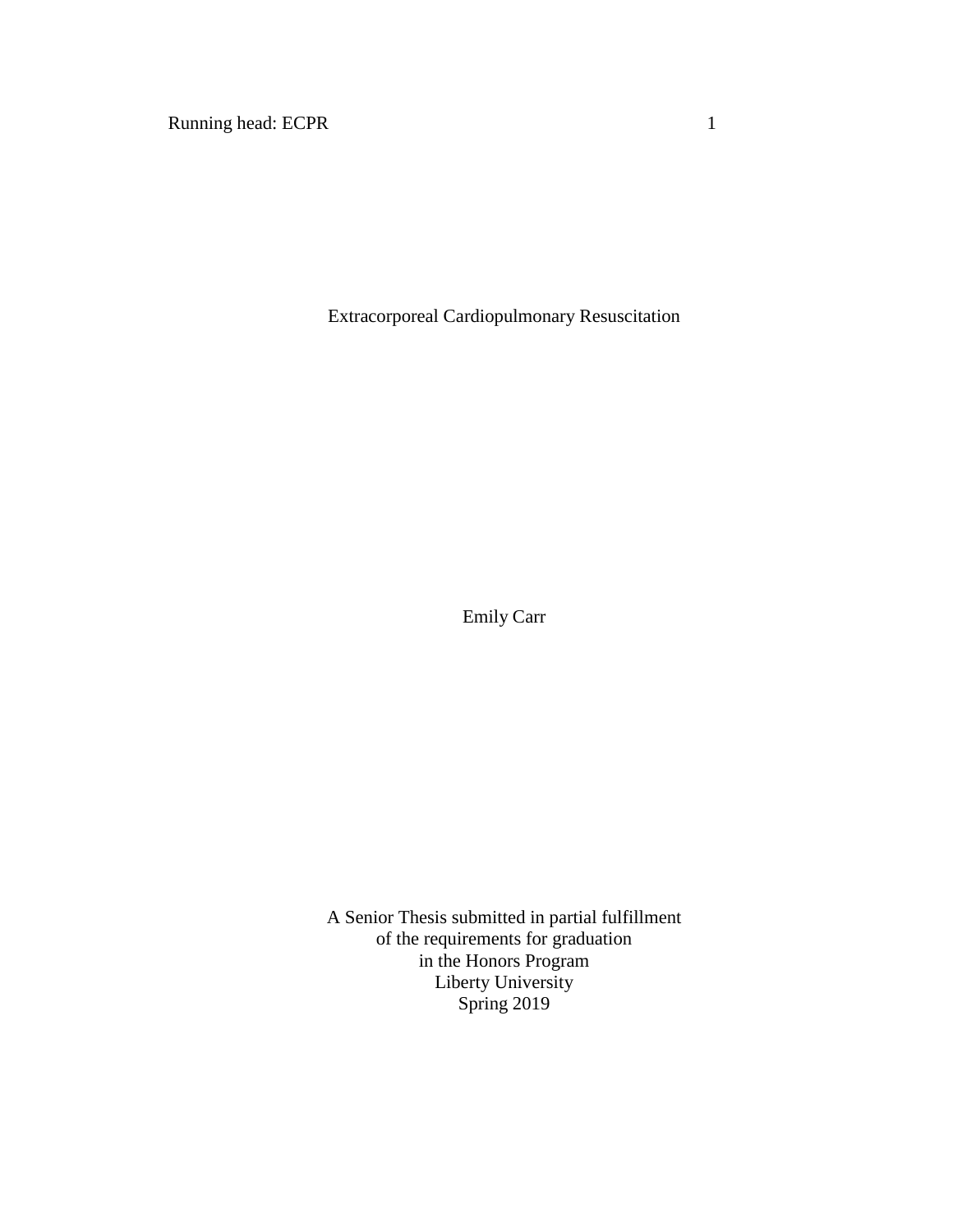Acceptance of Senior Honors Thesis

This Senior Honors Thesis is accepted in partial fulfillment of the requirements for graduation from the Honors Program of Liberty University.

> Cindy Goodrich, Ed.D. Thesis Chair

\_\_\_\_\_\_\_\_\_\_\_\_\_\_\_\_\_\_\_\_\_\_\_\_\_\_\_\_\_\_

Emilee Harker, M.S.N. Committee Member

\_\_\_\_\_\_\_\_\_\_\_\_\_\_\_\_\_\_\_\_\_\_\_\_\_\_\_\_\_\_

Daniel Howell, Ph.D. Committee Member

\_\_\_\_\_\_\_\_\_\_\_\_\_\_\_\_\_\_\_\_\_\_\_\_\_\_\_\_\_\_

Mark Ray Schmidt, Ph.D. Assistant Honors Director

**\_\_\_\_\_\_\_\_\_\_\_\_\_\_\_\_\_\_\_\_\_\_\_\_\_\_\_\_\_\_**

\_\_\_\_\_\_\_\_\_\_\_\_\_\_\_\_\_\_\_\_\_\_\_\_\_\_\_\_\_\_ Date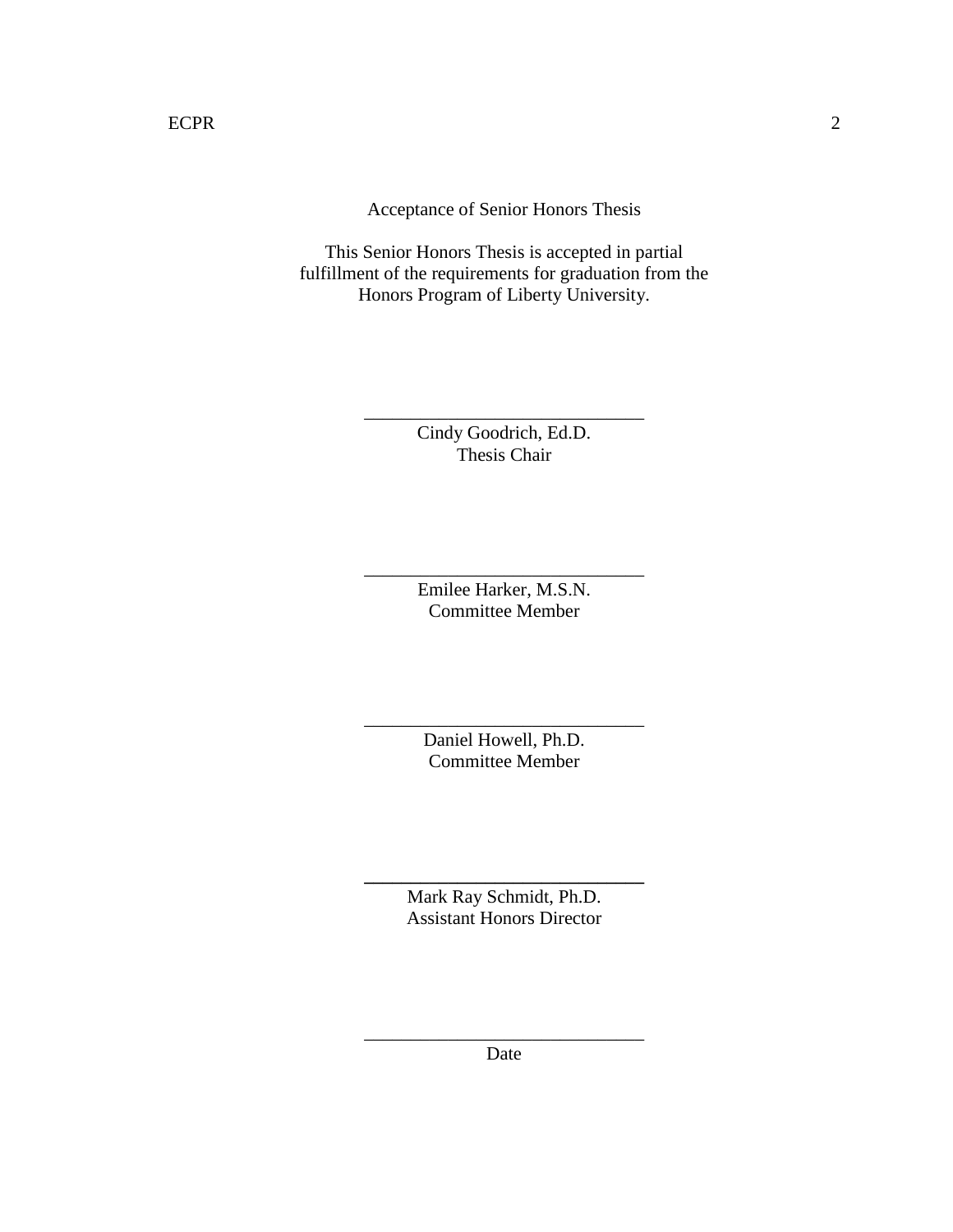#### **Abstract**

Extracorporeal cardiopulmonary resuscitation (ECPR) is a method of resuscitation in which venoarterial (VA) extracorporeal membrane oxygenation(ECMO) is initiated during refractory cardiac arrest. ECPR promises to enhance outcomes after cardiac arrest by minimizing neurological deficits, stabilizing the patient for early reperfusion and hypothermia, and serving as a bridge to treatment or transplant. ECPR must be initiated according to structured guidelines and protocols, which are based on the patient's age, comorbidities, code status, neurological baseline, no flow time, and low flow time.

If a patient achieves return of spontaneous circulation on ECMO, the patient will receive post cardiac arrest care which includes but is not limited to therapeutic hypothermia, early reperfusion, intra-aortic balloon pump insertion, tight glycemic control, and low ventilation. While ECPR has been shown to improve outcomes, multiple complications including bleeding, infection, renal failure, limb ischemia, and stroke can result from the treatment. Nurses play a key role in monitoring these critical patients and achieving therapeutic outcomes.

As ECPR is expensive, carries high risk of complications, and can not always be performed under informed consent, thus there are ethical implications. A review of the literature indicates that low flow time, age, percutaneous intervention, and sustained ventricular fibrillation are independent factors that directly impact patient outcomes. With advances in ECPR and its use in the clinical setting, it is evident that randomized control trials and uniform ECPR protocols and guidelines are essential to improve evidence base practice and patient outcomes.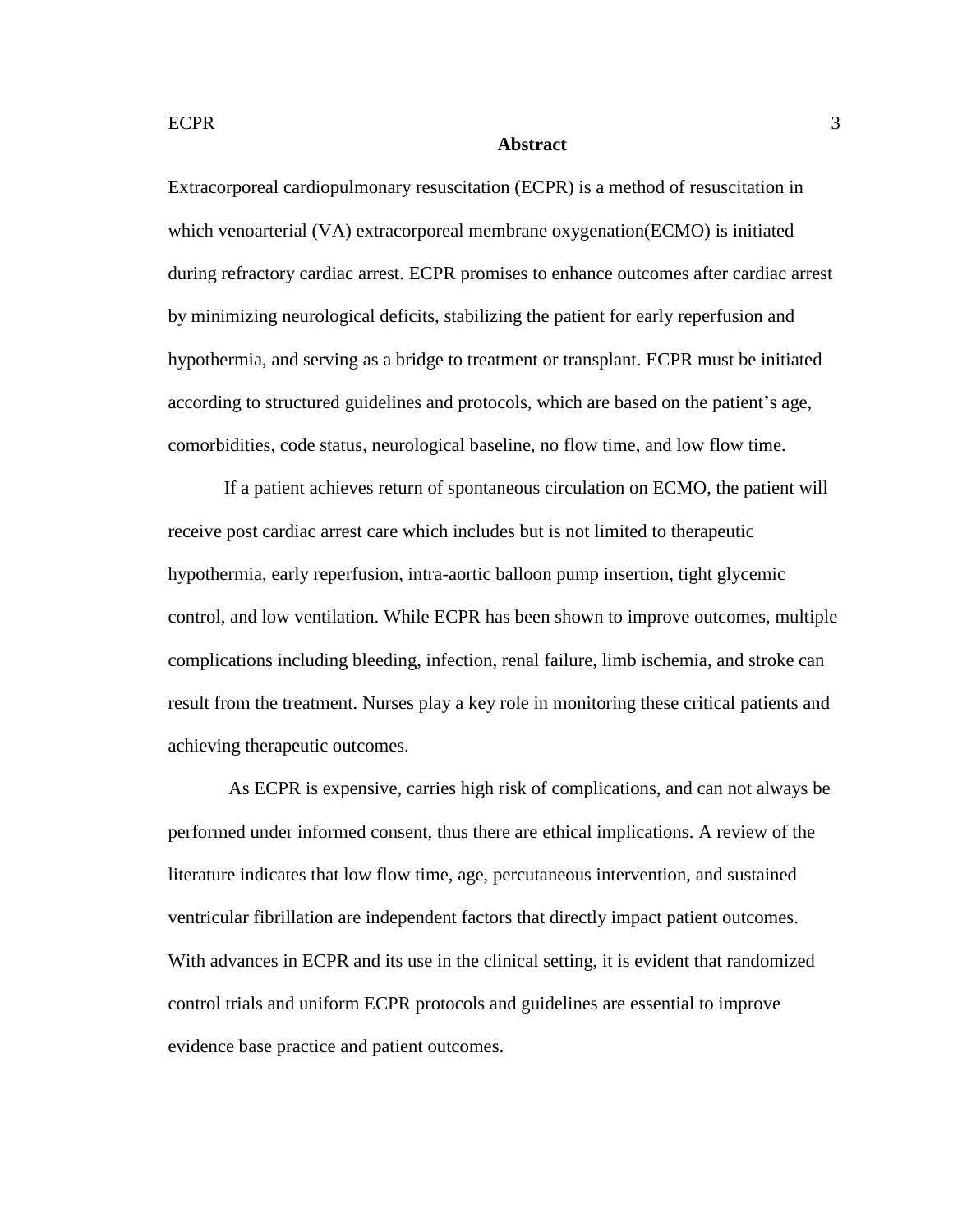#### **Introduction**

Cardiopulmonary resuscitation (CPR) has a unique if almost comical history. Stories of early resuscitation attempts began in the early ages and included everything from the Flagellation method, which consisted of whipping the victim with stinging nettles or wet cloths to stimulate a response, to the Heat method where warm ashes, hot water, and burning dried animal feces were applied to the individual with the intent of restoring heat and life to the dead body (American Heart Association, 2018). In the 1700's, a London Physician named William Hayes formed a British Royal Humane Society, which devoted itself to experimenting with various methods of bringing back the dead. Techniques performed and reported ranged from tickling the back of a victim's throat with a feather, rolling victims back and forth over a wine barrel, throwing the victim over the back of a galloping horse, and inserting ivory nostril pipes into the victim's nose (American Heart Association, 2018).

Among history's ineffective albeit creative methods of resuscitation, a few revolutionary ideas were formed. In the 1770's, electrical defibrillation was first described and mouth to mouth resuscitation was introduced in Paris (Butcher, 2017). In the 1800's, German scientists Moritz Schiff and Rudolph Boehm developed the foundations of chest compression (Butcher, 2017). In the 1960's, modern CPR was developed and popularized as a combination of chest compressions and mouth to mouth resuscitation with a sequence of interventions established under the acronym ABCD, which spells out Airway, Breathing, Chest compression and Defibrillation (Butcher, 2017).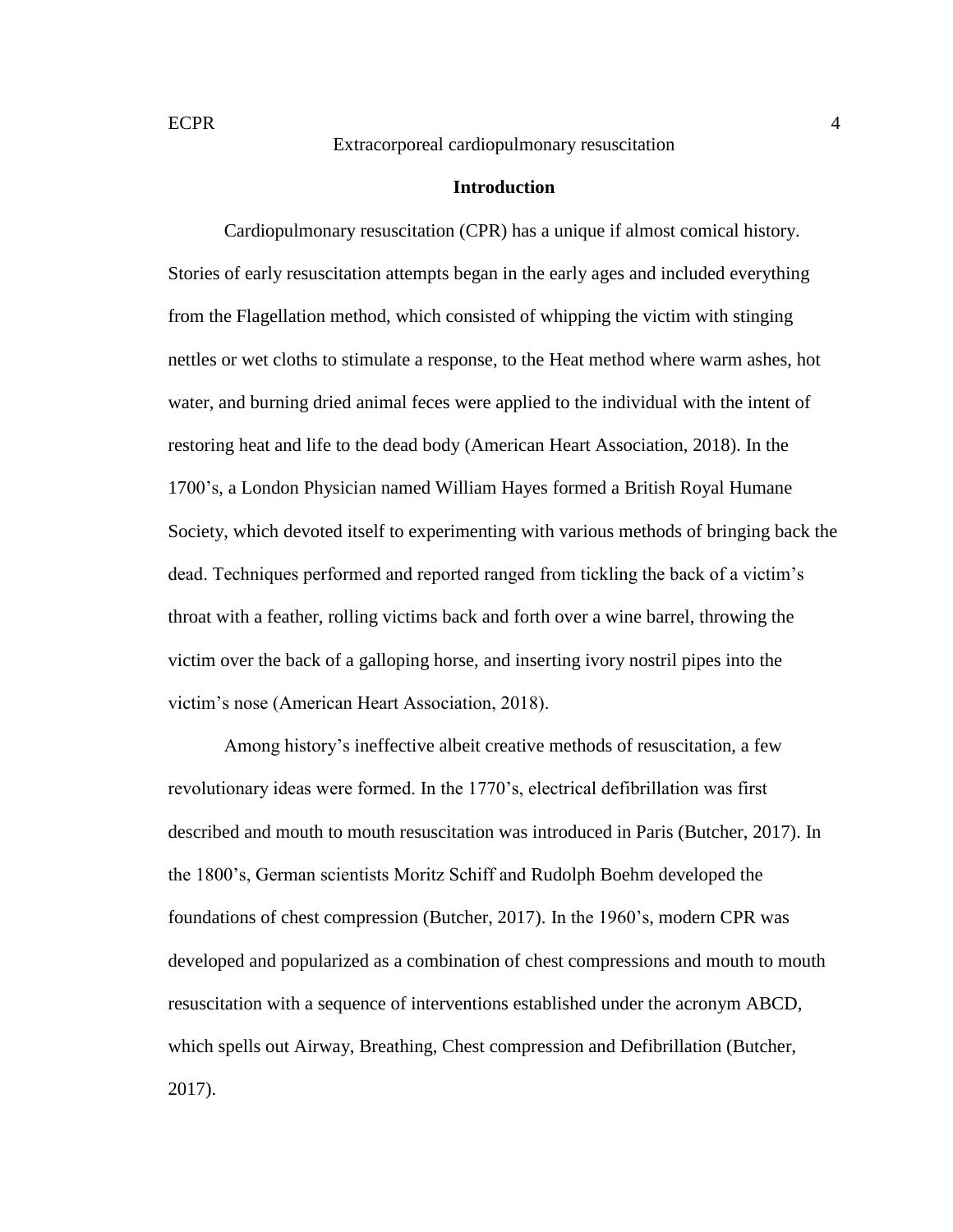Almost 60 years later, conventional CPR (CCPR) has fundamentally stayed the same and has been performed on millions around the world. While CCPR is cheap, easy to learn, life saving, requires little specialized equipment, and can be applied immediately, it is often performed incorrectly. CCPR can be traumatic and ineffective. In addition, it only achieves 25% of cardiac output (Butcher, 2017). Unlike illustrations on TV where 75% of patients survive cardiac arrest, only 2% of adults who collapse on the street will recover fully (Butcher, 2017). In addition, while 40% of patients will initially survive in-hospital cardiac arrest (IHCA), only 10-15% will survive to discharge. Out of these patients, only 50-80% will have favorable neurological outcomes (Butcher, 2017).

In general, survival of cardiac arrest patients is dependent on timely activation of the chain of survival which includes "quick recognition of cardiac arrest, activation of the emergency response system, good quality CPR, rapid defibrillation, advanced life support, and post cardiac arrest care" (Tan, 2017, p.446). However, some patients, such as those experiencing a massive pulmonary embolism, acute blockage of a coronary artery, severe metabolic acidosis, or poor coronary perfusion pressure may be refractory to these life saving measures (Stub et al., 2015). In refractory cardiac arrest patients, the use of extracorporeal cardiopulmonary resuscitation (ECPR) is being integrated into healthcare (Stub et al., 2015). ECPR is the insertion of venoarterial ECMO during refractory CPR. The goal of ECPR is to stabilize a patient long enough for recovery, transplant, or treatment. This innovative and potentially revolutionary practice will be explored from its mechanics, current protocols and guidelines, newfound research, and complications, to the nurse's role, ethical concerns, and gaps in the literature.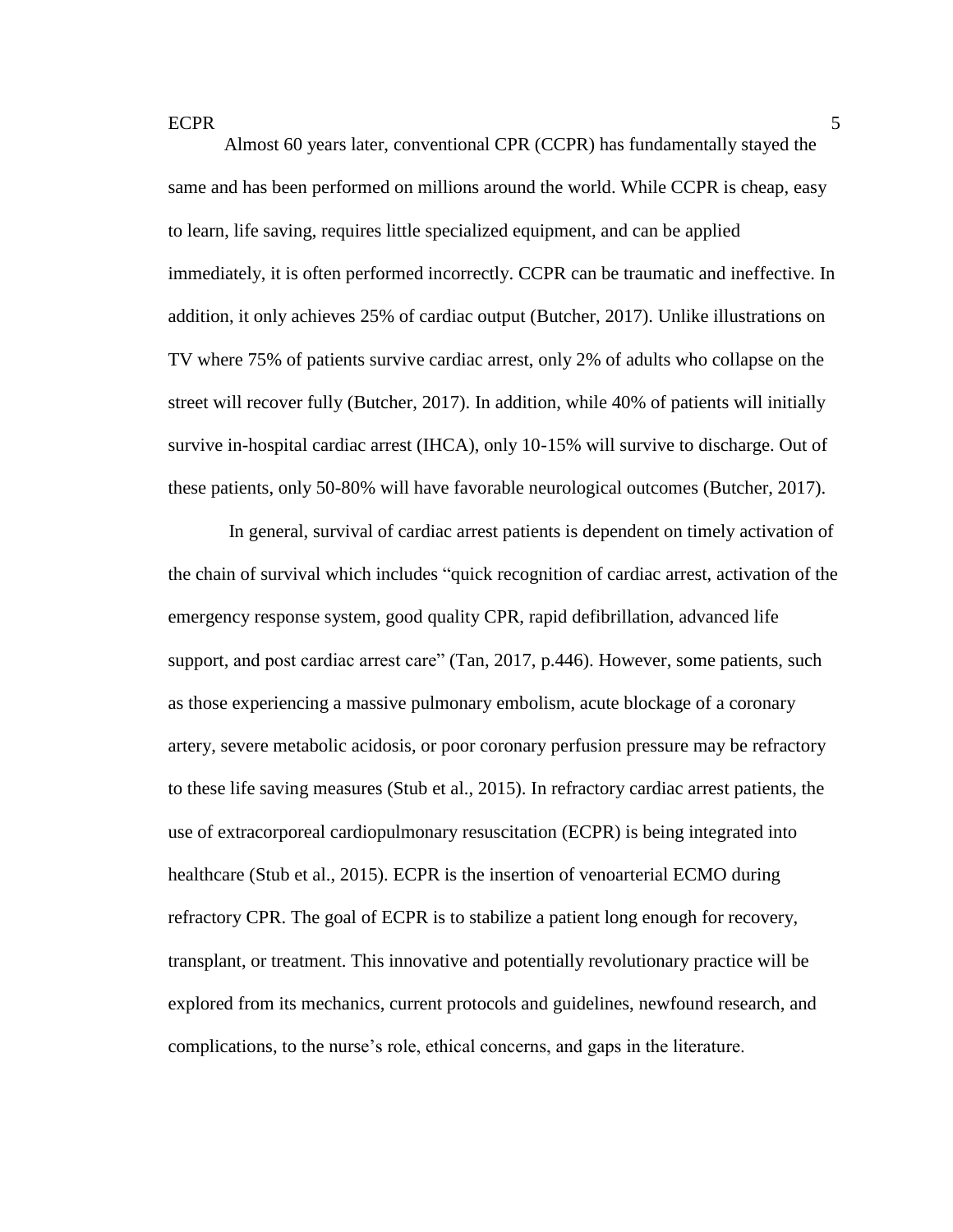#### **Extracorporeal membrane oxygenation**

Extracorporeal life support (ECLS) is a general term to describe "temporary support of cardiac or pulmonary function using mechanical devices when other measures are not able to support life" (Calhoun, 2018, p.394). Extracorporeal membrane oxygenation (ECMO) is a method of extracorporeal life support that assists in oxygenation, ventilation, and/ or cardiac output. These life saving functions are accomplished through a cannula inserted into the patient and connected to a circuit. This circuit pumps blood through an oxygenator and back to the patient (Mosier et al., 2015). ECMO was originally developed in the the 1950's by John Gibson as a way of oxygenating an individual's blood for prolonged cardiopulmonary bypass during operations (Calhoun, 2018).

Given the fact that ECMO did not require the open blood reservoir and intense anticoagulation necessary for a traditional cardiopulmonary bypass circuit, ECMO was seen as a less complex and more sustainable treatment choice for patients with refractory cardiovascular and respiratory failure outside of the operating room (Mosier et al., 2015). In the 1970's, several reports were published regarding ECMO's successful use in cases of shock-lung syndrome, adult capillary leaky syndrome, and cardiopulmonary failure (Calhoun, 2018). However, ECMO did not become popularized until the early 2000's when the H1N1 pandemic hit. Since 2006, extracorporeal life support (ECLS) use in intensive care units throughout the United States has increased over 400% (Mosier et al., 2015). The two main types of ECMO are venovenous and venoarterial ECMO.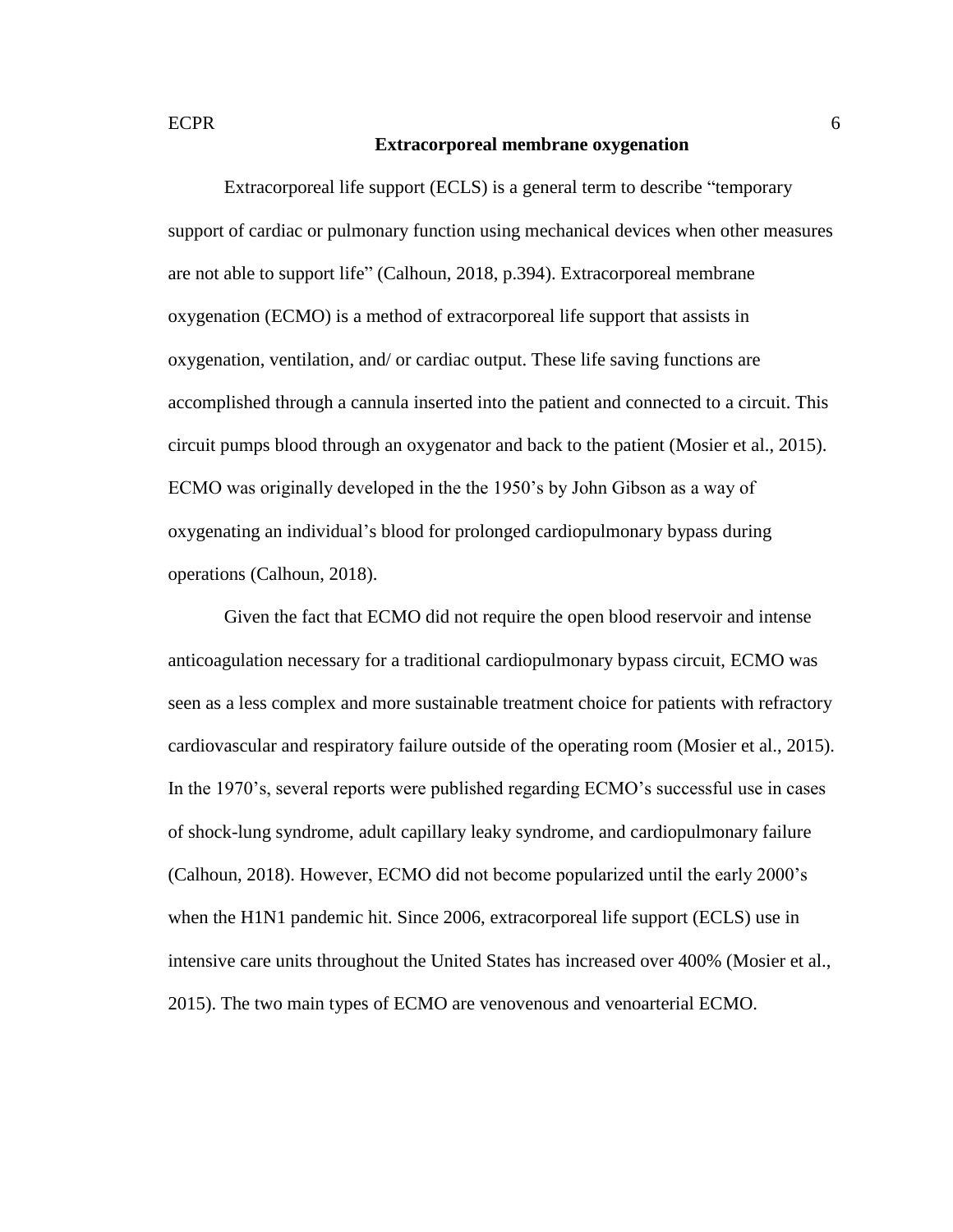# ECPR 7 **Venovenous Extracorporeal membrane oxygenation**

Venovenous (VV) ECMO is used for patients with severe respiratory failure who are not being sufficiently supported by a ventilator. These include patients with acute respiratory distress syndrome, C02 retention (despite full ventilator support), influenza, pneumonia, acute pulmonary embolism, and patients on the lung transplant list (Calhoun, 2018). According to the Extracorporeal Life Support Organization (ELSO) guidelines, indications for VV ECMO would be a patient in hypoxic respiratory failure with a Pa02/FIO2 (P/F) ratio less than 100 and/ or a Murray score of 3-4. (Calhoun, 2018). VV ECMO functions by pulling blood from the inferior vena cava (IVC) through a circuit that removes carbon dioxide and oxygenates the blood. The blood is then returned into the venous system through the internal jugular vein. Most commonly, the femoral vein is used as the drainage cannula and the internal jugular functions as the return cannula. While VV ECMO provides mainly respiratory support to a patient, venoarterial (VA) ECMO supports both the respiratory and cardiac systems (Calhoun, 2018).

#### **Venoarterial Extracorporeal cardiopulmonary resuscitation**

VA ECMO is used for patients experiencing cardiogenic shock, decompensating heart failure, myocarditis, pulmonary embolism, myocardial infarction, and those in need of support before insertion of a more permanent device, such as an LVAD (Calhoun, 2018). VA ECMO drains deoxygenated blood from the right atrium via a venous cannula. This blood is drained by a centrifugal or roller, which actively draws venous blood and pumps it through the gas-exchange membrane (Calhoun, 2018). The carbon dioxide is eliminated in the oxygenator and fully oxygenated blood is returned to the patient through a large artery. The returned oxygenated blood supplies blood flow to all vital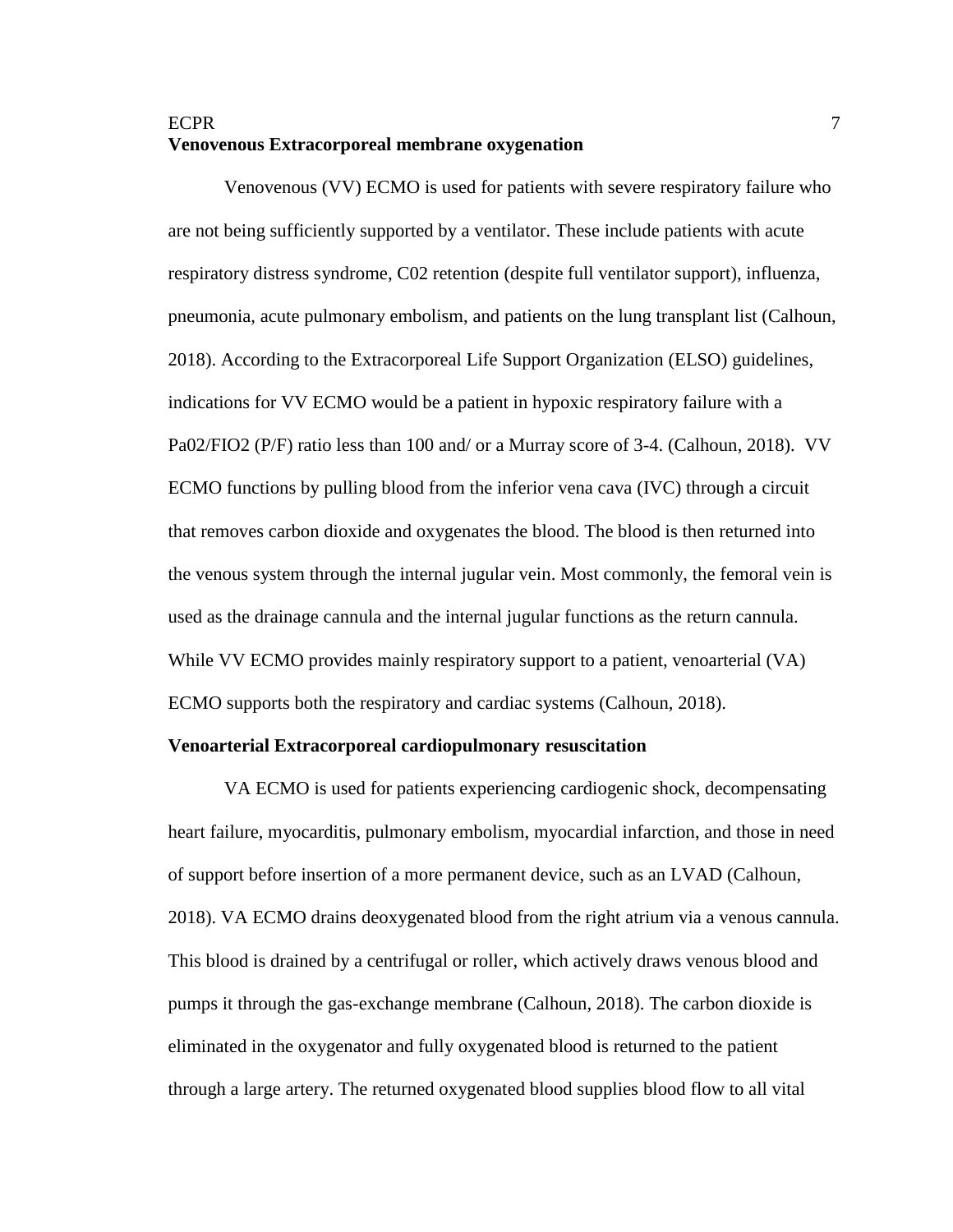organs, including the brain. The most common form of cannulation is peripheral cannulation from the femoral vein-femoral artery (Swol et al., 2016). This type of cannulation produces a retrograde flow, which means that the blood from the ECMO is going against the body's normal circulation (Calhoun, 2018). Organ perfusion on VA ECMO is dependent on the patient's cardiac output as well as the ECMO's flow, which is typically anywhere from 3 to 5L/min (Calhoun, 2018).

#### **ECPR eligibility guidelines**

Recent research is starting to reveal the role VA ECMO can have in patients experiencing cardiac arrest. IHCA treated with conventional CPR (CCPR) typically has a survival rate of 15-17% and out of hospital cardiac arrest (OHCA) survival rate is lower at 8-10% (Michels et al., 2018). Research has shown coronary perfusion pressures to be a major factor in the low survival rate with conventional CCPR. The most important determinant of return of spontaneous circulation (ROSC) during CPR is myocardial blood flow, which is driven by coronary perfusion pressure. Coronary perfusion pressure is the "difference between the aortic and right atrial diastolic pressures" (Maryam et al., 2016, p.1111). ROSC is generally associated with a CPP of greater than 15. However, a study by Maryam et al. demonstrated that manual chest compression is unlikely to consistently exceed a CPP of 15 due to shallow compression, high ventilation rates, a high no flow fraction, and low mean compression rates (Maryam et al., 2016). Patients with the worst outcomes generally have a prolonged time to ROSC, which can lead to cerebral hypoperfusion. For patients with refractory CPR, early initiation of ECPR may reduce cerebral hypoperfusion and improve coronary perfusion pressures enough to achieve ROSC. As inserting VA ECMO during resuscitation requires specialized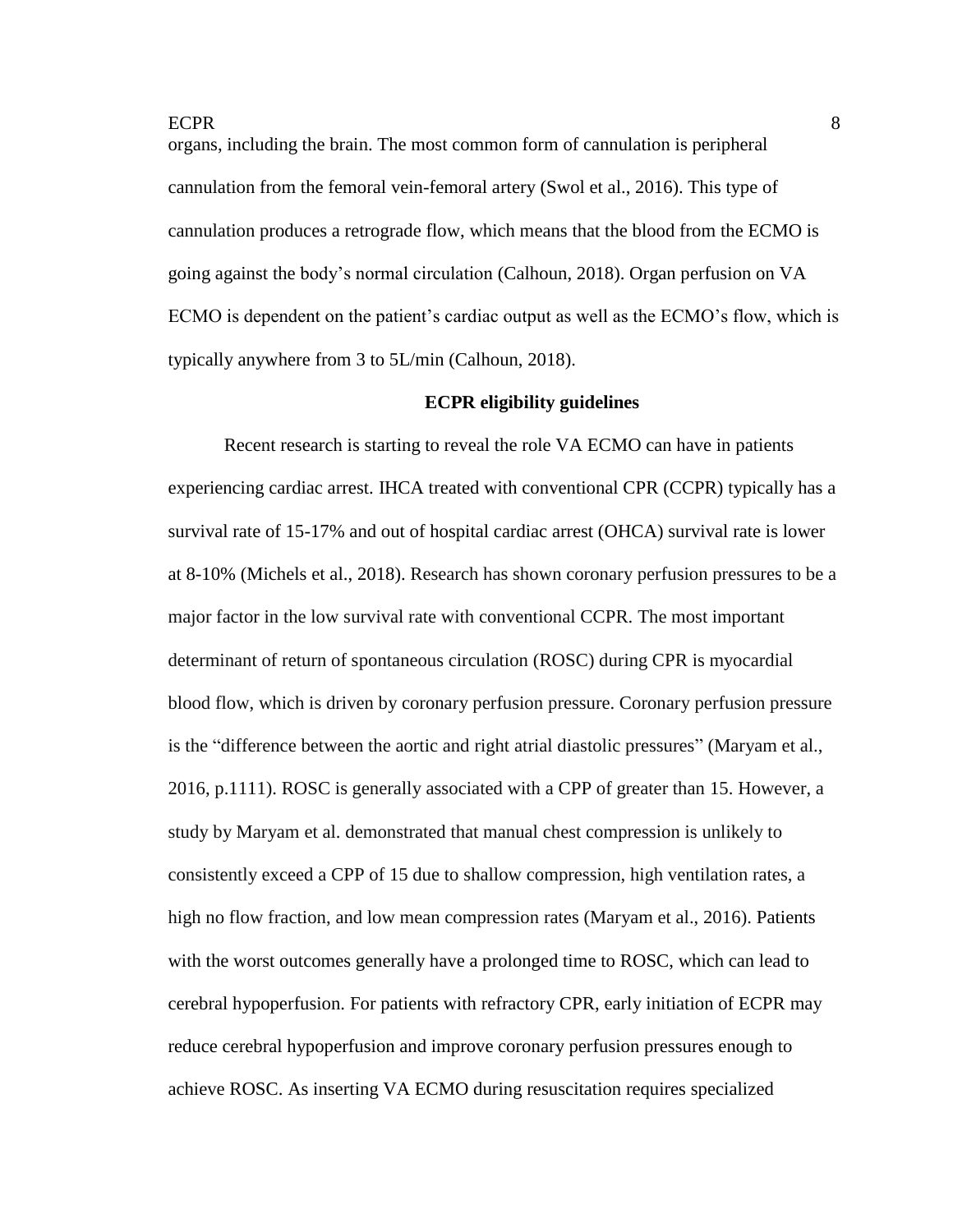equipment and a highly skilled team of professionals, structured guidelines and protocols have come into place regarding who is eligible to receive ECPR.

Individuals being considered for ECPR must have no contraindications to ECMO, fit within the specific facility criteria, and be in refractory cardiac arrest. The American Heart Association stated in its latest guidelines the goal of ECPR was to "support patients in refractory cardiac arrest while reversible causes are identified and treated" (Tan, 2017, p. 446). ELSO's 2013 recommendation agreed with these guidelines and concluded it may be medically futile to start ECPR if CPR has been unsuccessful for greater than thirty minutes (Tan, 2017). Currently there are no randomized, controlled studies on ECPR. As a result, standardized algorithms and selection criteria are lacking, but a general understanding of the guidelines can be formed through expert opinion and research.

In order to understand the guidelines for ECPR, refractory CPR must be defined. According to a large database of 64,339 patients with in hospital cardiac arrest (IHCA), half of patients achieve return of spontaneous circulation (ROSC) within 10 minutes of onset of arrest, one fourth in the subsequent ten minutes, and a few after more than thirty minutes of CPR. In OHCA, ROSC occurred within 16.1 minutes of CPR in 89.7% of patients with a good outcome. After 15 minutes, probability of good function to recover dropped to less than 2% (Fagnoul, Combes & De Backer, 2014). After evaluation of this data, cardiac arrest has been considered refractory to standard CPR after fifteen minutes. At the Erasme University Hospital, evaluation of a patient's candidacy for ECPR begins at ten minutes of CPR (Fagnoul, Combes & De Backer, 2014).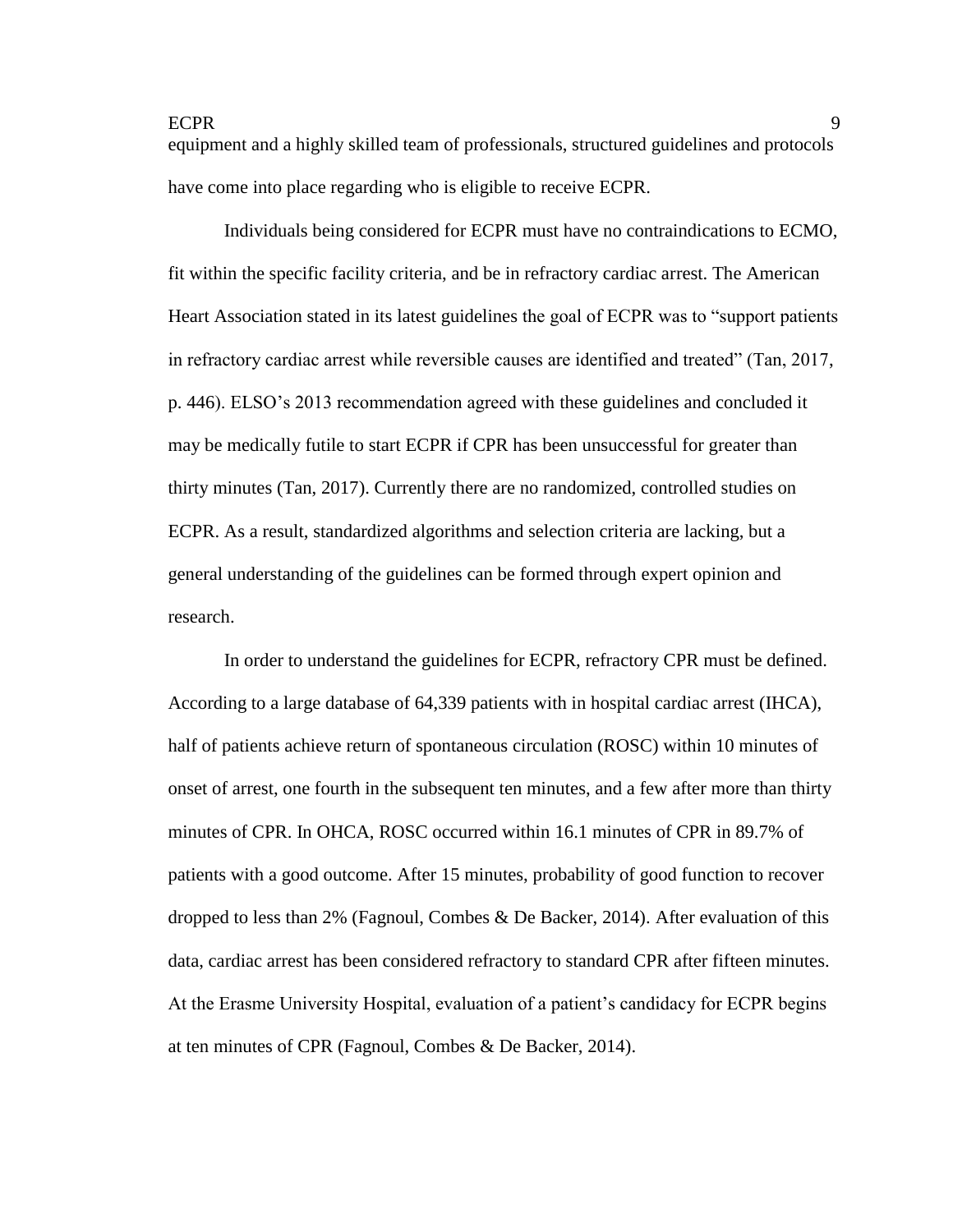While it is not fully understood why some patients are more resistant to CPR than others, refractory patients appear to have a greater amount of coronary artery disease as well as poor coronary perfusion pressure with CCPR, especially through the left anterior descending (LAD) coronary artery. Research has found refractory ventricular fibrillation represents the largest group of survivors with ECPR (Butcher, 2017). Nakashima studied subgroups of cardiac rhythm during OHCA. His study showed more favorable outcome in sustained ventricular fibrillation (VF) or ventricular tachycardia (VT) compared to rhythm change with the rate of favorable outcome increasing 5.5 fold for sustained VF/VT with ECPR (Nakashima, Tahara, Yasuda, 2015). While no standardized treatment pathway for ECPR patients has been formed as of yet, the University of Minnesota established an ECPR protocol defining eligibility for ECPR. The university found 45% of patients with out of hospital cardiac arrest who are placed on extracorporeal life support (ECLS) survive, compared to the 15% that survive with CCPR (Butcher, 2017).

Under the protocol, patients within the ages of 18-75 undergoing CPR for refractory ventricular fibrillation or tachycardia, who had conventional or mechanical CPR started less than ten minutes after cardiac arrest, are considered candidates and transported to the cardiac catheterization lab (Butcher, 2017). These candidates should have a suspected reversible cause of cardiac arrest such as hypoxia, hypovolemia, hypoand hyperkalemia, hypothermia, pericardial tamponade, thromboembolism, pulmonary embolism, and tension pneumothorax (Michels et al., 2018).

In addition, these patients can have no absolute contraindications to ECMO implantation. These contraindications include individuals with end-stage cancer,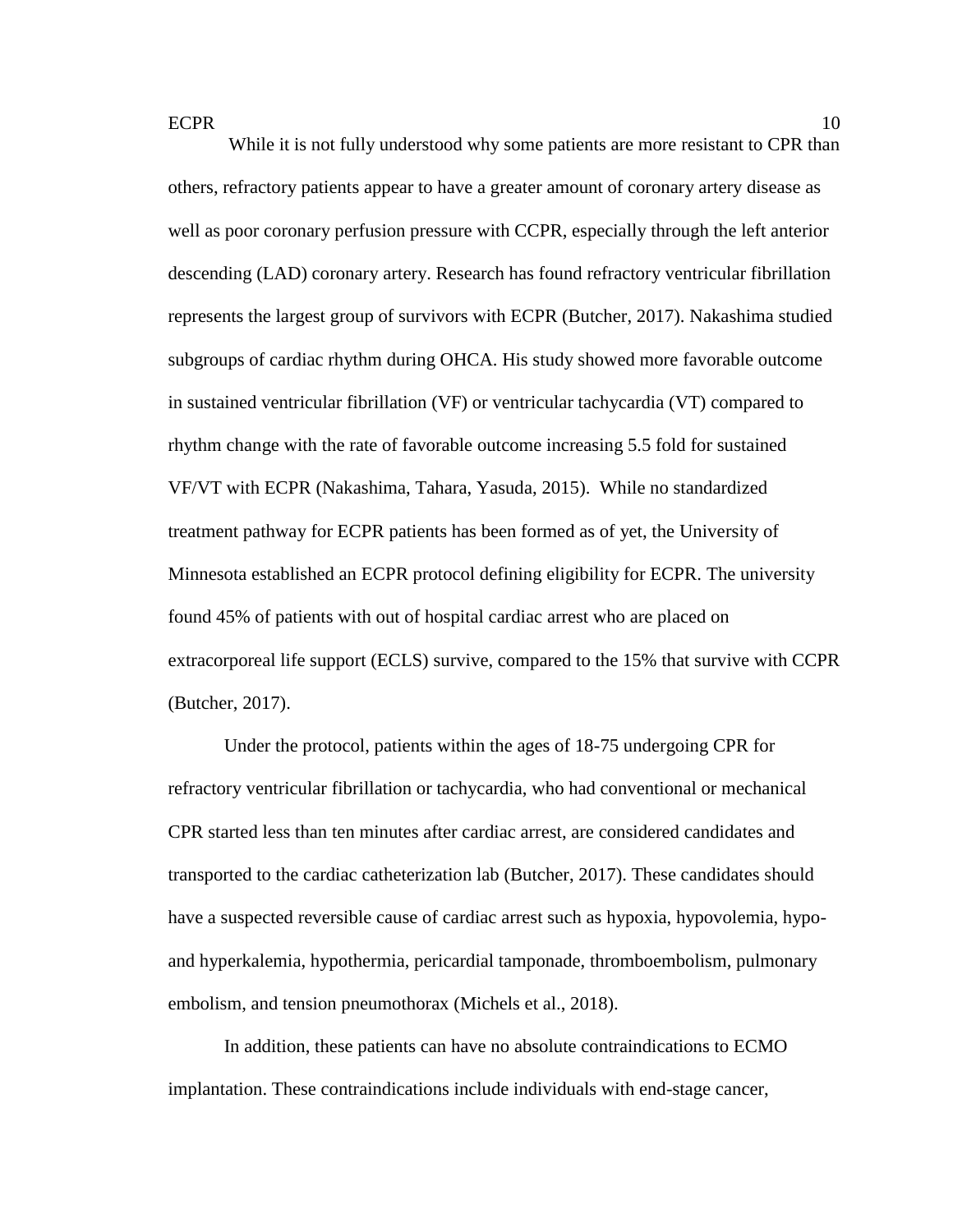immunosuppression, severe neurologic injuries, irreversible multi organ failure, intracranial hemorrhage, uncontrollable bleeding, severe trauma, severe aortic regurgitation, aortic dissection, "do not resuscitate" (DNR) orders, or chronic organ dysfunction such as renal failure, cirrhosis, and emphysema (Swol et al., 2016). Relative contraindications include elderly patients with multiple morbidities, individuals with dementia, patients with morbid obesity, and those with prolonged cardiac arrest time (Swol et al., 2016). If it is decided the patient can receive ECMO, the patient's arterial and venous access will be evaluated under the ultrasound and the patients arterial blood gas and serum lactate are drawn (Butcher, 2017).

The blood gas and lactate are evaluated against some certain criteria. If the patient meets one or more criteria, the CPR is terminated and the patient is declared dead. The criteria are as follows: an end-tidal carbon dioxide less than 10%, a partial oxygen pressure of <50 mmHG, an oxygen saturation less than 85%, and a serum lactate greater than 18. These criteria serve as a measure of the effectiveness of CCPR. A high lactate indicates severe metabolic acidosis due to hypoperfusion. If none of the criteria are present, the patient is placed on AV ECMO (Butcher, 2017).

## **Cannulation Procedure**

The goal for patients eligible to receive ECPR is for full ECLS to begin within sixty minutes of cardiac arrest. In order to connect the VA ECMO to the patient, arterial and venous vascular access is required. The inguinal vessels are primarily used during the procedure and an ultrasound is utilized to visualize the vessel diameter in order to increase safety (Swol et al., 2016). The size of the cannula depends on the individual's body size and the flow requirements. Typically, a 17 French cannula is inserted into the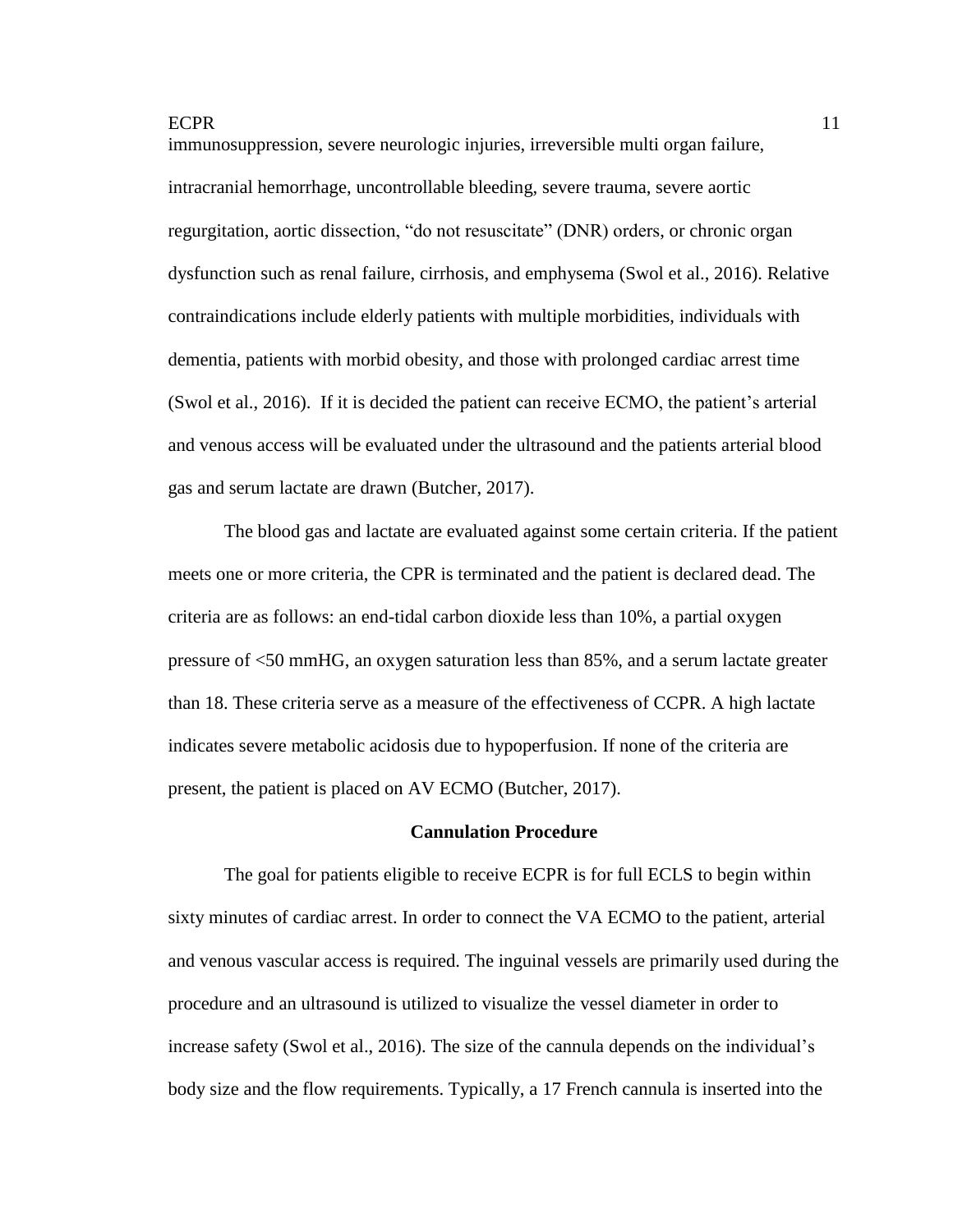femoral artery after percutaneous puncture and dilation using the Seldinger technique. A 23 French venous cannula is then inserted into the femoral vein on the same or opposite side. The tip of the venous cannula should be positioned in the right atrium (Swol et al., 2016). A guide wire the length of 100-150cm is recommended for venous access (Swol et al., 2016). Stiff catheterization guide-wires may provide more support than cannulation guide-wires but fluoroscopic imaging should be used with stiff guide-wires (Swol et al., 2016).

Overall, performing cannulation under resuscitation can prove to be a major challenge. It is difficult to find appropriate blood vessels with such poor circulatory conditions (Swol et al., 2016). A mobile, miniaturized ultrasound could prove beneficial for this procedure. In addition, fast surgical cut-down is an option if vessels can not be visualized. In fast surgical cut-down, the femoral vein is exposed surgically and a cannula is inserted into the vein under direct vision (Swol et al., 2016). If fluoroscopy is available, this technology can be used to ensure the guide wires are in a good position prior to their insertion. In addition, regional brain tissue oxygen saturation measurement may be helpful during the process to assess the patient's circulation (Swol et al., 2016).

After the cannulation, a chest x ray should be completed to verify placement of the venous access cannula and endotracheal tube (Stub et al., 2014). Then the dry and primed ECLS system is connected with polyvinyl cellulose (PVC) tubing to the cannula. Heparin is usually administered at 100 IU/kg, or an estimated dose of 5,000 IU of heparin (Calhoun, 2018). The ECLS function is initiated by a roller or centrifugal pump at a blood flow rate of 3-4L/min to achieve a cardiac index of 2.2-2.5L/min/m2 and an oxygen fraction of 50%. This oxygen fraction should be gradually brought up from 50%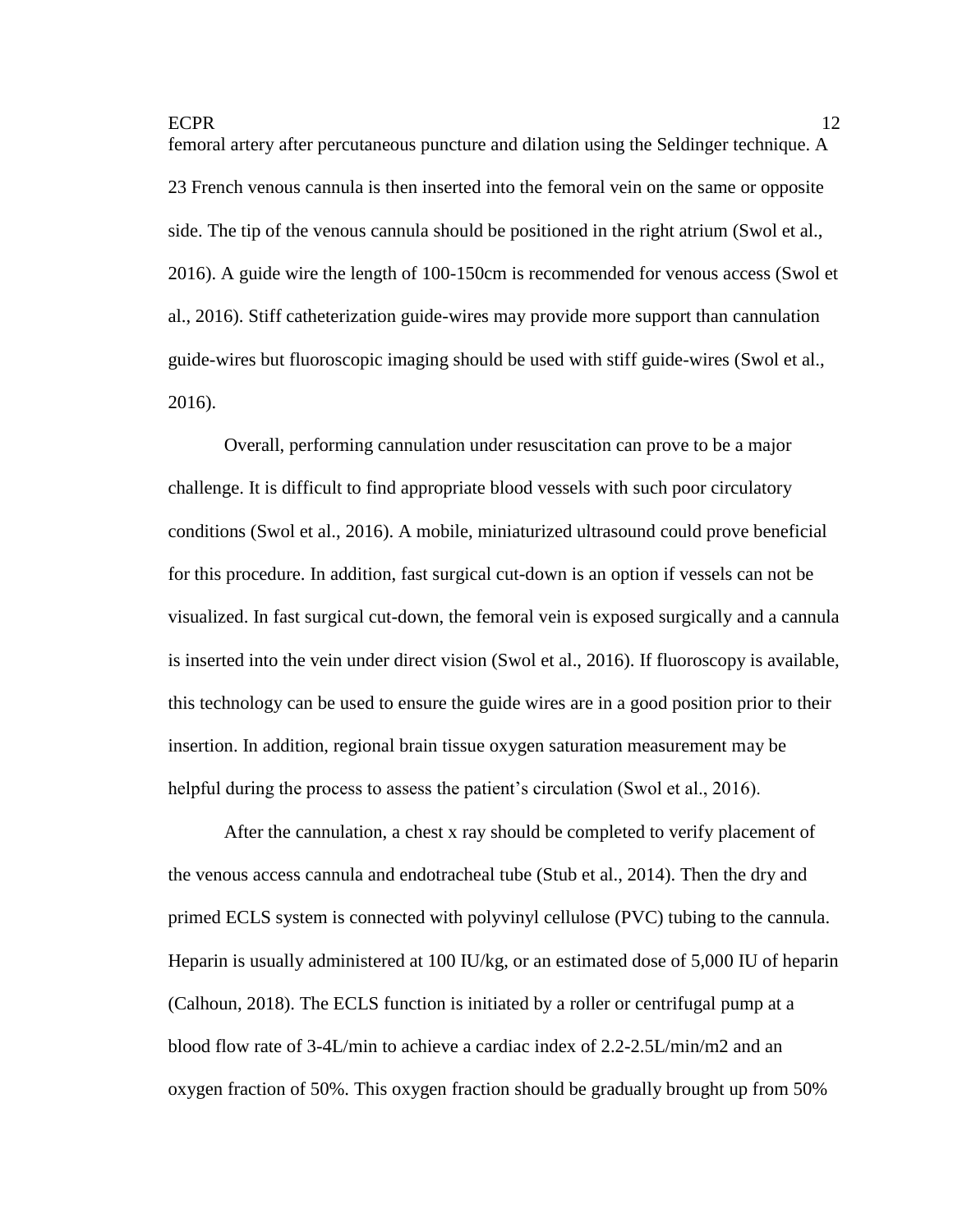to 100% due to the risk of hyperoxygenation during reperfusion. Blended oxygen may be considered to reduce this complication (Swol et al., 2016).

Once the ECLS is functioning, a transesophageal ultrasound is used to confirm correct cannula positioning, appropriate left and right ventricular unloading, and best flow conditions in relation to cannula position. Best flow conditions are defined as "the highest flow with lowest ECMO revolutions per minute" (Swol et al., 2016, p.182). If venous drainage is found to be low after cannulation, the venous cannula should be checked to make sure it is not being inhibited by the intra-atrial septum (Swol et al., 2016). In addition, the patient's fluid volume can be checked by placing the patient in Trendelenburg, which is when the body is laid supine with the feet elevated 15-30 degrees above the head, and by administering fluid. If the venous flow improves after administration of fluid, the patient was most likely hypovolemic. However, if the maneuver is ineffective, an additional venous cannula may be placed in the iliac or inferior vena cava through the contra-lateral femoral vein to improve venous drainage (Swol et al., 2016). The ECLS is usually continued for up to ninety minutes. If return of spontaneous cardiac function is achieved, the patient is admitted to the intensive care unit. If the patient has not achieved return of spontaneous circulation, the patient is pronounced dead (Butcher, 2017).

After defining ECPR eligibility and the cannulation procedure, Butcher provides an example of the process through which potentially eligible ECPR patients are siphoned. Butcher describes published data detailing outcomes for seventy-two patients with OHCA. The patients presented with ventricular fibrillation and were transported by EMS after three unsuccessful shocks and Amiodarone. After these interventions, ten did not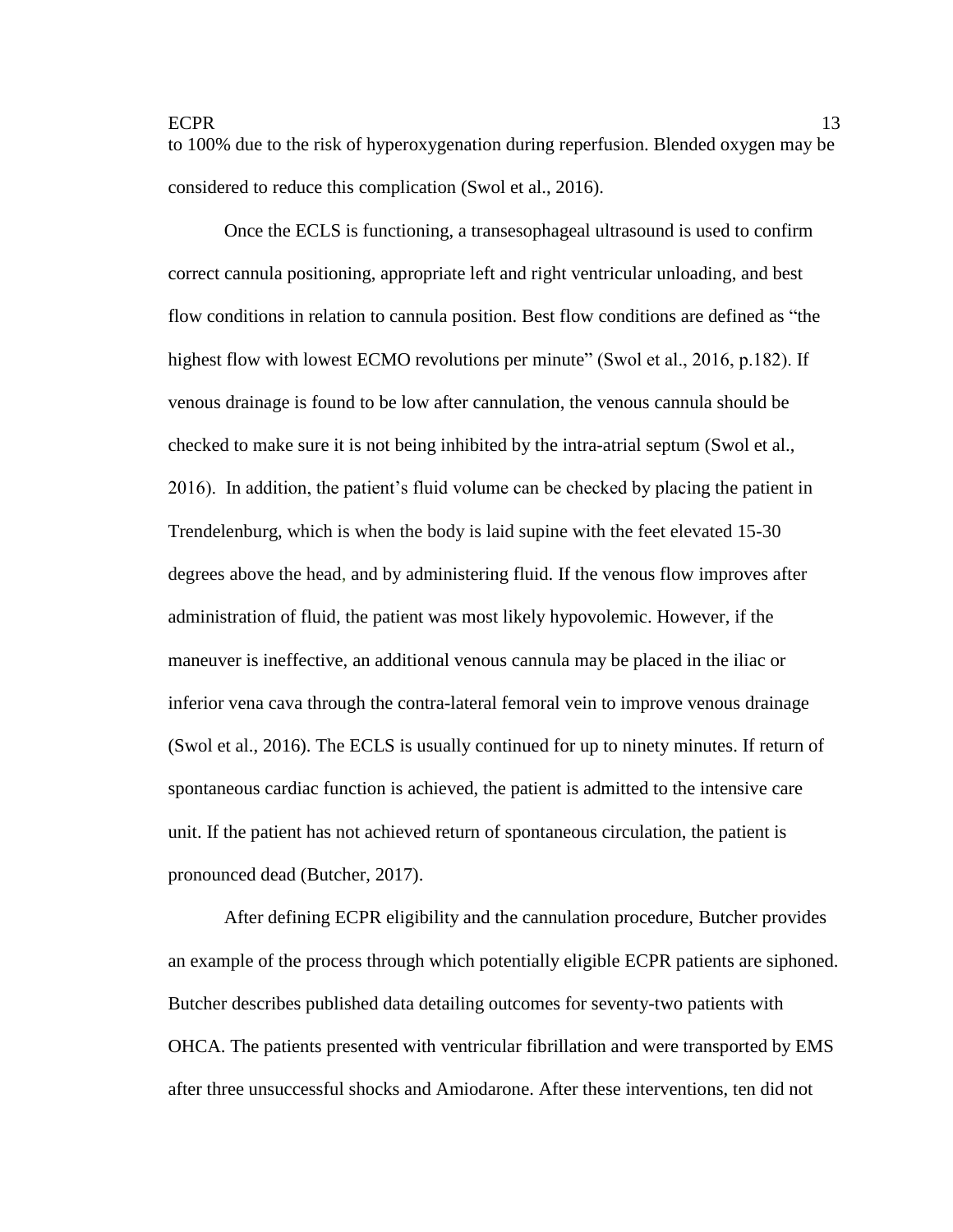meet transport criteria. Three patients had manual CPR only, one patient had Pectus Excavatum, two had morbid obesity, three had a time from 911 to the cardiac catheterization lab that was greater than ninety minutes, one was greater than eighty years, one had stage IV renal cancer, and two were declared DNR on arrival (Butcher, 2017). Of the sixty-two patients that met early transport criteria, seven were declared dead due to failure to meet ECLS bloodwork initiation criteria. Five patients had ROSC before arrival, and fifty were placed on ECLS. Eight were declared dead after ECLS was unable to re-establish rhythm after ninety minutes. Forty-seven were admitted to the CICU. Twenty-eight of the forty-seven survived to discharge, twenty-six with a cerebral performance category of 1-2 (Butcher, 2017). The cerebral performance category (CPC) score is the most commonly used tool to assess long term neurological and functional outcomes from a resuscitation attempt. A CPC of 1 indicates good cerebral performance and a CPC of 2 indicates moderate cerebral disability. A CPC of 3 indicates severe cerebral disability, a CPC of 4 indicates coma or vegetative state, and a CPC of 5 indicates brain death (Reynolds  $\&$  Soar, 2014). According to Butcher's published data, twenty- six patients survived three months after discharge with a CPC of 1. In total, 55% of the admitted patients survived to three months after discharge with none to minimal neurological deficits (Butcher, 2017).

Using VA ECMO for refractory cardiac arrest promises to enhance outcomes. By supporting systemic circulation, ECPR can provide time for recovery from underlying insults causing arrest such as electrolyte abnormalities, hypothermia, cardiac tamponade, and pneumothorax. ECPR also serves sustained perfusion to the brain and rapidly restores oxygen metabolism. These factors may contribute to the efficacy of ECPR in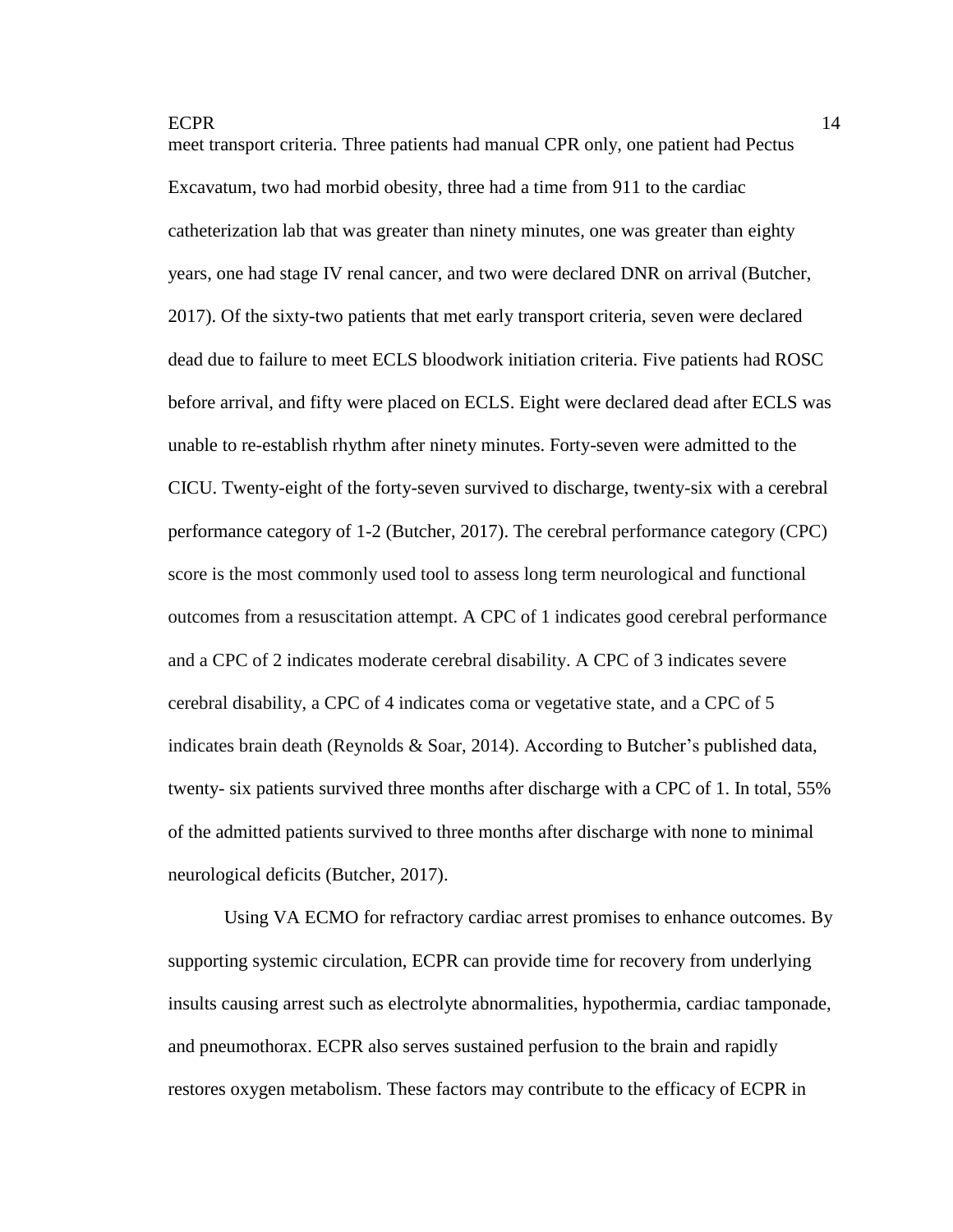terms of cerebral resuscitation (Sakamoto et al., 2014). Another reason for better neurological outcomes in ECPR patients may be related to the fact that early supply of oxygenated blood to failing myocardium during ROSC prevents irreversible ischemia and acts as a bridge to percutaneous coronary intervention by maintaining circulation (Sakamoto et al., 2014). When there is particularly gross damage to the heart, ECPR can also be a bridge to treatment with cardiac transplantation or a left ventricular assist device (Riggs, Becker & Sugarman, 2015).

#### **Post Cardiac Arrest Care**

It is important to understand that ECPR makes up only one aspect of post-cardiac arrest care, which also includes "therapeutic hypothermia, early perfusion for best patient outcome, tight glycemic control, low tidal volume ventilation, and treatment of the root cause" (Tan, 2017, p. 447). The purpose of these interventions are to address the potential cause of injury, reduce effects of metabolic acidosis and ischemia, and to reduce reperfusion injury or post resuscitation syndrome. Reperfusion injury is the tissue damage caused when blood supply returns to tissue. After a refractory CPR event there is damage to tissue, acidosis, and accumulation of metabolic intermediates. During reperfusion, there is a sudden increase in oxygen radicals and dead and dying tissue are washed into the systemic circulation (Napp, Kuhn, & Bauersachs, 2017). The introduction of these oxygen radicals and dead tissue particles into the circulation produces intravascular coagulation, diffuse inflammatory response, and systemic vascular permeability. Respiratory distress syndrome can develop if the ischemic injury is severe. In addition, renal failure or multi organ failure can also occur (Napp, Kuhn, & Bauersachs, 2017).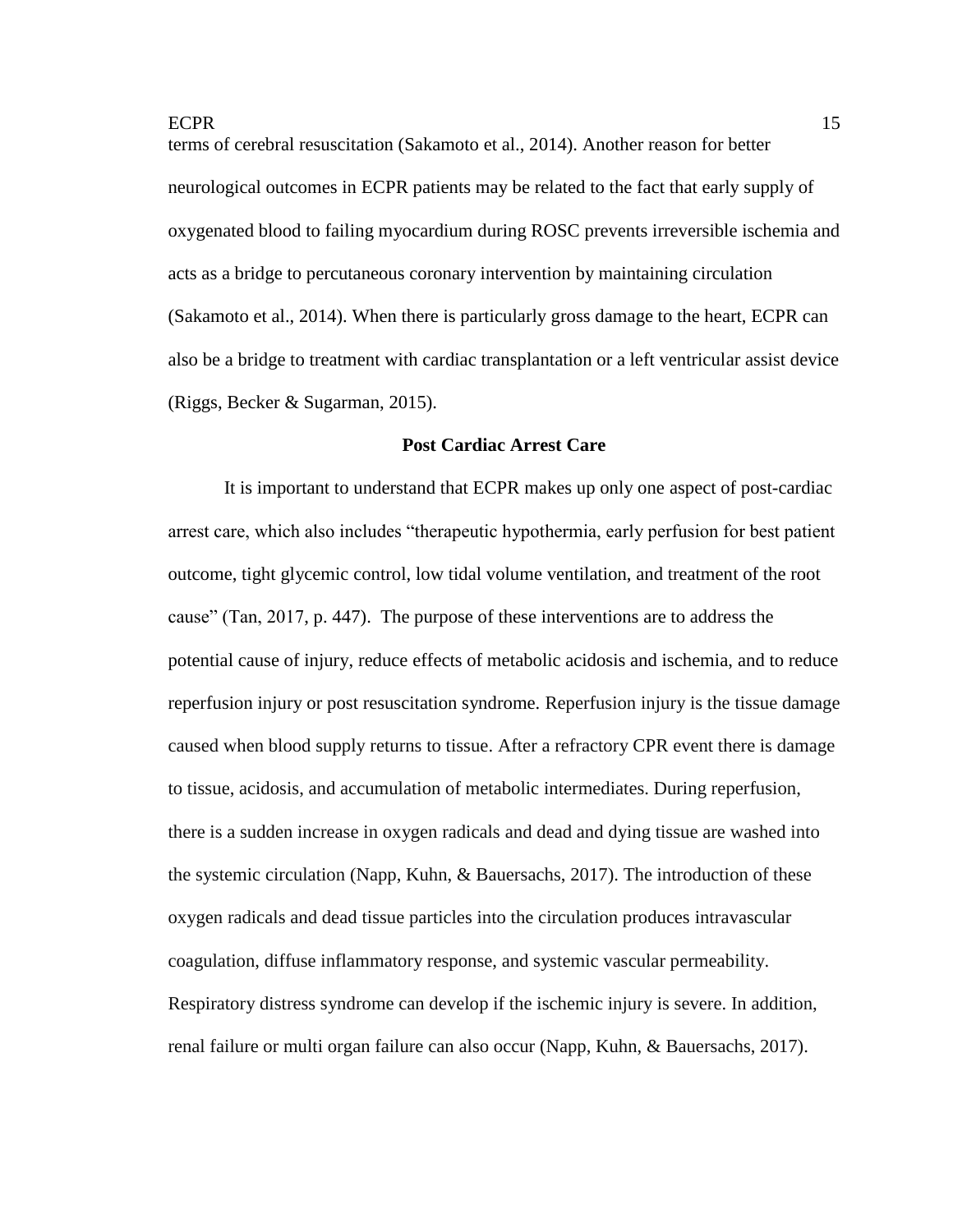Use of targeted temperature management (TTM) after cardiac arrest for a minimum of 12 hours followed by gradual rewarming is considered standard procedure. Early introduction of therapeutic hypothermia (TH) may reduce the severity of ischemic reperfusion injury or post resuscitation syndrome. Cerebrally, during reperfusion there is a major increase in ipsilateral cerebral blood flow that is above the metabolic demands of the brain tissue. This rapid oxidant burst that occurs in response to reperfusion after systemic ischemia, is suspected to be reduced with hypothermia (Tan, 2017). TTM has also been found to prevent lactate production, acidosis, and reduce the oxygen demand of the heart. Hypothermia also preserves brain metabolism and the auto regulation of the body. Therapeutic hypothermia decreases cerebral metabolic rate by 6-7% for any 1 degree drop in temperature. In addition, TTM helps preserve the blood brain barrier, decrease intracranial pressure, and reduces swelling in the brain (Tan, 2017). A retrospective review conducted by Pang et al. evaluated therapeutic hypothermia and its impact on neurological outcome in ECPR patients. The study was conducted for 225 consecutive adult patients treated with ECLS between July 2003 and January 2016. The study found that therapeutic hypothermia at 34 degrees Celsius maintained for 24 hours improved neurologically favorable survival rates. Patients with TH had a favorable neurological survival at 42.9% in comparison with those with normothermia who had a favorable survival rate of 15.4% (Pang et al., 2017).

Care is also devoted to avoid hyperoxia and hypocapnia in reperfusion in order to reduce brain damage or loss of cerebral perfusion autoregulation. High oxygen partial pressures during ECPR may result in production of superoxide, as a result, careful control of oxygen partial pressure is necessary during ECPR and may be managed with low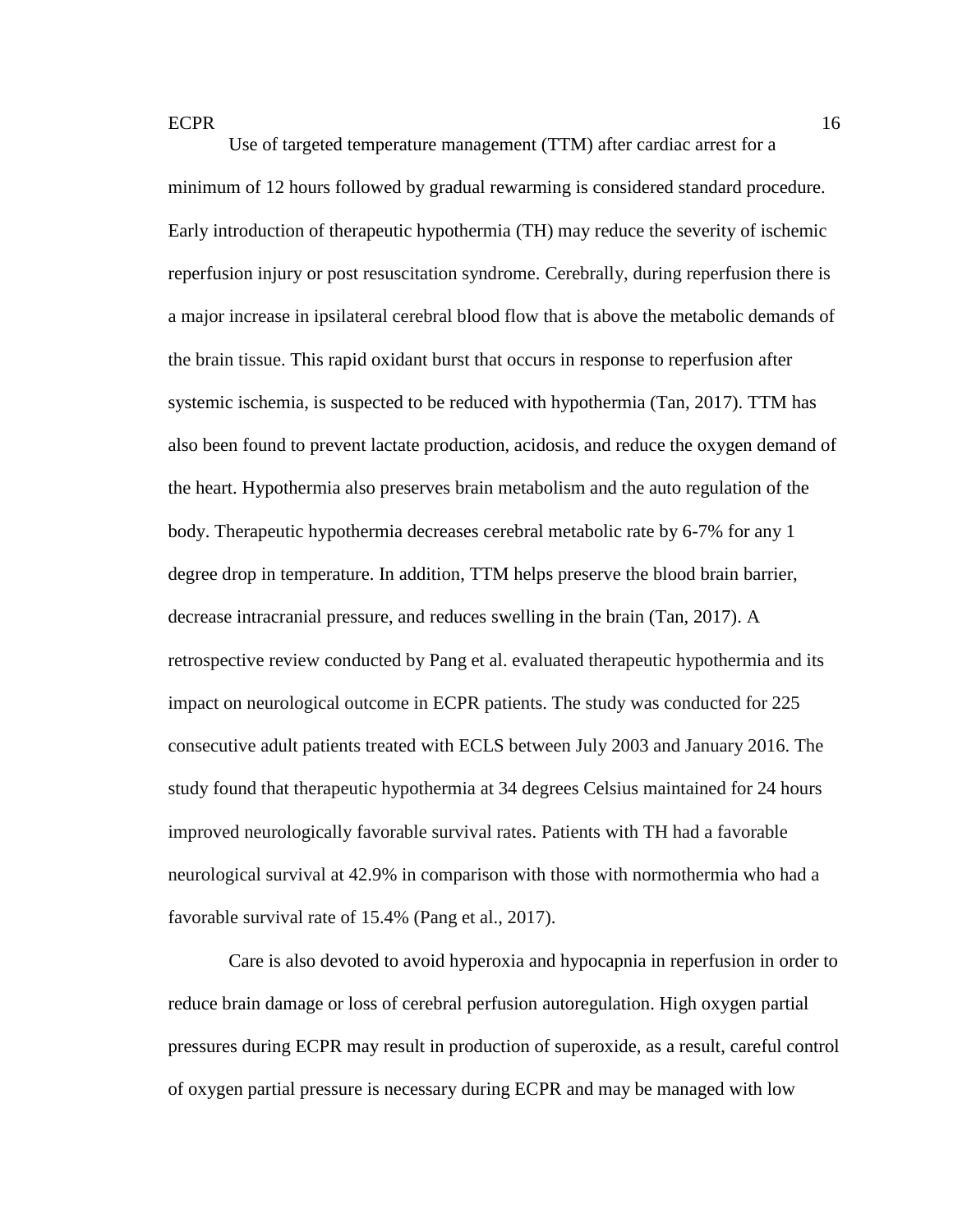oxygen fraction in ECMO gas. (Swol et al., 2016). In addition, early reperfusion through percutaneous coronary intervention (PCI) for patients with acute coronary syndrome and arrest of cardiac origin has proven to increase survival rates and reduce mortality (Swol et al., 2016).

Intra-aortic balloon pump insertion can also be considered to improve coronary and peripheral perfusion via diastolic balloon inflation. The balloon pump can improve ventricular function by reducing afterload and increasing perfusion to the coronary arteries during diastole. The literature regarding IABP insertion in post ECPR patients is not robust but may be a valuable future assessment (Swol et al., 2016).

After stabilization, it is important to collect a detailed case history and perform diagnostic procedures to determine potential causes of cardiac arrest. Some reversible causes of cardiac arrest include hypoxia, acidosis, hypokalemia, hypoglycemia, tension pneumothorax, thrombosis, toxins, cardiac tamponade, hypovolemia, and hypoxia (Calhoun, 2018). Patients should be weaned off ECMO as soon as underlying illness is addressed and the patient is hemodynamically stabilized. Most literature states that up to a week is usually enough time to regain organ function (Calhoun, 2018).

At this time, turndown echocardiograms are performed to see if the patient can tolerate coming off of ECMO. During a turndown echocardiogram, a transthoracic echocardiogram is brought to the bedside and a physician looks at the patient's heart function as they turn down the flow of the ECMO machine. For patients with a pulsatile flow, where native cardiac output is present, the extracorporeal blood flow can be decreased and a trial of clamping the extracorporeal circuit can be performed (Swol et al., 2016). If the patient's vital signs remain stable and heart function appears to have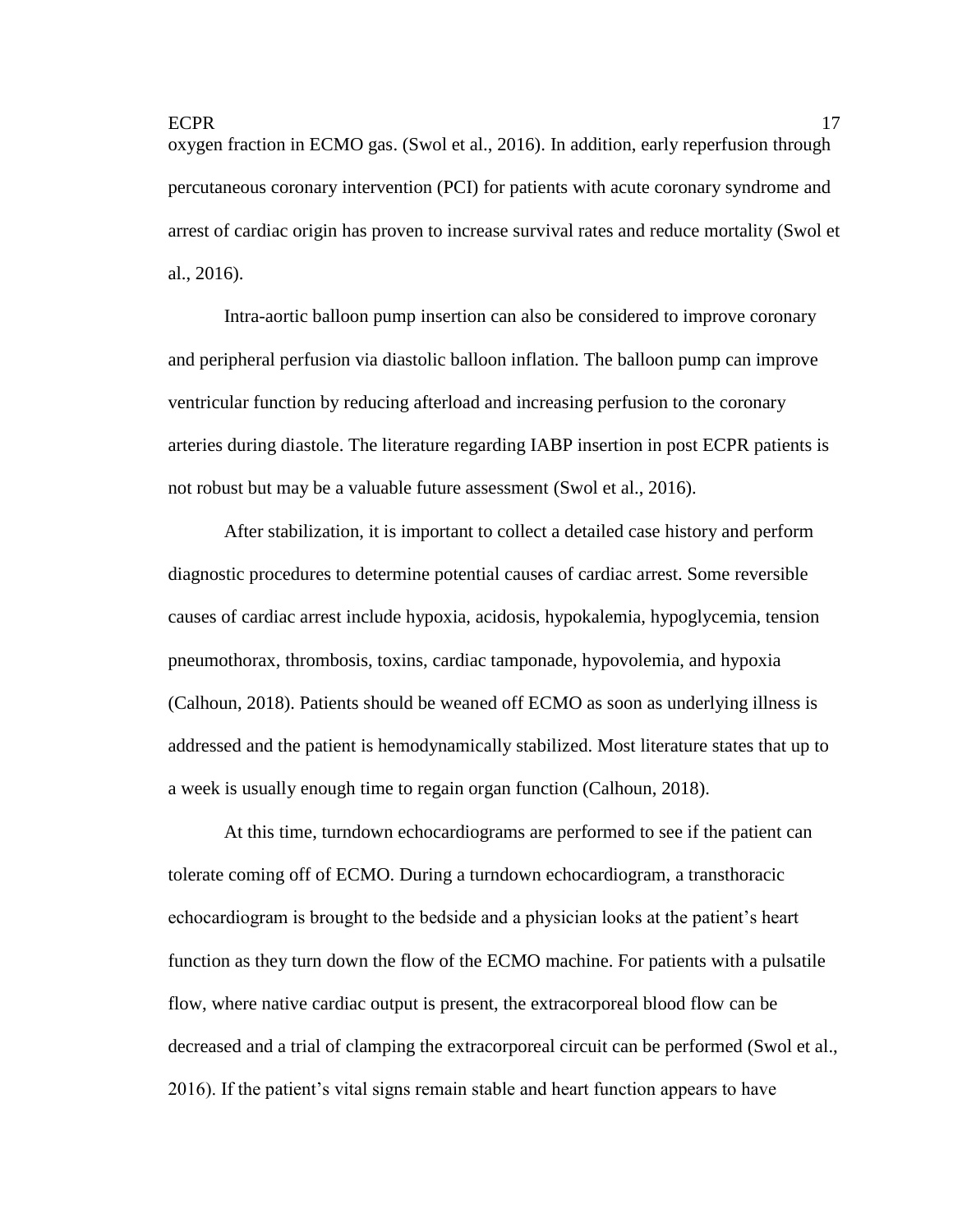returned, decannulation is the next step. However, if the patient doesn't seem to tolerate being weaned off the ECMO machine, a more permanent device such as an LVAD may be advised (Calhoun, 2018).

# **Post Cardiac Protocols**

In order to have a full picture of post cardiac treatment for patients undergoing ECPR, the specific treatment protocols for one study will be discussed. This study by Sakamoto et al. compared the difference in neurological outcomes between ECPR and conventional CPR in OHCA patients with VF or VT on the initial ECG at one month and six months after cardiac arrest. Forty-six facilities participated in the study with the approval of the ethical committee of each hospital. Twenty-six hospitals were enrolled in the ECPR group and 20 hospitals in the non-ECPR group. Between October 2008 and March 31, 2012, a total of 454 patients were registered. The ECPR group consisted of 260 patients and the non ECPR group had 194 patients (Sakamoto et al., 2014).

Patients included in criteria for the study were those who were in ventricular fibrillation or ventricular tachycardia on the initial electrocardiogram(ECG), who arrived at the hospital within forty-five minutes from reception of the emergency call or the onset of cardiac arrest to hospital arrival. Exclusion criteria included those under the age of twenty and older than 75 years, a non-cardiac origin, a core body temperature less than thirty degrees, and no informed consent from individuals representing patients (Sakamoto et al., 2014). Every patient in the trial had a post cardiac arrest treatment bundle including therapeutic hypothermia, IABP, and early reperfusion, as tolerated. For patients undergoing ECPR, respiratory protocols involved maintaining PaC02 between 36-44, avoiding hypoxemia, and preventing hyperventilation. When acute coronary syndrome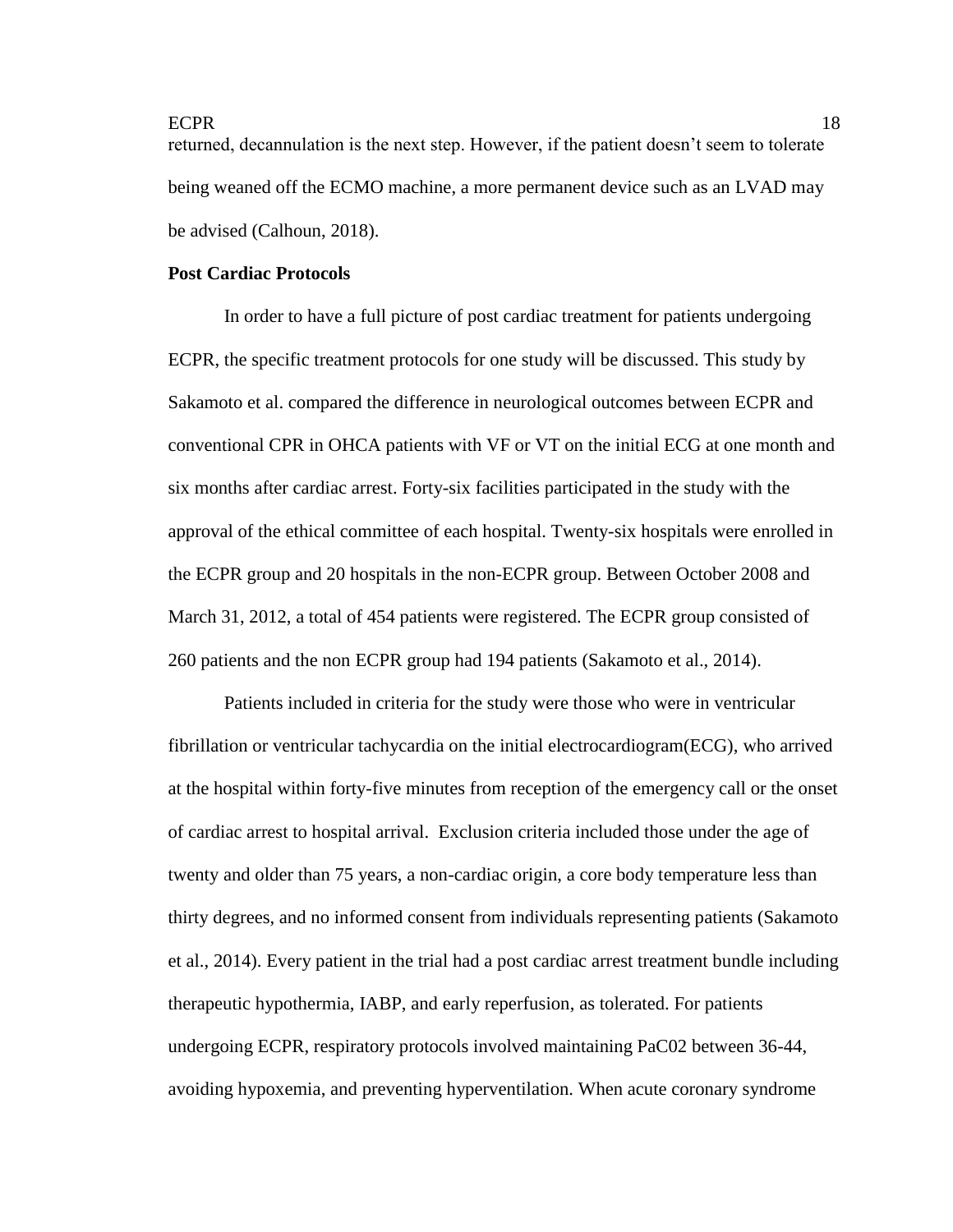was suspected, emergency coronary angiography was to be performed to improve patient circulation. In addition, orders were set in place to avoid hypotension by maintaining a MAP of 65 or above, targeting timed urine volume to 0.5 mL/h or more, maintaining a lactate less than 4, keeping mixed venous oxygen saturation at 65% or above, maintaining a superior vena cava oxygen saturation at 70% or above, and achieving a central venous pressure (CVP) between 12-15. Patients were also to be kept on a 12 lead ECG and an x ray was to be utilized to verify placement of the venous and arterial cannula (Sakamoto et al., 2014).

Regarding therapeutic hypothermia, temperatures were monitored with a temperature sensing foley, rectal temperature probe, or VA ECMO machine in order to achieve a core body temp of 32-34 degrees with a cooling rate of at least one degree Celsius an hour. Target body temperature was to be achieved in four hours and a state of hypothermia was to be maintained for twenty-four hours or more. Rewarming after the allotted twenty-four time was to be gradual to at least 36 degrees and less than 37 degrees. Anticonvulsants and sedative were utilized when shivering occurred. If shivering could not be controlled, muscle relaxants and deeper sedation was to be administered to reduce metabolic demand. Glucose levels were also to be controlled in order to avoid hyperglycemia (Sakamoto et al., 2014).

For patients receiving percutaneous cardiopulmonary support (PCPS) also known as ECPR, onset from arrest was ideally no more than sixty minutes and as long as ninety minutes. The PCPS flow rate was to be set at a maximal flow rate of 4L/min at the start and adjusted as appropriate. In addition, anticoagulants were to be administered per agency and the frequency of oxygenator exchange was also to be changed per protocol.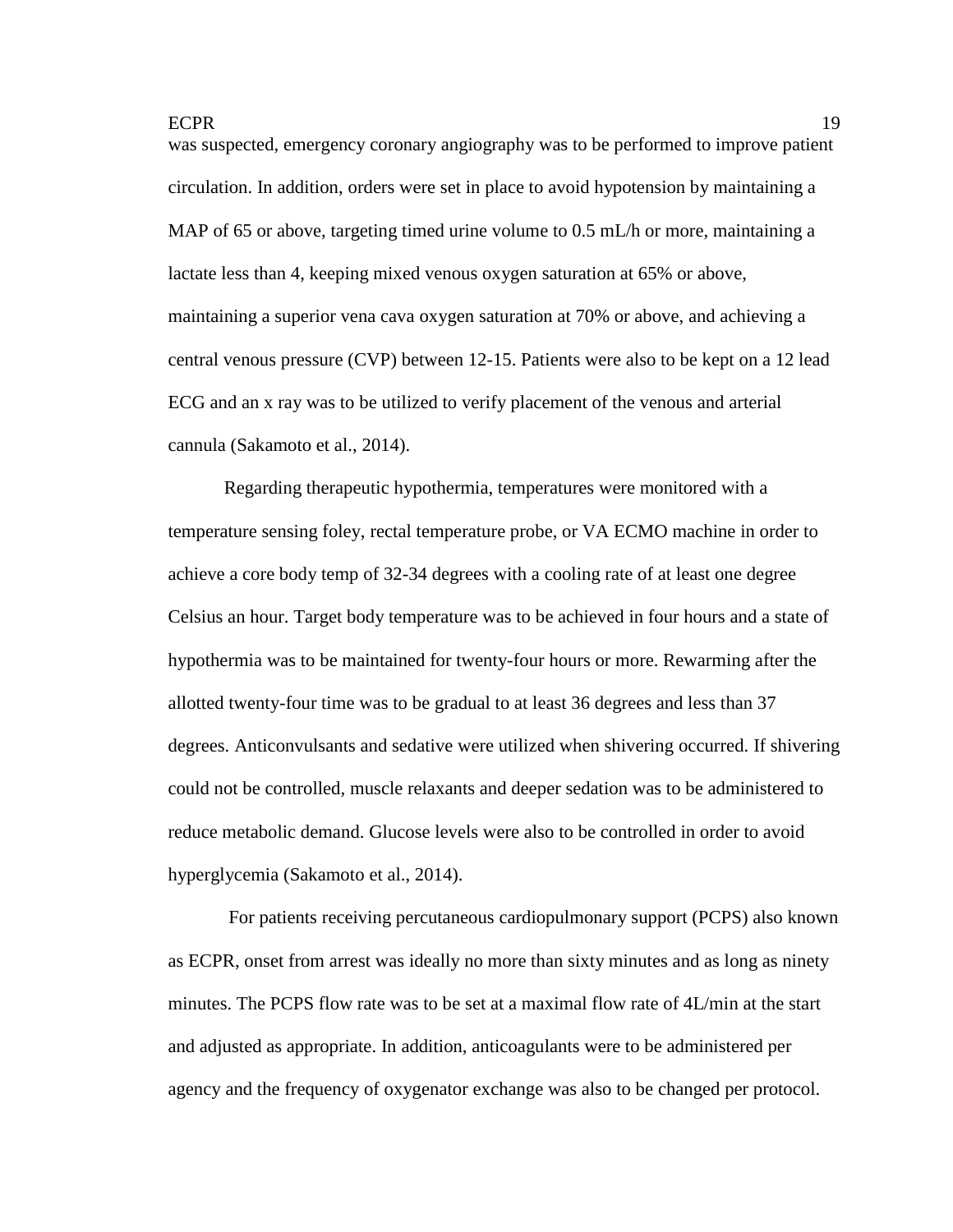According to the study, patients were to be assessed for lower extremity ischemia related to ECMO through skin color, joint stiffness, progression of acidosis and increase in lactate, decrease in Doppler blood flow, palpability of the dorsalis pedis artery, and difference in the right and left sole temperature. Criteria for weaning was based on blood pressure, heart rate, left ventricular wall motion, left ventricular ejection time, cardiac index, end-tidal carbon dioxide concentration, and urine volume (Sakamoto et al., 2014). Meanwhile, criteria for discontinuation, according to the study, were severe circulatory failure where PCPS flow rate could not be maintained, cerebral nervous system disorder, and uncontrollable bleeding (Sakamoto et al., 2014).

## **ECPR survival rates**

Now that ECPR eligibility, cannulation protocol, and the guidelines for post cardiac arrest care have been described, the research supporting current practice for ECPR will be explored. The databases that were utilized for this research included Medline, CINAHL, Pubmed, Google Scholar, Cochrane library, Embase and Proquest. Over fifty articles were initially reviewed and these articles were narrowed down to twenty-four articles. The twenty-four articles incorporated in the paper were published within the last five years. These articles were then evaluated based on the Melnyk Framework for levels of evidence (Melnyk & Fineot-Overhold, 2015). Of the twenty-four articles, twelve articles had a level five evidence. Nine of these articles were expert opinion and clinical expertise and three articles were case reports. Seven articles had a level four evidence. Of these articles, three articles were a retrospective review and four articles were prospective observational studies. Of the prospective observational studies, one study was multi center and two studies were single center. The last five articles had a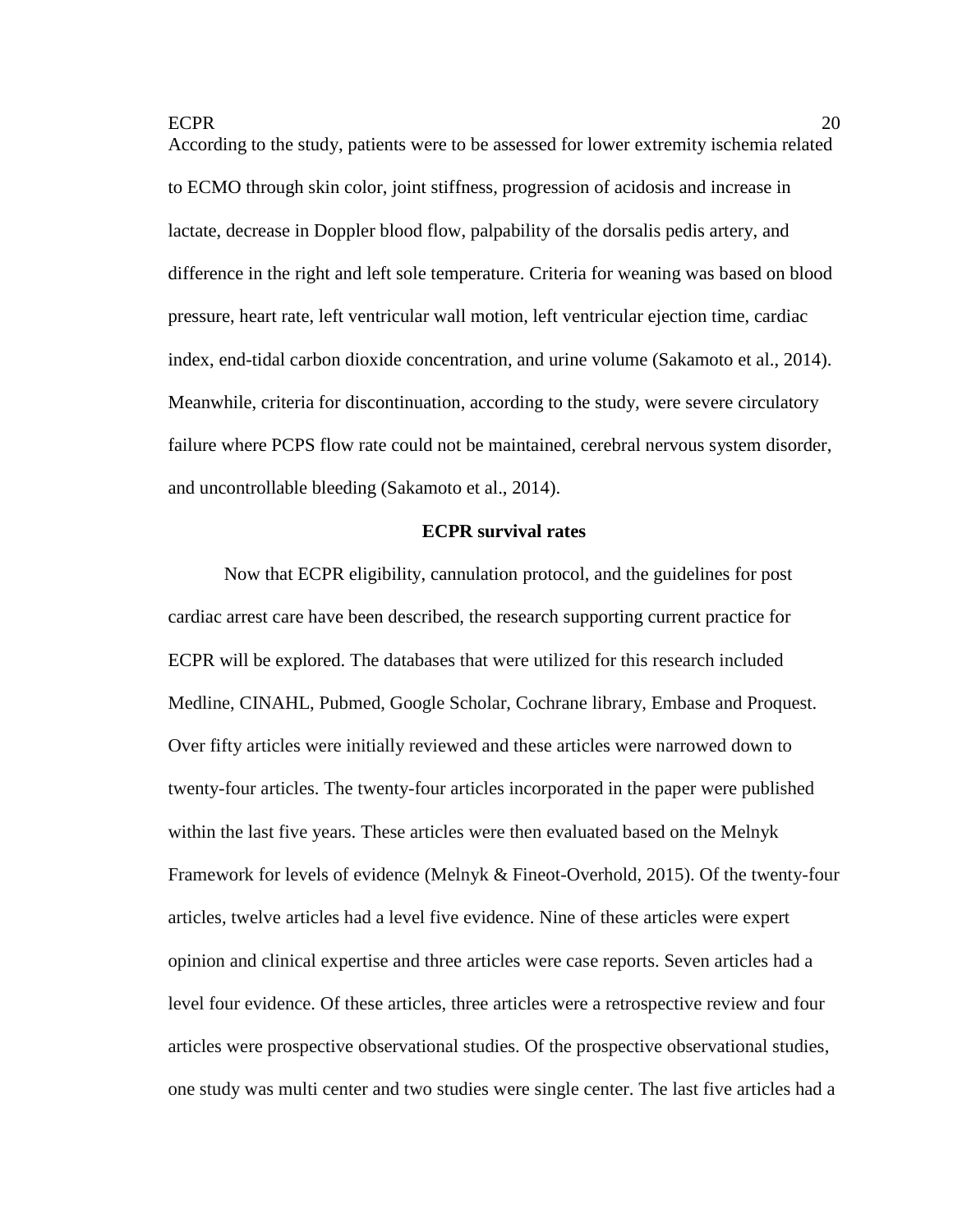level one evidence and all five articles were a meta-analysis and systematic review. Out of the literature review, no randomized control trials were found. A randomized control trial would be considered a level two evidence according to the framework utilized for this paper (Melnyk & Fineot-Overhold, 2015).

The study that has spearheaded interest in ECPR is the CHEER trial. The CHEER trial was a single center, prospective, observational study conducted at the Alfred Hospital in Australia. The trial had twenty-six patients with a mean age of fifty-two years. Patients selected for the trial were in refractory OHCA and IHCA of greater than thirty minutes, an age between 18-65, had a no flow time of less than ten minutes, had a mechanical CPR machine available, and were in ventricular fibrillation with a suspected cardiac etiology (Stub et al., 2014). Patients with severe chronic airway disease, cirrhosis, renal failure, and terminal illness were excluded from the trial. Patients chosen for the trial were treated with a treatment bundle that consisted of mechanical CPR, hypothermia, ECMO, and early reperfusion. Mechanical CPR was accomplished with an autopulse machine and hypothermia was initiated through the administration of 30 mL/kg of ice-cold saline rapid administration. This hypothermia was then maintained for twentyfour hours in the intensive care unit at thirty-three degrees celsius (Stub et al., 2015). The study found a survival of 45% for patients with OHCA, and 60% survival of patients with IHCA with a CPC of 1-2. Together, 54% of patients survived to discharge with a CPC of one (Stub et al., 2015).

The remarkable finding in the CHEER trial was not just the survival rate of ECPR patients but the high neurological outcomes. A retrospective propensity matched study by Patricio et al. found improved long-term neurological outcomes with ECPR as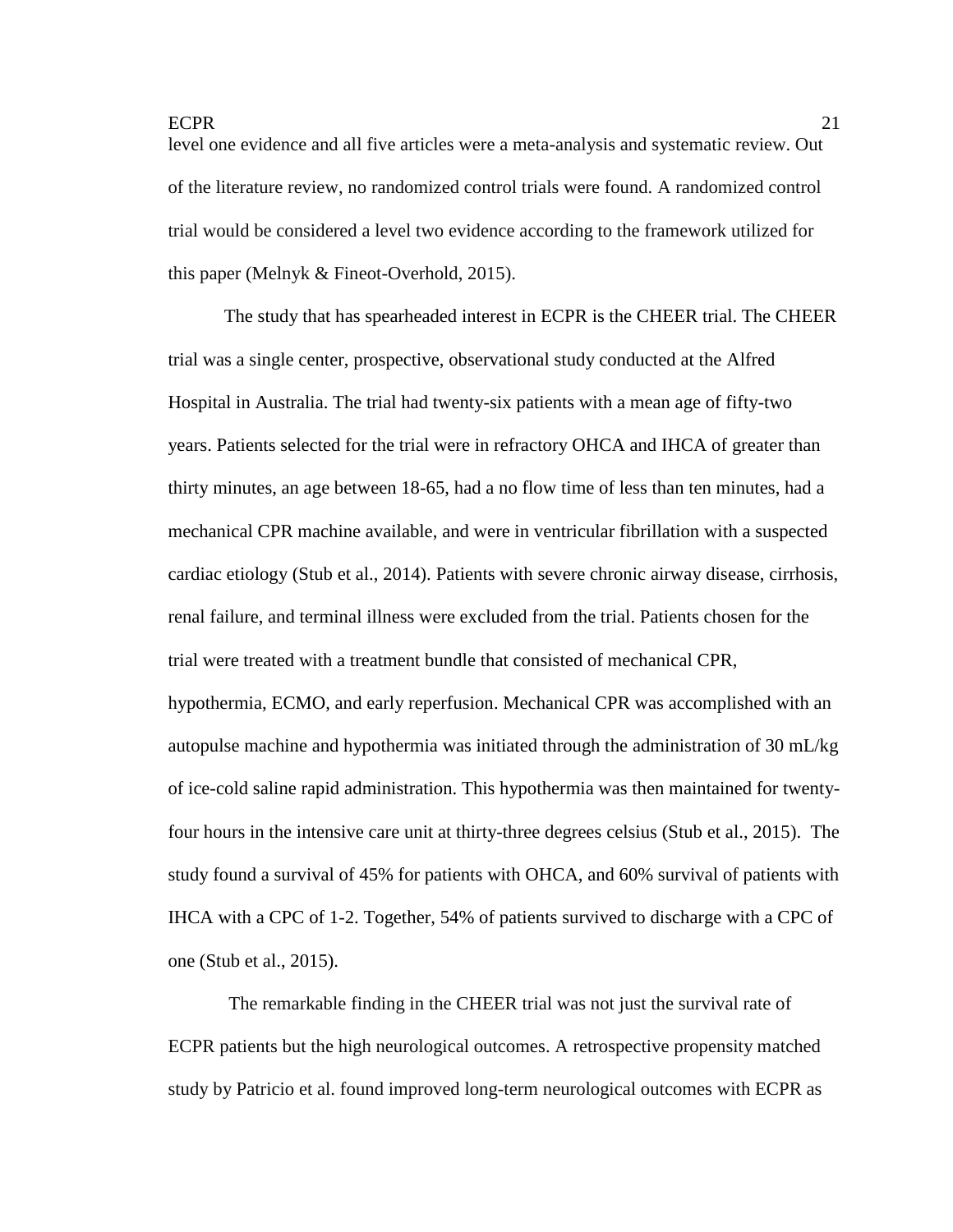compared to CCPR. The retrospective analysis was of a prospective database of cardiac arrest patients, which included all consecutive adult patients admitted to the intensive care department after cardiac arrest between January 2012 and December 2017. The decision to initiate ECPR was made by the attending physician and ECPR was performed by an ECPR team with ICU physicians. The primary outcomes of the study were survival to ICU discharge and favorable 3-month neurologic outcome, assessed by a CPC score of 1-2. From 635 patients with CA during the study period, 80 ECPR patients were matched to 80 CCPR patients. ROSC rates were 77/80 for ECPR and 30/80 for CCPR. Survival to ICU discharge was 18/80 for ECPR versus 14/80 for CCPR. At 3 months, 17/80 ECPR patients and 9/80 CCPR patients had a favorable outcome (Patricio et al., 2019).

A meta-analysis by Wang et al. also demonstrated favorable neurological outcomes with ECPR versus CCPR. The systematic review examined six studies with 2,260 patients. The purpose of the review was to study the survival rate to discharge and long-term neurological outcomes of ECPR versus CCPR. The study found survival with a favorable CPC score in 19.4% of those with ECPR versus 7.4% with CCPR (Wang et al., 2017).

A meta-analysis of thirteen cohort studies by Ouweneel et al. supports the findings of Wang and Patricio. The meta-analysis compared the mortality rates of patients in refractory cardiac arrest and cardiogenic shock treated with and without ECLS support. The study found that the use of ECLS was associated with an absolute increase of 30-day survival of 13% compared with conventional CPR (Ouweneel et al., 2016).

January  $1<sup>st</sup>$ , 2015, the Extracorporeal Life Support Organization (ELSO) released the international ECLS registry report, which was based on its experience with 1,657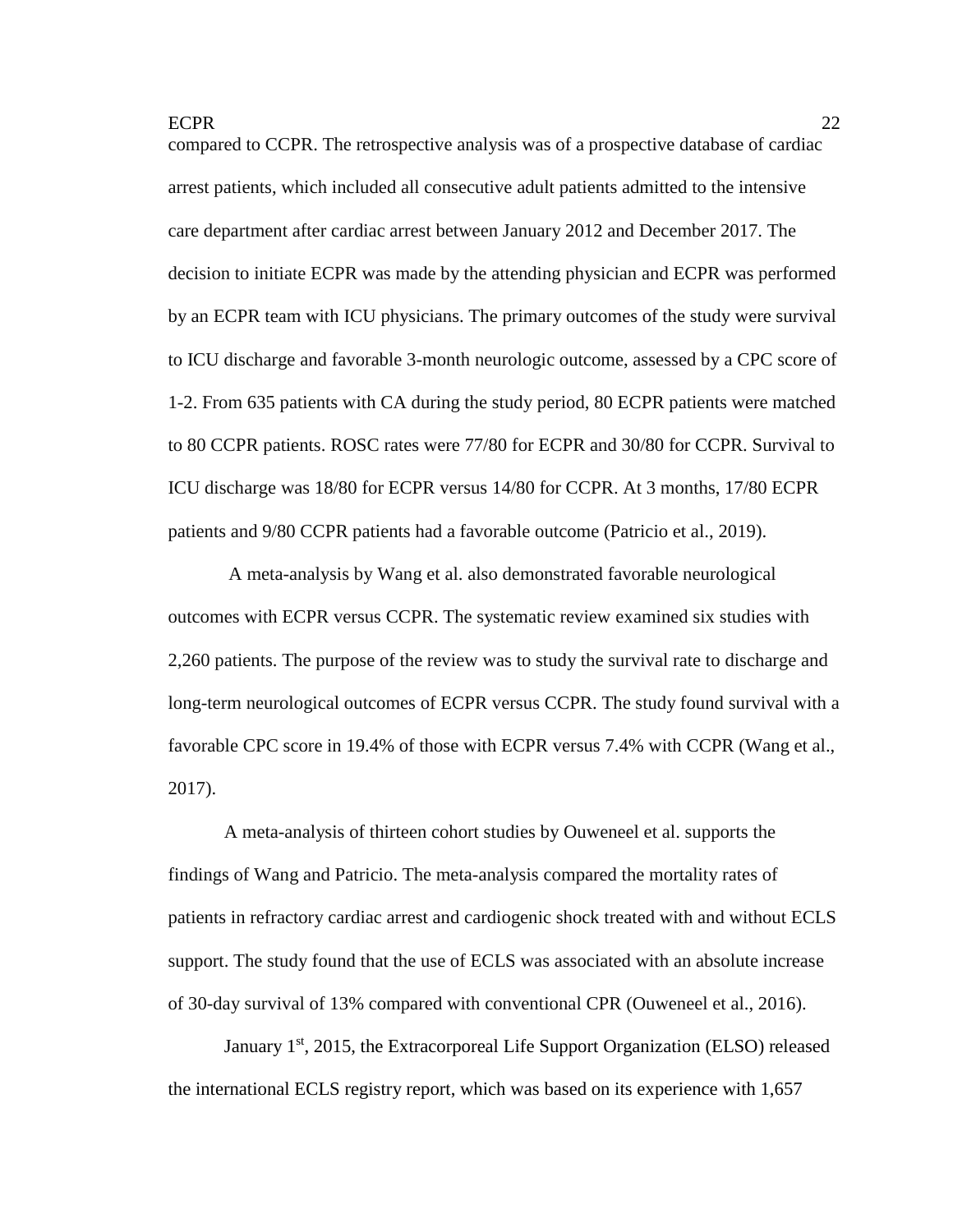ECPR patients. A total of 639 or 39% of patients survived initial ECPR; of these, 471 or 74% of patients survived till discharge. Other observation studies have found improvements in mortality with the use of ECPR. Cardarelli performed a meta-analysis of observation studies on ECPR involving 135 adults (Tan, 2017). The study showed overall survival to hospital discharge was 40%, and the most common cause of cardiac arrest was acute myocardial infarction. He also found those in the age group of 17-41 years had a higher survival rate compared to those in the 41-56 years' age group. The meta-analysis also revealed patients who had CPR performed for more than thirty minutes were more likely to die than those who received less than thirty minutes of ECPR. This data suggests that ECPR may have better outcomes in younger patients who receive a shorter duration of CPR with early implantation of ECMO (Tan, 2017).

#### **Survival and Neurological Predictors of ECPR**

A meta-analysis of clinical trials by Wang et al., identified key survival and neurological predictors of ECPR (2018). The study reviewed a total of 16 studies, in which 1,162 patients were enrolled. The study concluded the following:

IHCA, witnessed cardiac arrest (CA), bystander CPR, initial shockable rhythm, shorter CPR duration and arrest-to-ECMO duration, higher baseline PH, lower baseline lactate and PCI were favorable survival predictors of adult ECPR, and shockable rhythm and shorter CPR duration were good neurological outcome predictors of adult ECPR. (Wang, Qingbian, Zhang, Liu & Zheng, 2018, p.13257)

Another study by Schmidt et al. evaluated pre-ECMO predictors of in-hospital survival. The study acknowledged the large financial and human resources that ECPR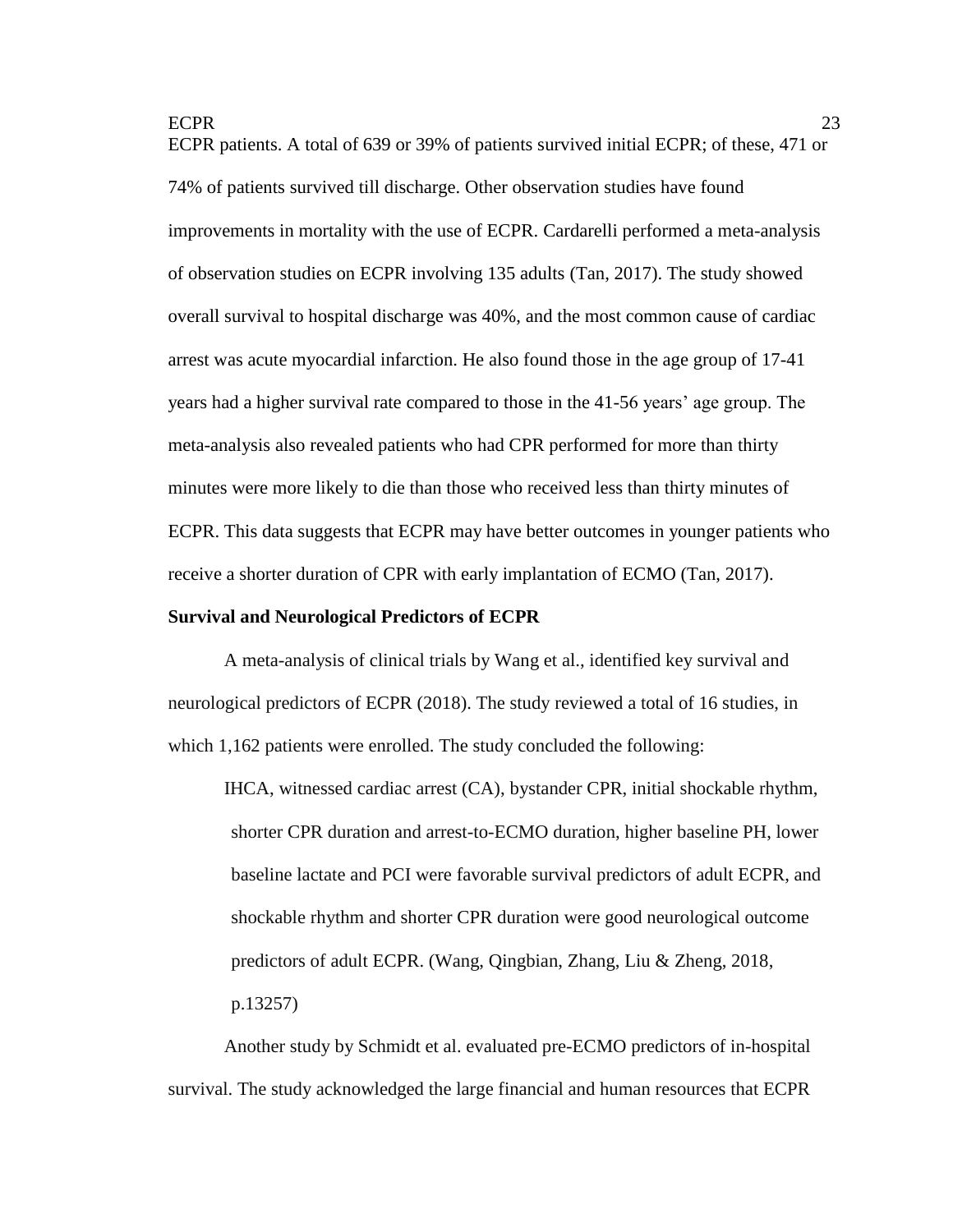can have and the importance of allocating this technology to patients with high survivability. The study evaluated patients with refractory cardiogenic shock treated with VA ECMO between January 2003 and December 2013 by examining records from the International Extracorporeal Life Support Organization Registry. Of 3,846 patients with cardiogenic shock treated with ECMO, 1,601 (42%) were alive at hospital discharge. The study found "Chronic renal failure, longer duration of ventilation prior to ECMO initiation, pre-ECMO organ failure, pre-ECMO cardiac arrest, congenital heart disease, lower pulse pressure, and lower serum bicarbonate" were risk factors associated with mortality (Schmidt et al., 2015, p. 2246). Whereas "younger age, lower weight, acute myocarditis, heart transplant, refractory ventricular tachycardia or fibrillation, higher diastolic blood pressure, and lower peak inspiratory pressure" were factors associated with reduced mortality (Schmidt et al., 2015, p. 2246).

From these risk factors and protective factors discovered in the study, a survival after venoarterial-ECMO (SAVE) score was developed. The SAVE score looks at 12 items to predict survival. A save score of zero is equivalent to 50% survival and positive scores represent a higher chance of survival. It is hoped that the SAVE score can help guide clinician decision regarding patient survivability and increase the efficiency and success of ECPR (Schmidt et al., 2015).

#### **IHCA survival rates with ECPR versus CCPR**

In a retrospective single center, propensity matched analysis, Shin studied IHCA patients in a single center who received CPR for more than ten minutes. The study showed significantly improved survival rates in the ECPR group as compared to the CCPR group in terms of survival to discharge and six-month survival (Tan, 2017). In a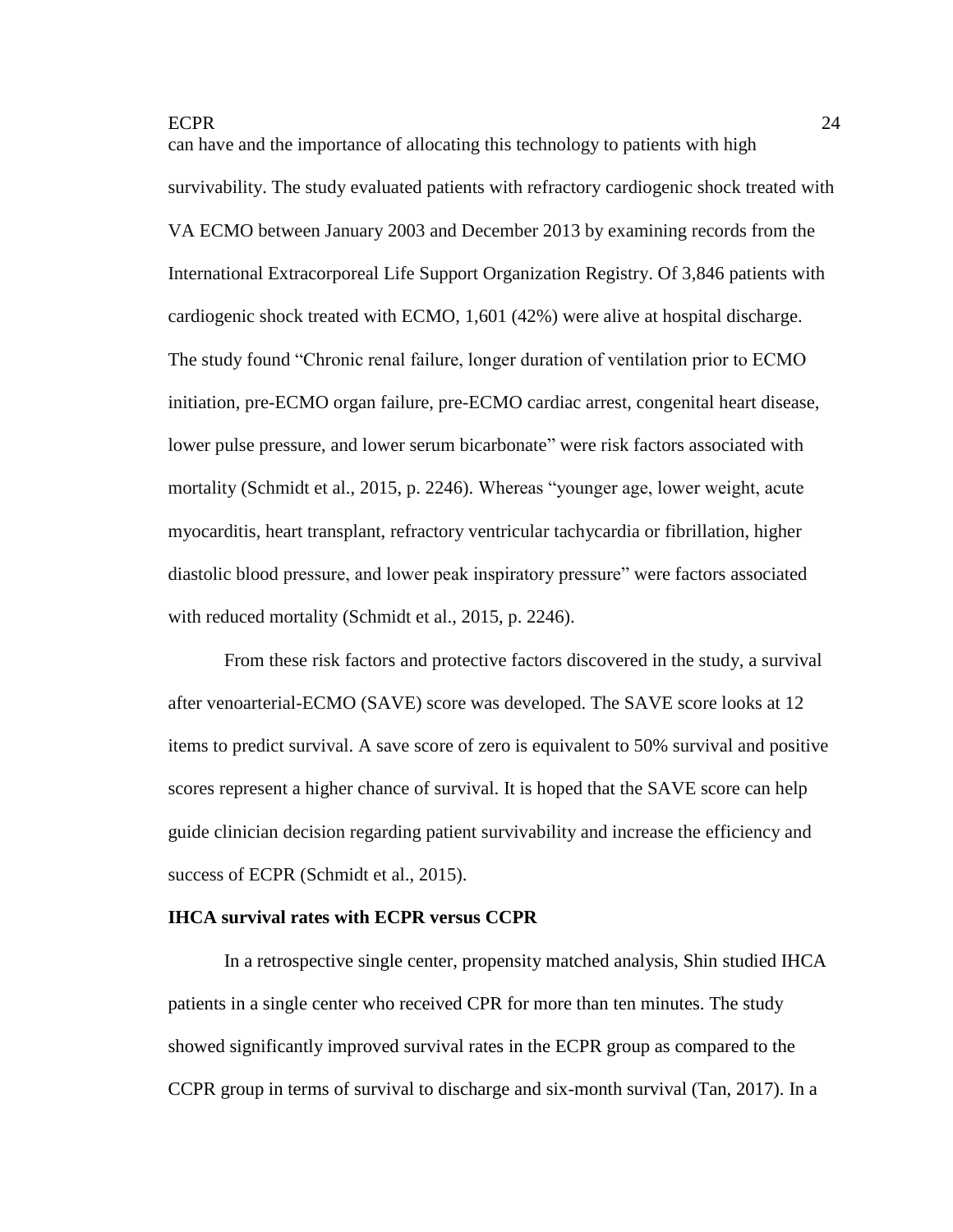two-year follow-up study in 2013, Shin showed a four-fold increase in survival with minimal neurological deficit in the ECPR group. Similar to Cardarelli's meta-analysis, Shin found that an age less than sixty-five years and CPR duration less than thirty-five minutes were independent predictors of survival with minimal neurologic injury (Tan, 2017). Chen also performed a propensity analysis comparing ECPR to CCPR in IHCA patients. The study favored ECPR in terms of survival to discharge, 30-day survival rate and one-year survival rate. Chen reported a cumulative 30-day survival rate of 34% for ECLS. The probability of survival to discharge was 50% when ECMO flow was initiated within thirty minutes of IHCA, 30% between thirty and sixty minutes, and 18% after sixty minutes (Tan, 2017).

#### **OHCA survival rates with ECPR versus CCPR**

A retrospective study of 21 patients with OHCA by Fjolner found seven patients survived at a 33% survival rate. Survivors had a cerebral performance category of 1 and 2 at hospital discharge (Fjolner et al., 2017). Sakamato et al. studied the difference in neurological outcomes between ECPR and conventional CPR in OHCA patients with ventricular fibrillation or pulseless ventricular tachycardia on the initial ECG at one month and six months after cardiac arrest (Sakamato et al., 2014). Neurological outcomes were defined by the cerebral performance category. At one month, 13.7% of the ECPR group were CPC 1-2 compared to 1.9% of the CCPR group. At six months, 12.4% if the ECPR group were CPC 1-2 compared to 3.1% of the CCPR group (Tan, 2017). ECPR combined with therapeutic hypothermia and intra-aortic balloon pump placement was recently shown to improve neurologic outcomes for OHCA patients with ventricular fibrillation or pulseless ventricular tachycardia. The study discussed in an article from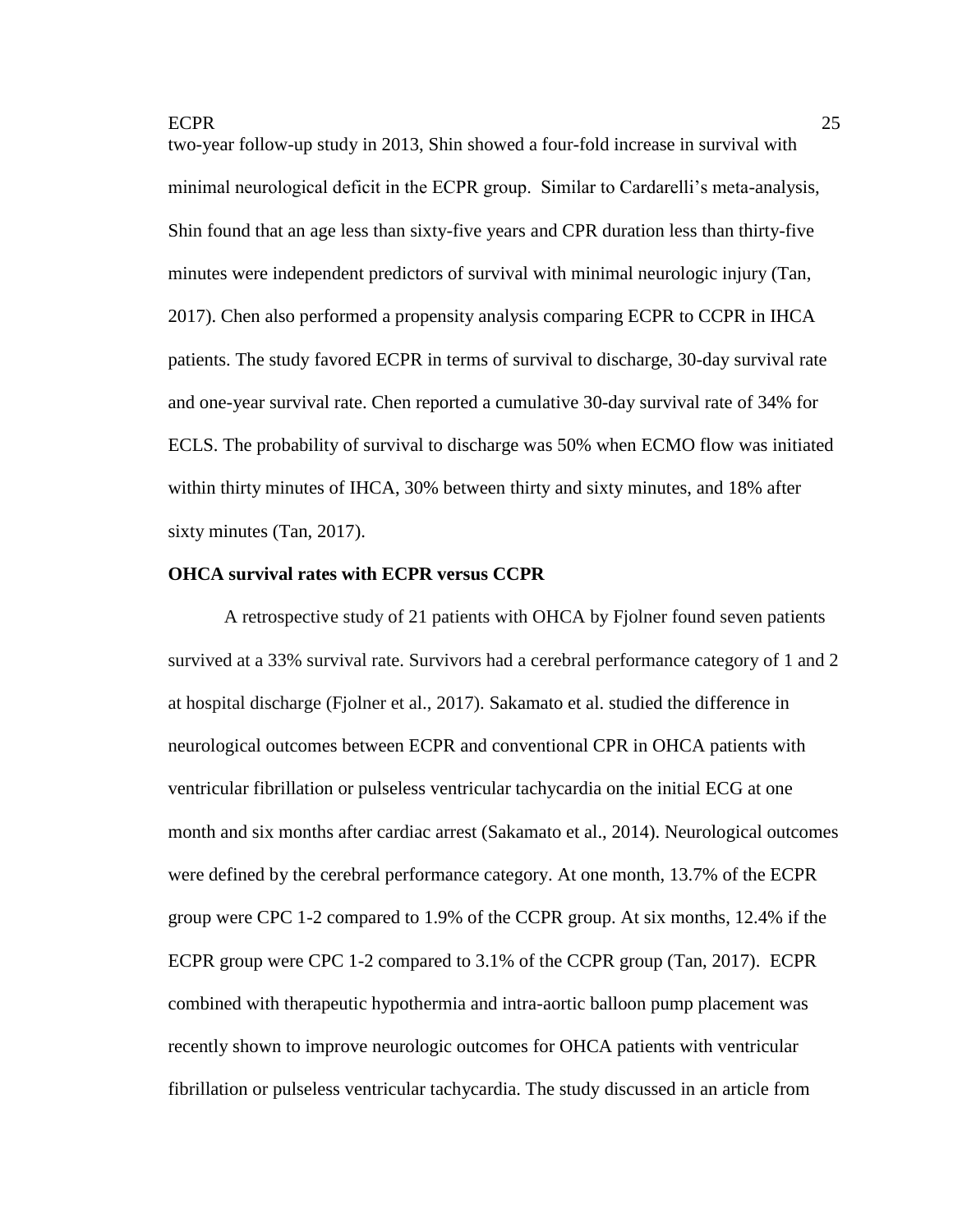ECPR 26 *Critical Care: The Official Journal of the Critical Care Forum* demonstrated survival with a favorable CPC at six months for 11.2% of ECPR patients versus 2.6% of conventional CPR (Mosier et al., 2015).

#### **Improving ECPR Outcomes**

After reviewing the literature, time to ECMO flow from cardiac arrest has been found to be a critical determinant of outcome with survival rates of 50% when initiated with thirty minutes of IHCA, 30% between thirty and sixty minutes, and 18% after sixty minutes (Fagnoul, Combes & De Backer, 2014). Reduction of low flow time appears to be one of the primary goals for ECPR. A no flow period less than five minutes, bystander CPR, and rapid transport mechanical CPR are all factors that may maintain quality of CPR before ECMO flow is initiated (Fangoul, Combes & De Backer, 2014). Another study by Kane and colleagues reflects these findings. The study found that those with severe metabolic acidosis at the time of ECPR initiation had higher mortality. Thus, one of the primary goals of ECPR is minimizing cardiac arrest time and the suboptimal cardiac output and oxygen delivery from CCPR through rapid initiation of ECPR. In order for these goals to be met, a rapid decision to pursue ECPR and activation of an advanced ECPR program with institutional protocols for notification and deployment of a team is necessary (Min-Sing, 2016).

Another important factor which has shown to directly influence ECPR outcome is sustained ventricular fibrillation. A multicenter prospective observational study was conducted in 46 hospitals by Nakashima. A total of 457 patients with OHCA aged 20-47 years were registered in the study. These patients had an initial rhythm of VF and a duration from collapse to hospital arrival time of 45 minutes. After CPR for more than 15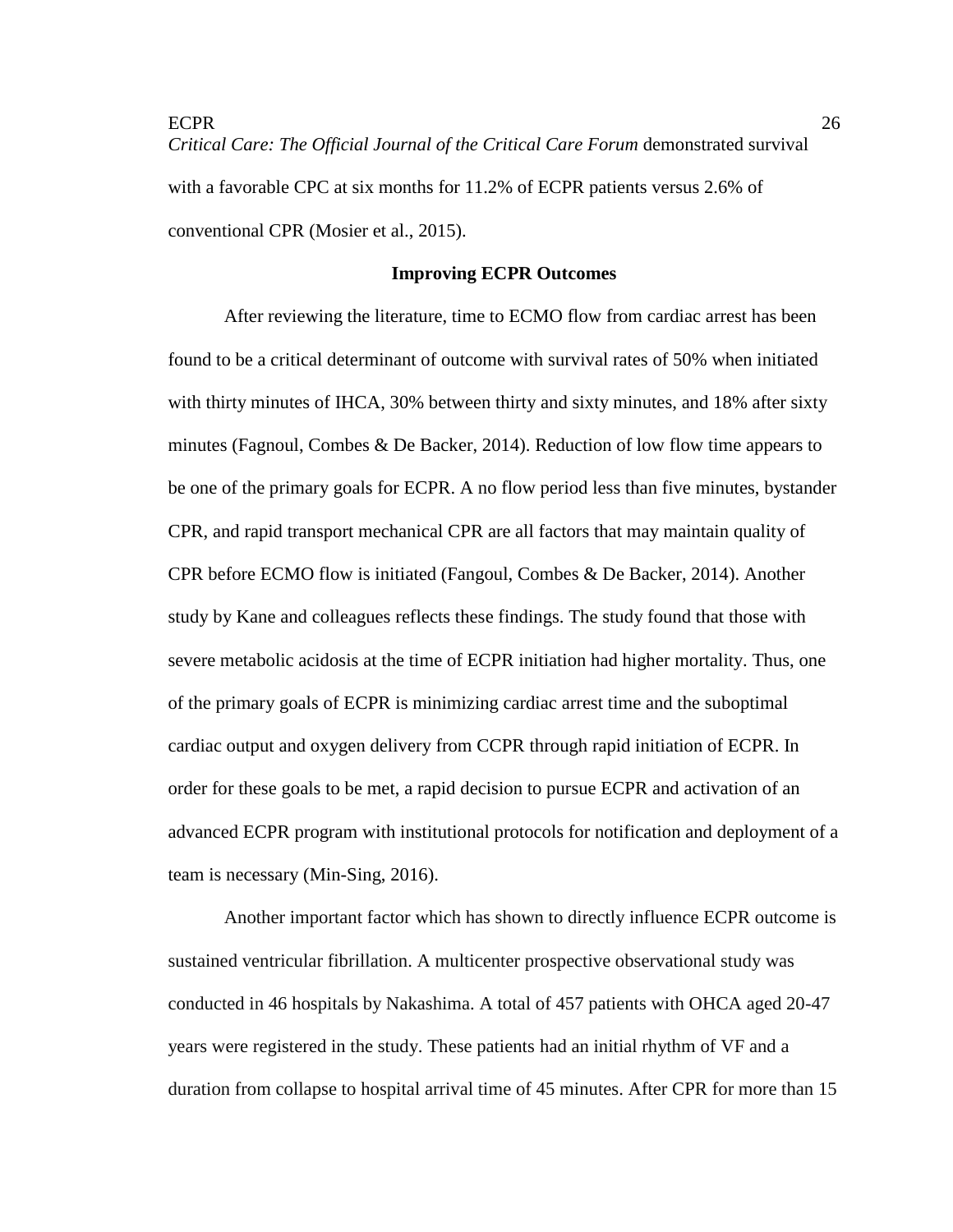minutes, these patients received ECPR and therapeutic hypothermia. Of the patients who underwent ECPR, 2 groups were identified. Group A consisted of patients who had sustained VF during CPR and Group B consisted of patients who changed from VF to a non-shockable rhythm ((Nakashima, Tahara & Yasuda, 2015). The outcome of the groups was defined as a CPC of 1-2, 6 months after collapse. Group A had a favorable outcome rate of 19.7% as compared to Group B, whose favorable outcome rate was 3.3%. The results of this study indicated the importance of rhythm change in determining ECPR outcomes and the need to factor in rhythm change when considering a patient's eligibility and survivability from ECPR (Nakashima, Tahara & Yasuda, 2015).

Another factor that could improve outcomes in ECPR patients is intra-arrest PCI versus delayed reperfusion. Kagawa noted the high incidence of acute coronary syndrome in cardiac arrest patients and improvement of outcome with postresuscitation PCI and investigated the effectiveness of intra-arrest PCI associated with ECPR. Kagawa reported higher survival rates in intra-arrest PCI groups compared with delayed PCI. Patients with intra-arrest PCI were found to have a thirty-day survival of 36% versus those with delayed PCI who had a thirty-day survival of 12% (Fagnoul, Combes & De Backer, 2014).

In order to promote best practice during the cannulation process, the literature has found randomized controlled or prospective studies comparing fluoroscopically guided with ultrasonically guided ECLS placement may be beneficial. In addition, "miniature circuits with smaller prime volumes and improved biocompatibility of the ECLS circuit components could decrease the inflammatory response and the need for blood component transfusions for patients receiving ECPR" (Ming-Sing, 2016, p.1140). Additionally,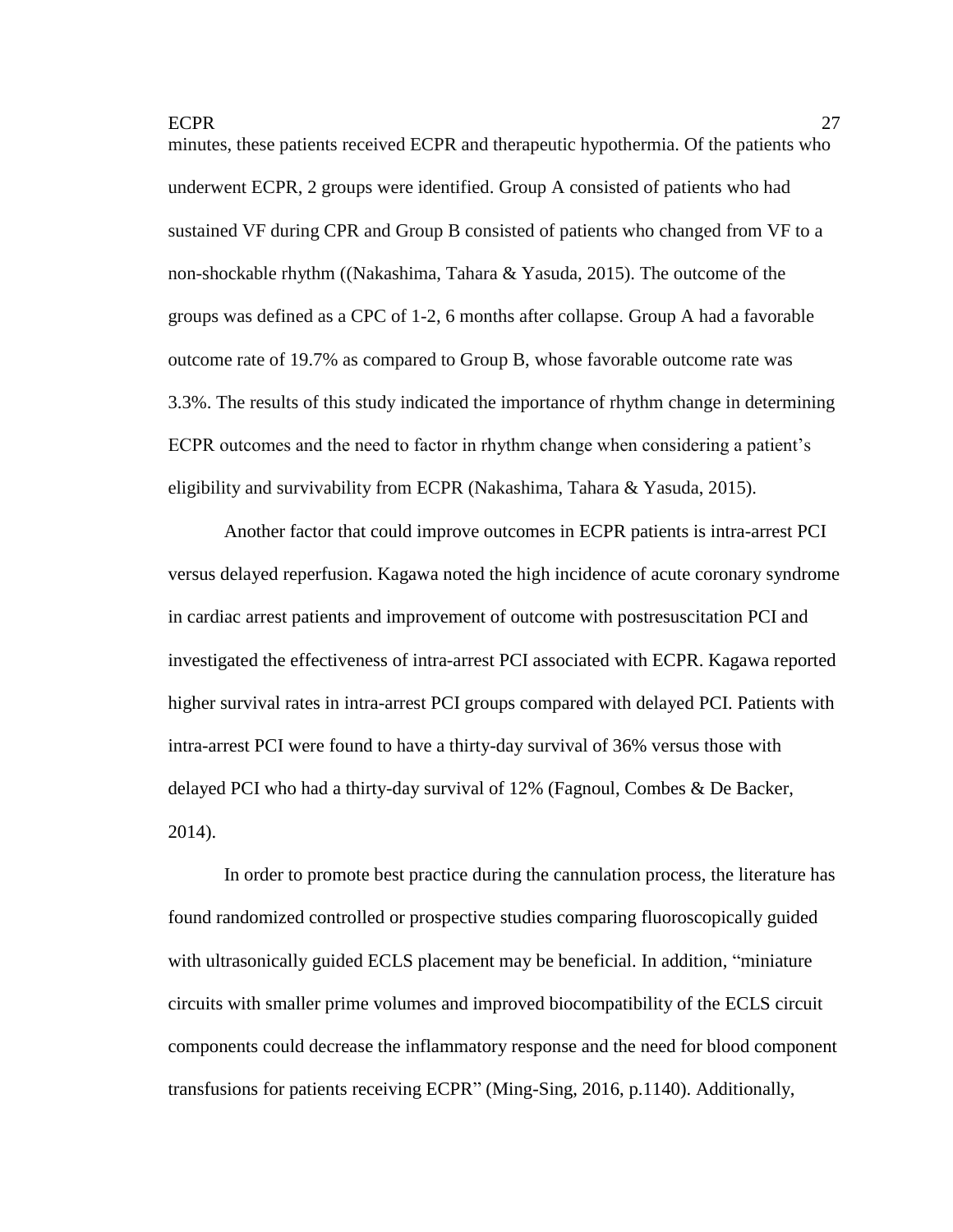implementation of a left ventricular microaxial pump or impella could be considered to improve outcomes for patients with no pulsatility or only minimal left ventricular contractility. (Michels et al., 2018).

## **Putting a Team Together**

A successful ECLS program requires a multidisciplinary team that is committed to having the necessary resources and personnel (Mosier et al., 2015). Facilities must have access to blood products, laboratory services, elecrocardiography, angiography, transesophageal echocardiography, duplex ultrasounds, cannulation equipment, and an uninterrupted power system that supports all devices for at least one hour. The ECLS team can be structured in addition to or separate from other ECMO programs with an institution (Mosier et al., 2015). ECLS teams should be trained in general CPR with physicians, specialized nurses, and perfusionists. Personnel trained in VA cannulation, circuit management, and post-resuscitation should be available 24/7 and a physician trained in ECLS should provide 24-hour on call coverage for these patients (Swol et al., 2016).

The team should also comprise of selected physicians trained in insertion, maintenance, and surveillance of VA ECMO. The nurse patient ratio during post cardiac arrest care should be at least 1:1 (Swol et al., 2016). Predetermined inclusion and exclusion criteria, as well as guidelines on when to remove a patient from ECMO, should be clearly outlined. Hospitals with a higher volume of ECLS cases (>30 cases/ year) have been shown to have a lower mortality rate than facilities with low volume of ECLS cases (<6 cases/year) (Tan, 2017). According to Michels et al., a caseload of at least 30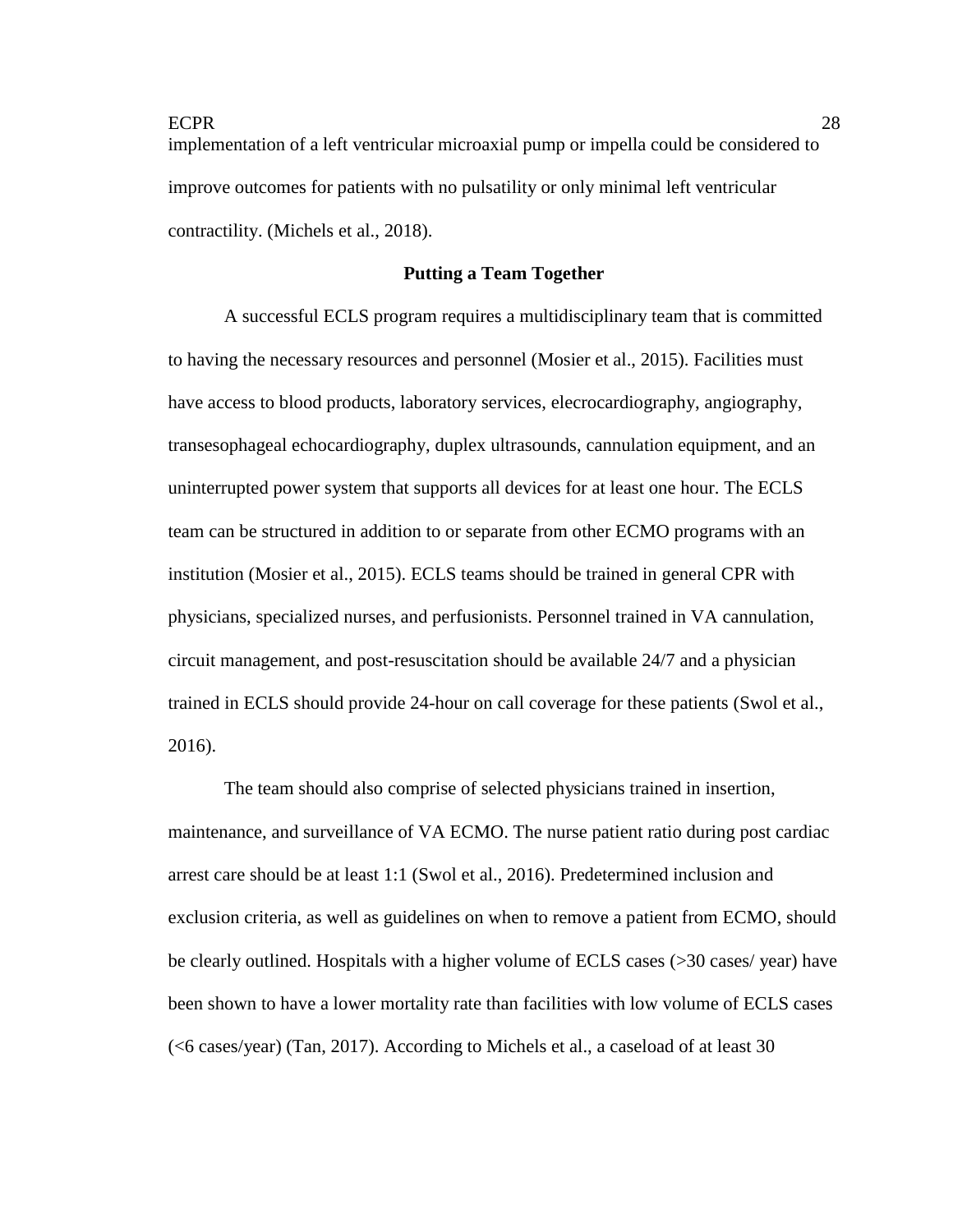ECPR 29 ECLS/ECMO placements per year and per hospital with an ECMO/ECLS program is important to achieve high quality care (Michels et al., 2018).

#### **Complications of Venoarterial ECMO**

VA ECMO carries a high risk of hemorrhage, vessel rupture, hyperfibrinolysis, stroke, air embolism, limb ischemia, kidney failure, and infection (White  $\&$  Fan, 2016). A meta-analysis of twenty studies and 1,866 patients by Cheng et al. explored the most common complications of ECPR. The meta-analysis found the pooled estimate rates of complications with 95% confidence interval to be as follows:

lower extremity ischemia, 16.9%; fasciotomy or compartment syndrome, 10.3%; lower extremity amputation, 4.7%, stroke, 5.9%; neurologic complications, 13.3%; acute kidney injury, 55.6%; renal replacement therapy, 46.0%; major or significant bleeding, 40.8%; rethoracotomy for bleeding or tamponade in postcardiotomy patients, 41.9%; and significant infection, 30.4%. (Cheng et al., 2014, p. 610)

Data shows at least one large complication occurs with over half of patients on ECMO. Nurses play a key role in helping prevent complications, keeping patients safe and observing changes in a patient's status.

## **Bleeding**

Bleeding occurs in 30-40% of patients on ECMO and it most commonly occurs at the cannulation or surgical sites. Bleeding is directly related to continuous heparin infusion and platelet dysfunction. Bleeding can occur in the brain and cause neurological damage. In order to reduce the risk of bleeding, platelet counts should be maintained at >1 lakh/mm3 (Calhoun, 2018). If bleeding occurs, heparin infusions should be decreased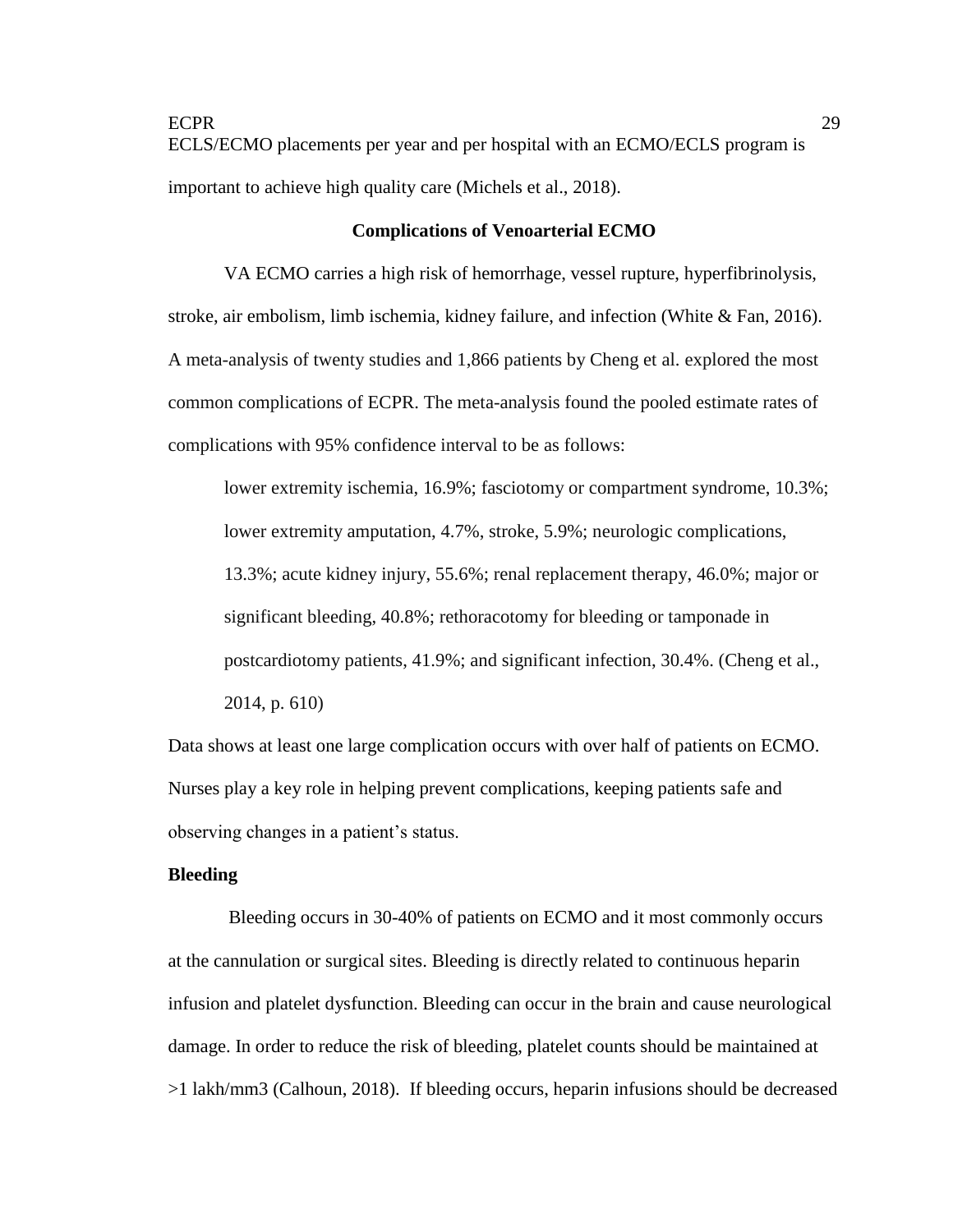per protocol and activated clotting time (ACT) should be maintained at 160 seconds (Calhoun, 2018). If the patient is suspected of having heparin induced thrombocytopenia, heparin infusions should be replaced with non-heparin anticoagulants. Surgical exploration may be used if major bleeding occurs and plasminogen inhibitors can be given. However, these inhibitors may increase the risk of circuit thrombosis. A circuit thrombosis can turn into an emboli and potentially obstruct blood flow to the heart and the lungs. Sudden changes in pressure gradient on the ECMO machine could be indicative of thrombus formation. As the nurse, it is important to evaluate patients for pressure gradient changes. In addition, nurses should also be aware of bleeding indicators which include decreased cardiac output, blood in the urine, petechiae, retroperitoneal bruising, and tachycardia (Calhoun, 2018).

#### **Vessel Perforation**

With cannulation, vessel perforation, arterial dissection, and bleeding can occur. VA cannulation carries a high risk of arterial injury. Around 18% of patients requiring VA ECMO experience this complication and most patients require surgical repair (Mosier et al., 2015). In order to reduce these risks, image-guided cannulation is strictly recommended and manipulation or dilation of the vessel should not be performed against resistance. In addition, in order to avoid accidental deccanulation, patients with any type of femoral cannulation must be kept well sedated (Calhoun, 2018). Nurses must perform daily wakeups to check for neurological status and practice excellent care to prevent skin breakdown in these immobile patients (Calhoun, 2018).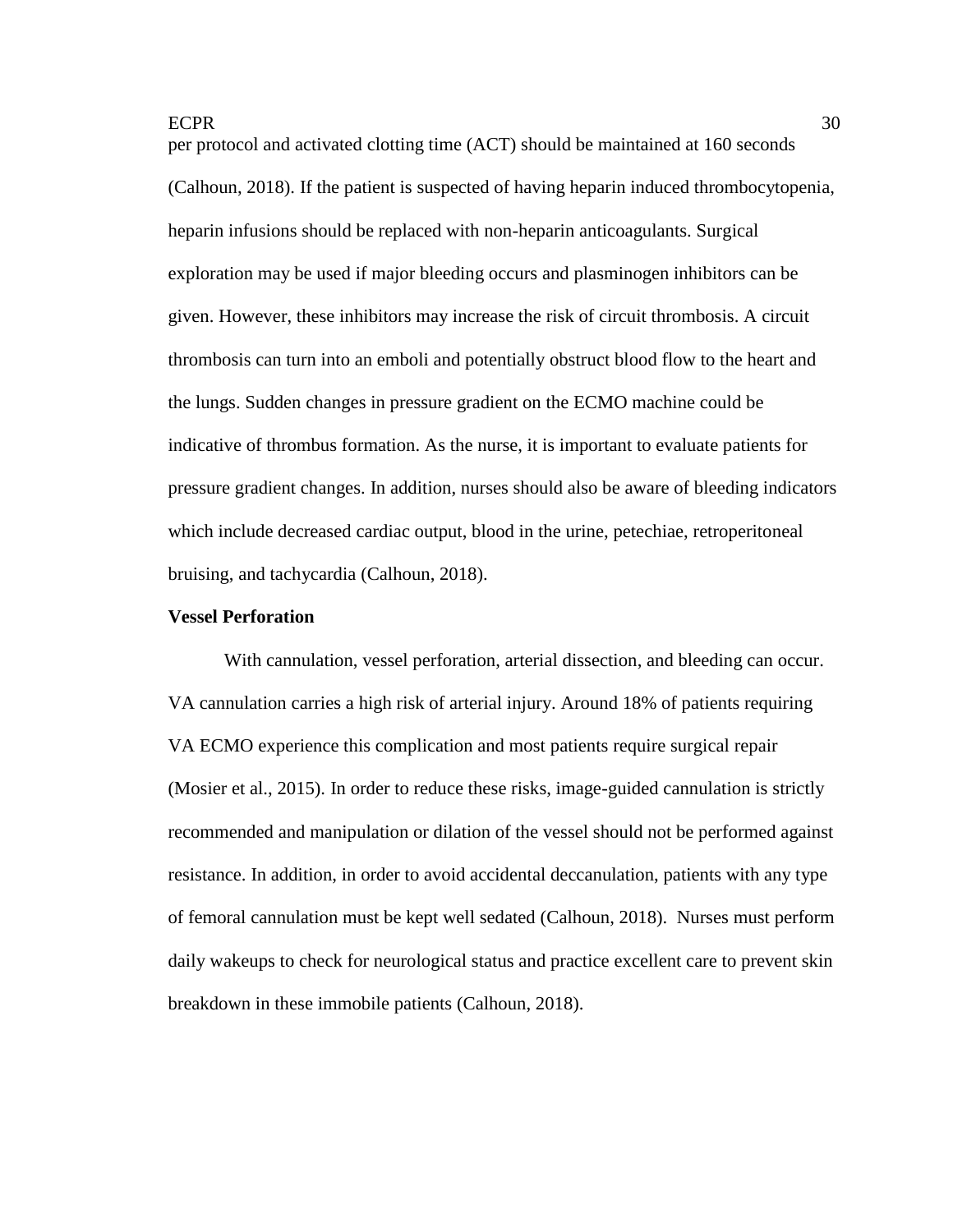## $ECPR$  31 **Ischemia**

Another issue seen with femoral artery cannulation and retrograde flow is ischemia in the lower limbs. Ischemia can occur when a cannula partially occludes the artery and as a complication of the retrograde flow of venoarterial ECMO (White & Fan, 2016). It is important for nurses to monitor for ischemia by observing for coolness, mottling, and pallor in the feet. There is minimal pulsatility in VA ECMO, so it is challenging to feel for the pulses on a patient's limb. A Doppler ultrasound can be used to find the dorsalis pedis and posterior tibial arteries. Pulses should be checked at least every four hours. If ischemia occurs, the physician should be notified immediately and a small reperfusion catheter can be inserted (White  $& Fan, 2017$ ). The catheter is inserted into the femoral artery distal to the main arterial cannula and it diverts blood from the ECMO circuit and down through the femoral artery, returning blood flow to the limb. In some facilities, it is standard to insert a reperfusion catheter while inserting the VA ECMO catheter. This practice has been shown to greatly decrease leg ischemia in these patients (Calhoun, 2018).

#### **Considerations**

For patients with poor heart function, caution must be practiced regarding the ECMO flow rate. A flow rate that is too high for the patient could cause excessive afterload and make it more challenging for the left ventricle to fully contract and eject blood. This resistance could lead to left ventricular distention, increased left ventricular filling pressures, pulmonary edema or thrombosis. In order for the nurse to evaluate the left ventricular output, the nurse can observe for pulsatility on the arterial waveform. If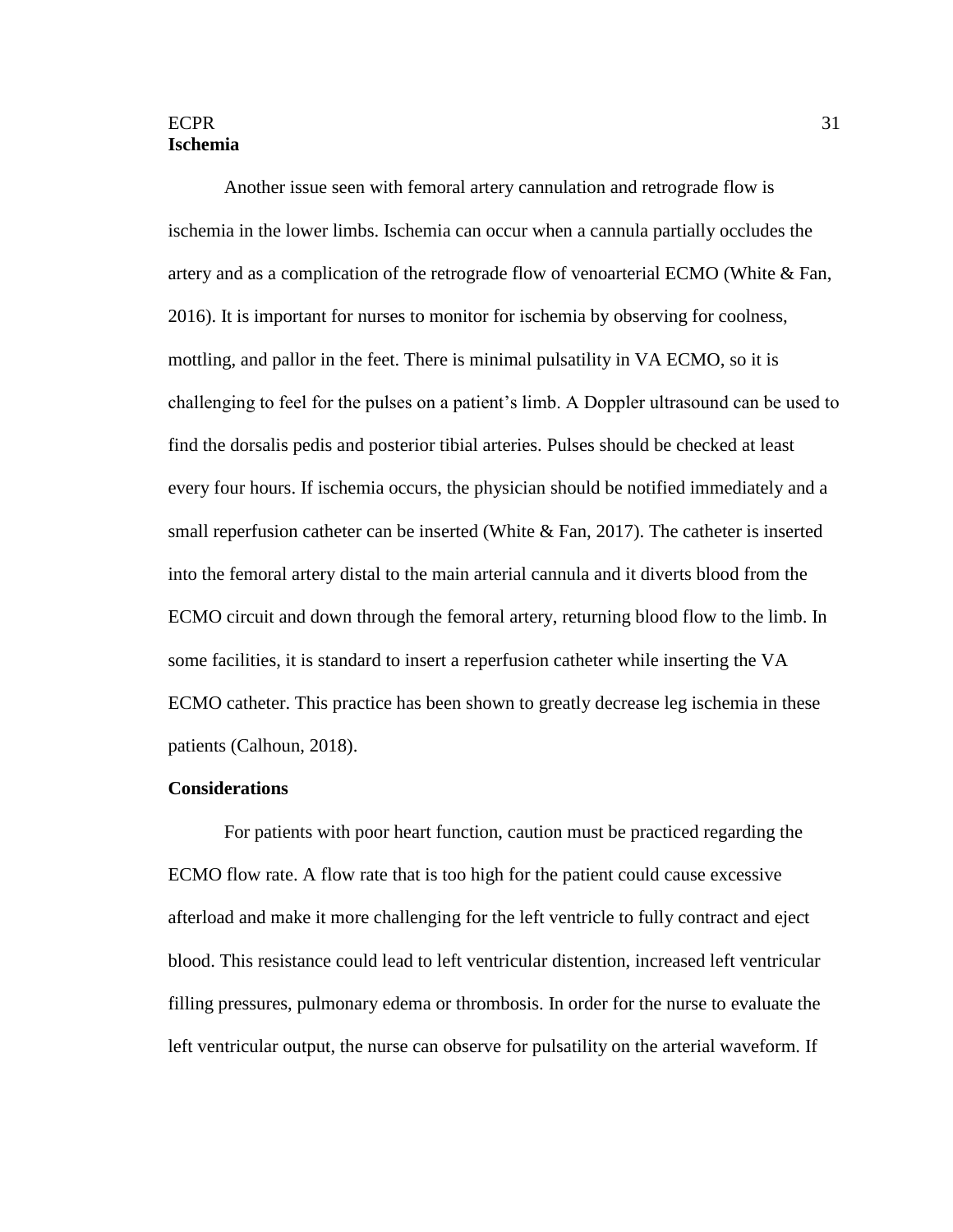contractions are absent, ECMO flow may need to be adjusted or the patient may have severe left ventricular dysfunction requiring left ventricular venting (Swol et al., 2016).

ECMO is preload dependent as well as afterload sensitive. As a result, nurses should recognize a reduction in flow may be seen because of decreased inflow due to hypovolemia, thrombosis, and a tension pneumothorax, or due to increased afterload because of mechanical obstruction of the cannula, increased systemic vascular resistance or increased atrial pressure (Calhoun, 2018). With VA ECMO, the body's intrinsic blood flow can compete with ECMO's retrograde flow. The retrograde ECMO output meets the antegrade left ventricular output at a zone called the "watershed" (Napp, Kuhn  $\&$ Bauersachs, 2017). The watershed is found between the aortic root and the diaphragm, depending on the native hearts cardiac output. The higher the left ventricular output, the more distal the watershed. Pulse pressure measured at the right radial artery serves as an estimate of left ventricular output. According to Napp et al. A blood pressure of "80/70 mm HG at an ECMO flow of 4.5 1/min indicates a watershed in the aortic root, whereas a blood pressure of 140/70 mm HG at the same flow would suggest a watershed in the descending thoracic aorta" (Napp, Kuhn & Bauersachs, 2017, p. 34). The competition between intrinsic blood flow and retrograde blood flow becomes problematic when respiratory lung function is poor due to the fact that oxygenation of blood from the left ventricle depends on lung function.

When the lungs are severely compromised, deoxygenated blood goes through the left ventricle. This deoxygenated blood can result in hypoxemia of the upper parts of the body and hyperoxia of the lower body. This complication is known as north-south syndrome and may lead to coronary and/ or cerebral hypoxia (White & Fan, 2016).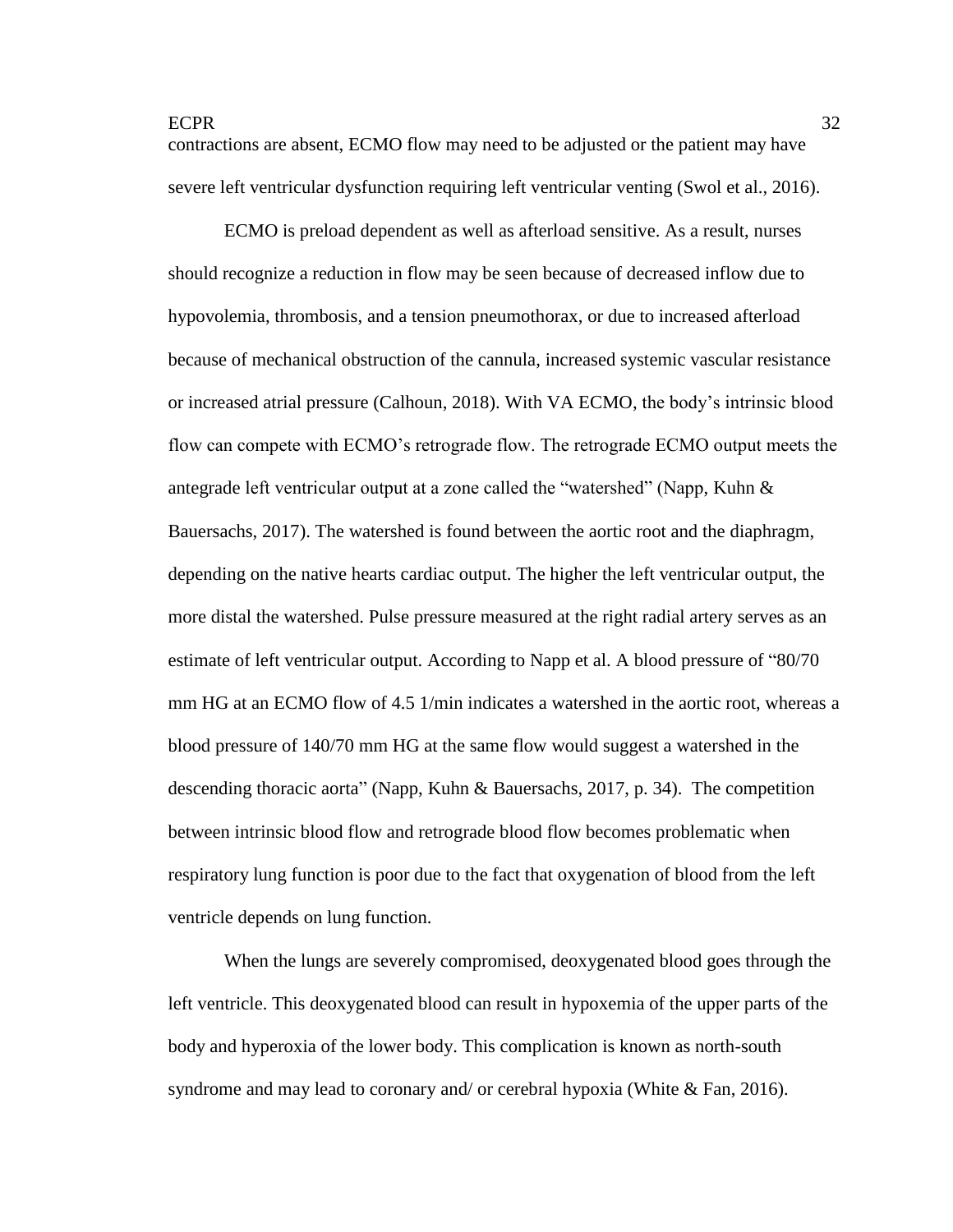Nurses should be aware of this phenomenon and observe patients for cyanosis. In order to receive the most accurate reading of blood oxygenation to the heart and brain, blood gas should be drawn from the right radial artery. In order to prevent north-south syndrome, a patient's lung function should be optimized with a high ventilator setting or high frequency oscillatory ventilation. Diuretics may also be administered to promote fluid removal. In addition, the use of venoarteriovenous ECMO could be incorporated in which oxygenated blood is returned to both arterial and venous systems. Another potential option could be increasing the patient's ECMO flow as tolerated (Calhoun, 2018).

It is vital for the bedside nurse to care for this patient population with excellence. Patients should be assessed for pupil changes, changes in skin color, changes in skin temperature, drops in oxygen saturation, and increasing or decreasing blood pressure. These small changes could be a significant indicator for a development in the patient's status and it is crucial for the nurse to recognize these changes and take the proper course of action (Calhoun, 2018).

Not much is known about the long-term complications and quality of life for patients that have undergone ECMO. ECMO survivors may experience a poor quality of life, anxiety, depression, and post-traumatic stress disorder. In addition, with the complications, cost, and resources required to successfully perform ECPR, it is important to consider risk and benefits carefully before considering ECPR (Mosier et al., 2015)

#### **Ethical Concerns**

ECPR has ethical challenges that should be addressed as the technology slowly integrates into healthcare practice. Some of these challenges include "ECPR's uncertain risk-benefit profile, the difficulty in obtaining express informed consent in most cases,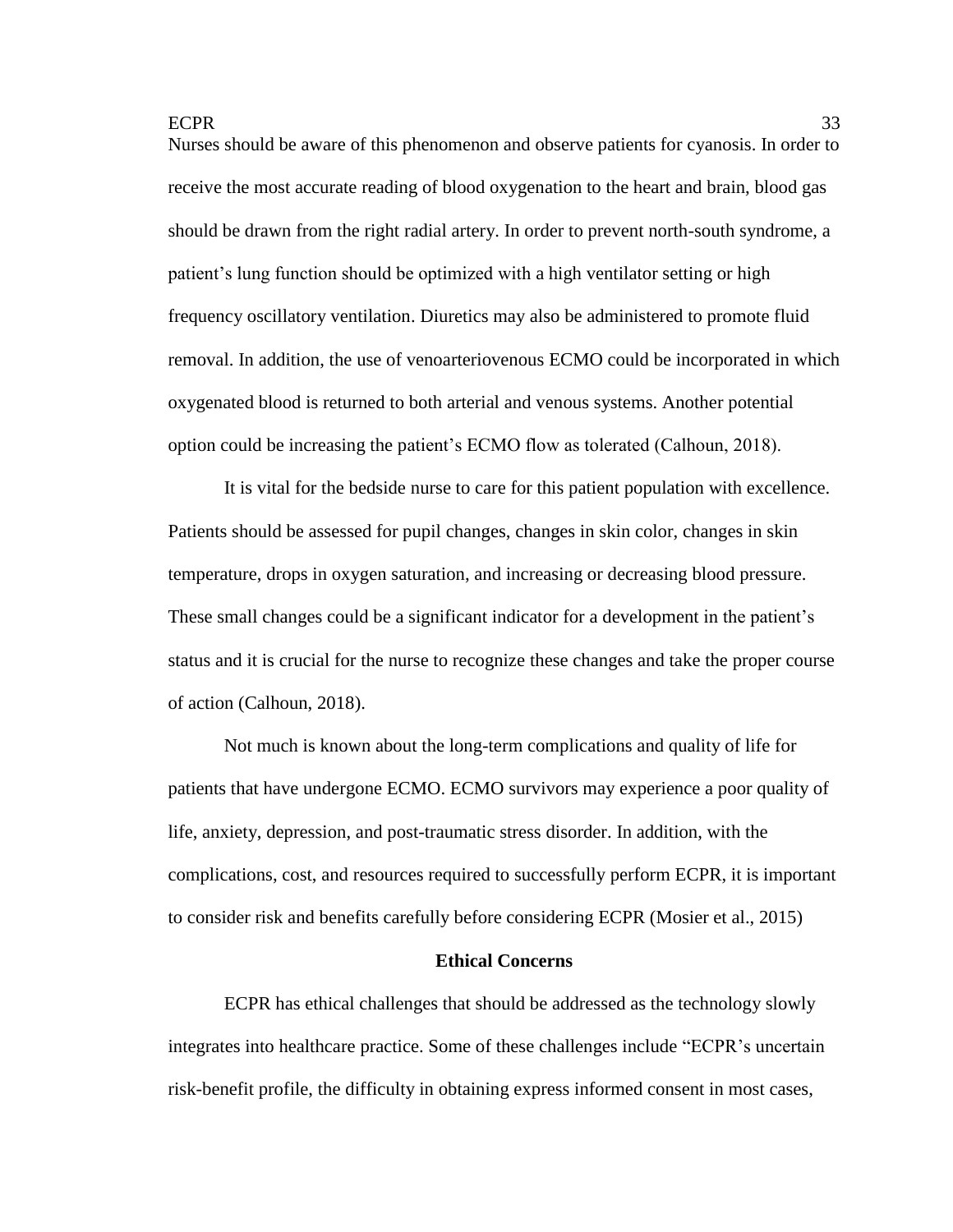the high costs of ECPR, and the challenge in ensuring fair access to ECPR" (Riggs, Becker & Sugarman, 2015, p. 73). Regarding ECPR's uncertain-risk benefit profile, ECPR has been associated with potential harms and complications. While one study showed ECPR improved survival rates and neurological outcomes for those who experienced cardiac arrest, the same study also revealed higher rates of coma and vegetative state with ECPR. It is possible ECPR may increase the chances for patients to experience outcomes that could be considered worse than death. ECPR can also lead to something called the bridge to nowhere. This bridge to nowhere is a situation where the patient is awake on ECMO but he/she is not a candidate for a transplant or life saving procedure (Riggs, Becker & Sugarman, 2015). As a result, these patients are dependent on the life support they receive from the ECMO machine and have little hope of recovering to the point where they can be successfully weaned off the equipment. Another downside to ECPR is the potential trauma, anxiety, and stress families undergo if their loved one is removed from ECMO support (Riggs, Becker & Sugarman, 2015).

# **Informed consent**

While consent for conventional CPR is generally assumed, it is not evident whether consent to ECPR should be presumed. Potential patients who may be eligible for ECPR may not find the risks of ECPR worth the treatment and could hypothetically refuse the intervention if medically able. As a result, ethic guidelines recommend resuscitation preferences be discussed with in hospital patients who are at a high risk of cardiac or respiratory failure. The discussion could also be a part of a routine code discussion after hospital admission. This practice could significantly reduce the ethical concern regarding informed consent and ECPR (Riggs, Becker & Sugarman, 2015).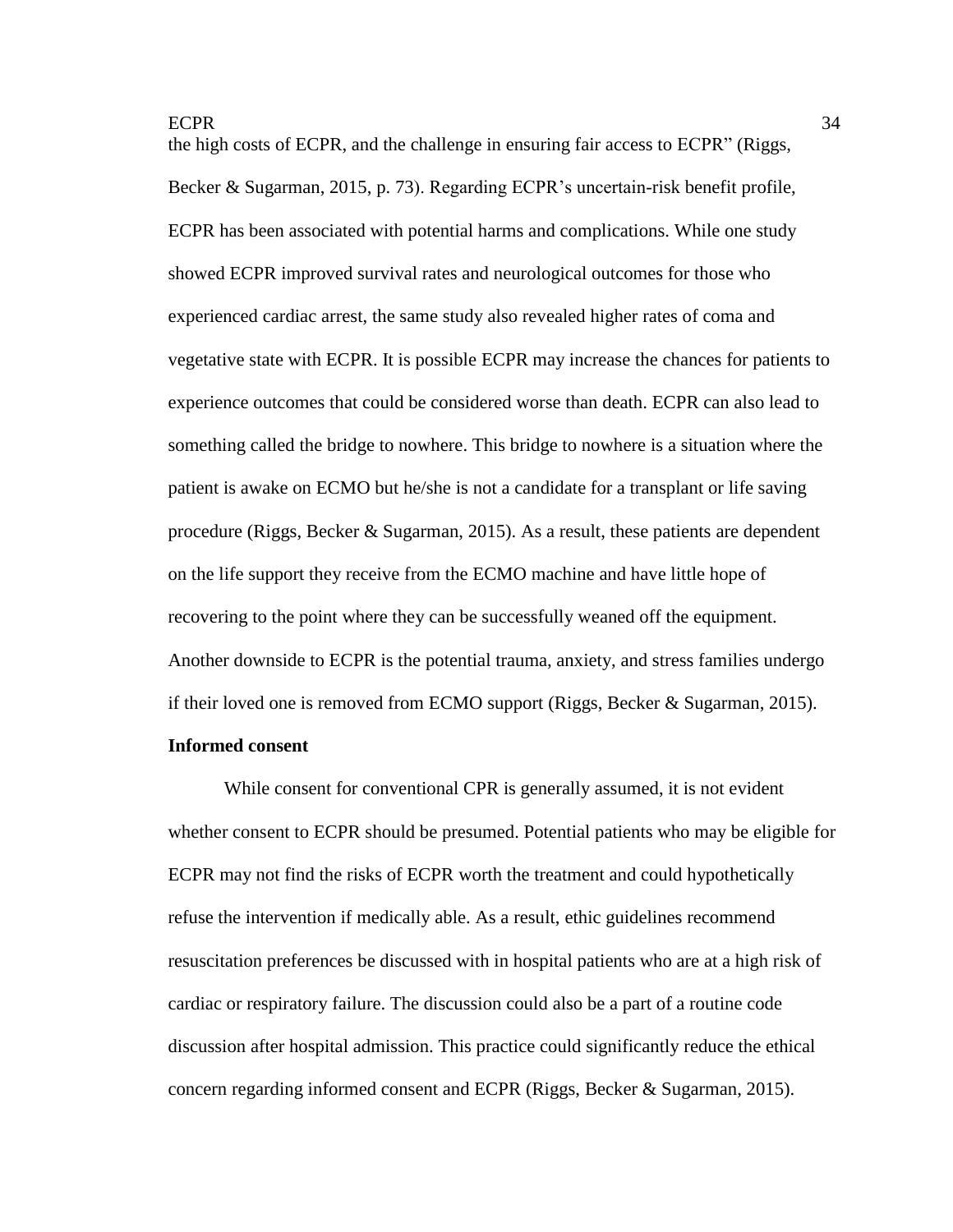# ECPR 35 **Fair Criteria**

Another ethical challenge of ECPR is the difficulty in creating a fair criterion for ECPR. Studies use inclusion criteria aimed at targeting patients that are most likely to benefit from ECPR and to prevent the initiation of futile and aggressive care. As discussed, some studies do not offer ECPR after an individual arrives at the hospital greater than forty-five minutes after their cardiac arrest. While it is true the time from cardiac arrest to full flow time directly correlates with the patient's recovery, survival has been reported in patients where ECPR was started after more than 150 minutes of conventional CPR. As a result, strict futility can not be an argument for time limitation criterion. Another criterion that may be seen as controversial is age cutoffs for ECPR. Most protocols do not include patients greater than seventy-five years old. However, in the United States, "age is not generally used as a basis for access to therapy that could be potentially beneficial" (Riggs, Becker & Sugarman, 2015, 73).

## **Expenses**

The substantial costs associated with making ECPR available may also be considered an ethical issue. The equipment and training necessary to successfully carry out ECPR is very expensive. In addition, large costs may be incurred in caring for survivors of cardiac arrest. Costs may even reach hundreds of thousands of dollars per patient, especially when survivors are neurologically compromised (Riggs, Becker & Sugarman, 2015).

## **Organ Donation**

Another potential ethical complication with ECPR has to do with organ donation. One third of non survivors after ECPR die from postanoxic brain damage, but only a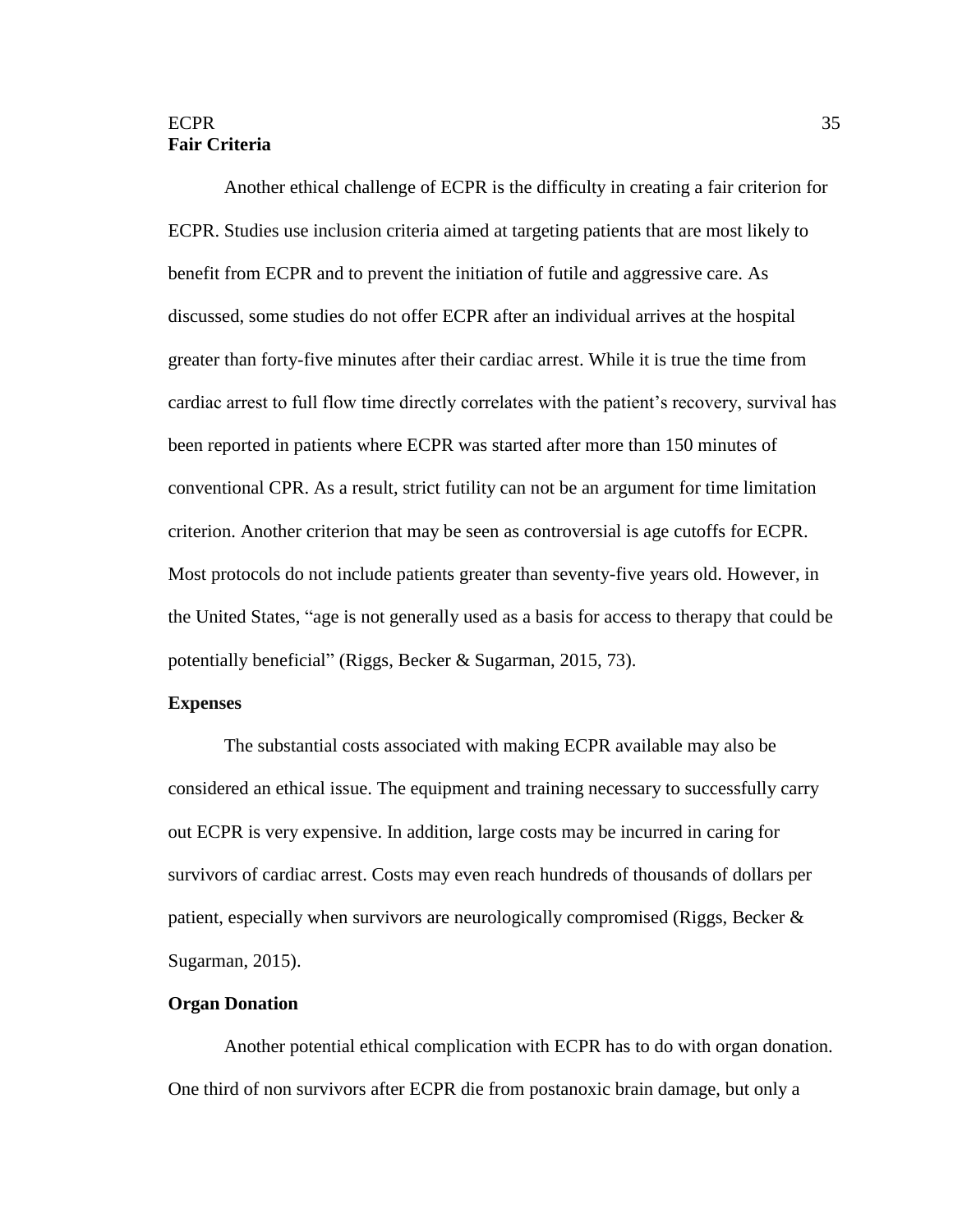minority will present with brain death. Patients with absence of recovery of cardiac activity and poor neurologic state may be candidates for non heart beating organ donation. While organ donation has the potential to save many lives, it can be a challenging process, especially when family members are opposed or feel as if the healthcare team does not have the patient's best interest in mind (Fagnoul, Combes & De Backer, 2014).

#### **Recommendations**

In order to reduce some of the ethical considerations associated with ECPR, it is important for stakeholders to be committed to developing more evidence base for ECPR. Most studies are focused on short-term mortality after ECPR but more evidence is required regarding long-term survival, patient and family experiences, as well as shortand long-term disability. This information could be gathered through registries. The Extracorporeal Life Support Organization (ELSO) currently has more than 170 participating institutions that keep records of extracorporeal life support and ECPR cases. The ELSO registry is currently focused on short-term survival and complications, but it should expand to researching other outcomes. Other ways to improve understanding of ECPR outcomes include efforts to study ECPR through randomized trials and a commitment of institutions that provide ECPR to send data to the ELSO registry (Fagnoul, Combes & De Backer, 2014). A meta-analysis by Holmberg et al. expressed the need for randomized control trials to improve the quality of research in support of ECPR for adults and children. The systematic review found observational studies to be one of the highest levels of evidence among the research and overall could not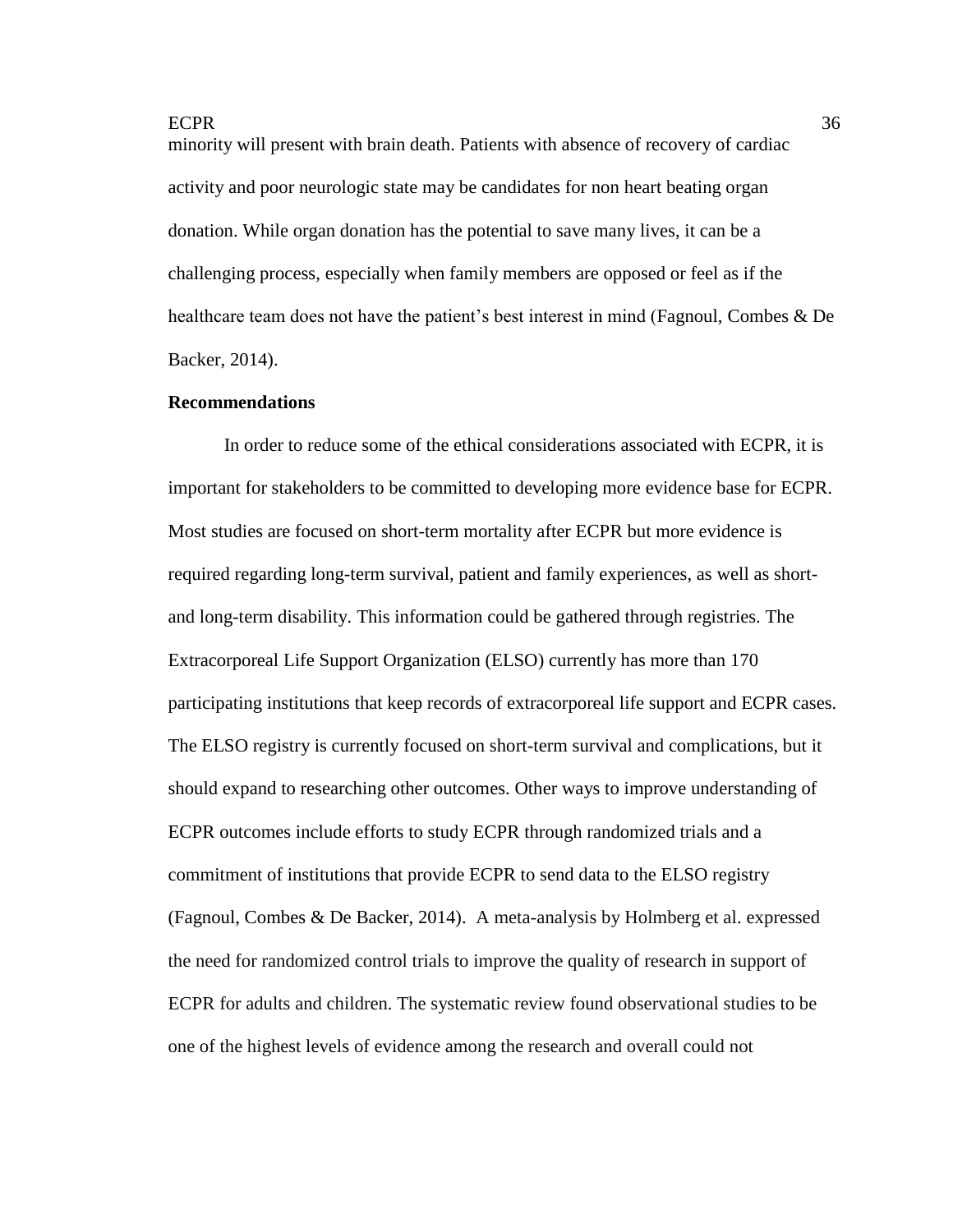conclusively support the use of ECPR for OHCA and IHCA in adults and children (Holmberg et al., 2018).

Regarding informed consent, institutions that provide ECPR should update their code status policies. They should inform patients of their options regarding ECPR so that their preferences about ECPR are directly received from patients. (Riggs, Becker,  $\&$ Sugarman, 2015). In addition, data should be collected through representative surveys from stakeholders on whether ECPR should be provided without informed consent. Costeffective analyses can be used to inform ECPR policy. It is important to compare the costs of ECPR per quality adjusted life year with conventional CPR. It is essential to assess the economic impact that ECPR can have and to propose further research regarding this issue (Swol et al., 2016).

#### **Conclusion**

While convenient, CCPR has been found to be minimally effective in the face of refractory cardiac arrest and poor coronary perfusion pressure. According to research, ECPR has improved neurological outcomes and survival rates for patients in refractory OHCA and IHCA as compared to CCPR. ECPR is a temporary intervention that can stabilize patients to allow for early reperfusion and therapeutic hypothermia, and serve as a bridge to transplant. Although ECPR has a great potential for transforming lives, significant ethical and logistical hurdles still exist. Some of these hurdles include lack of definitive data on complication rates, functional outcomes, and survival as well as economic costs and resource utilization (Mosier, 2015). In addition, there is currently a lack of uniform guidelines for ECPR eligibility. Greater integration of tools such as the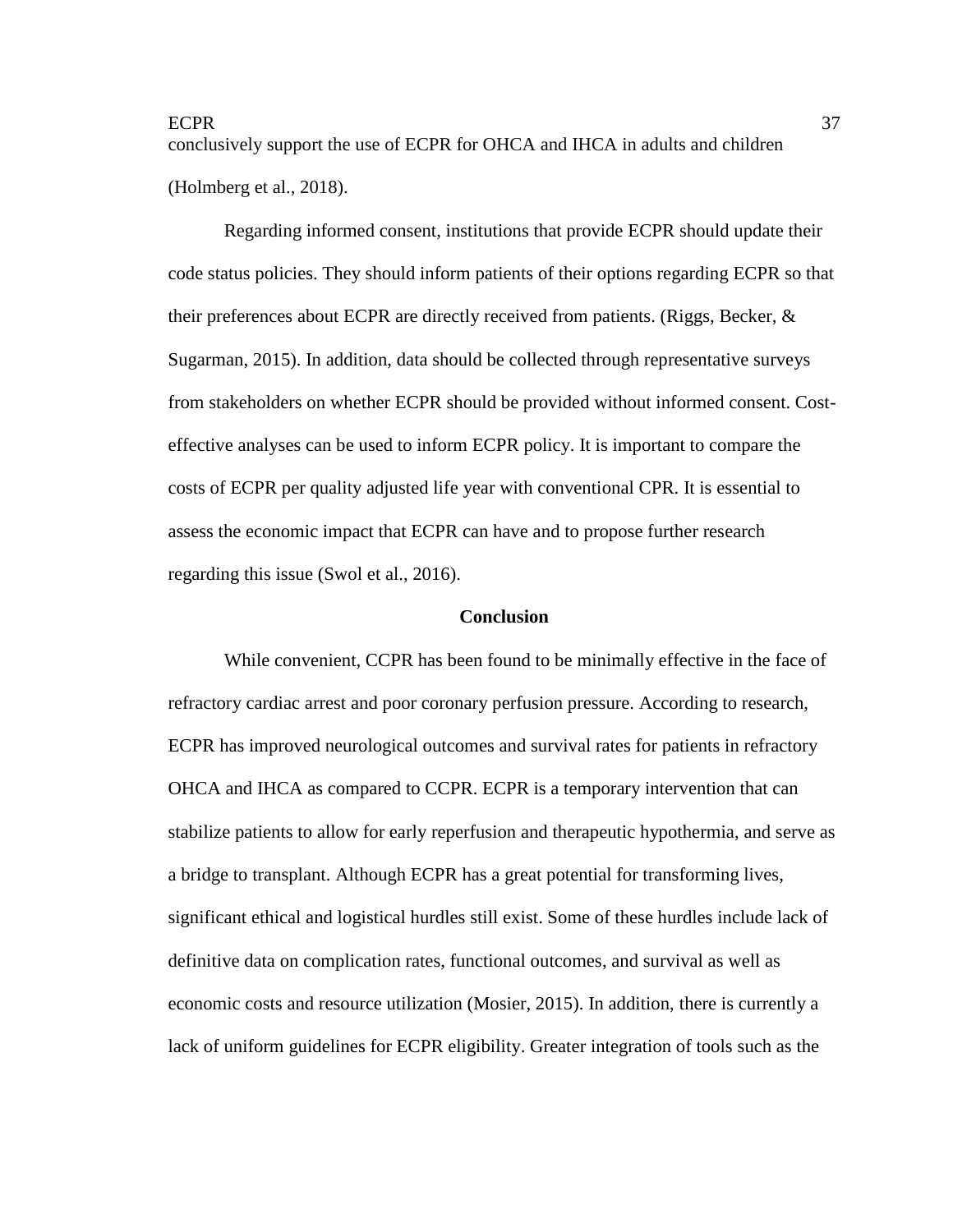SAVE score should also be utilized to assist in predicting survival of patient's undergoing ECPR.

After a review of the literature, it is clear that a patient's age and the time to ECMO flow from cardiac arrest are both critical determinants in the survival outcomes of ECPR patients. The sensitivity of low flow time to patient survival explains the poorer OHCA outcomes in relation to IHCA outcomes. In order to reduce low flow time, rapid communication between EMS and a highly trained ECPR team is essential. Research regarding improving outcomes of ECPR patients with OHCA should be conducted. The literature also reveals several gaps in ECPR research regarding best practice. In order to potentially improve outcomes, studies comparing fluoroscopically guided and ultrasonically guided ECLS placement can be evaluated. In addition, a uniform protocol for the routine insertion of an anterograde arterial cannula to reduce limb ischemia should be discussed. In order to promote the strength of ECPR research, large, prospective, randomized control trials should be developed. Research examining the use of an intra aortic balloon pump and Impella device to improve post cardiac function in ECPR patients should also be conducted. In addition, collaborative efforts from biochemical engineers and pharmacy to improve the biocompatibility of ECLS circuits may help reduce inflammatory response to the ECMO device.

One important consideration for the future development of ECPR and an ECPR team, is the production of more literature defining the nurse's role in caring for ECPR patients during the cannulation procedure and post cardiac arrest recovery. Critical care and emergency nurses are on the front lines of caring for these patients and should be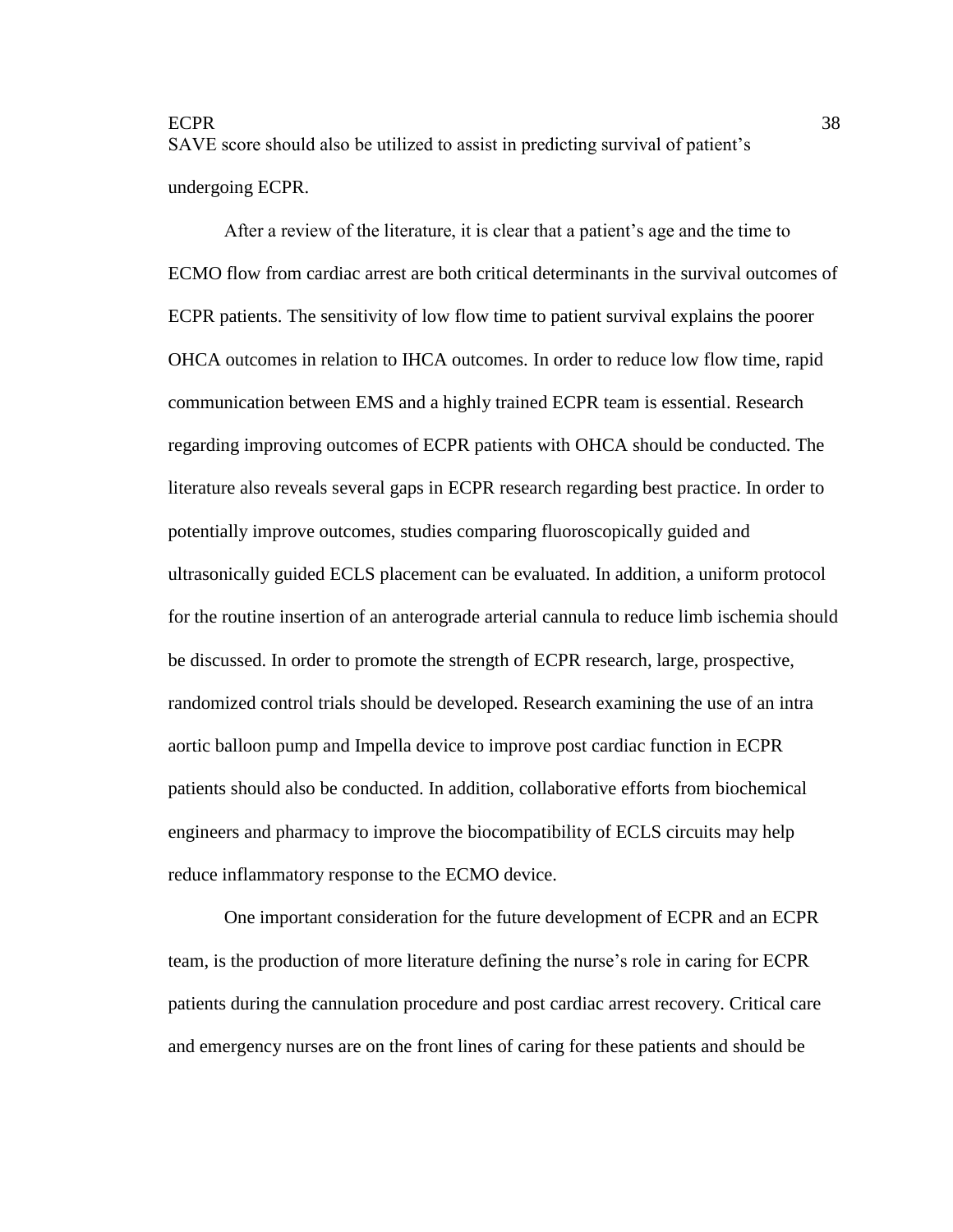properly equipped, educated, and trained in order to promote quality care and produce

good critical thinking that could potentially avert complication.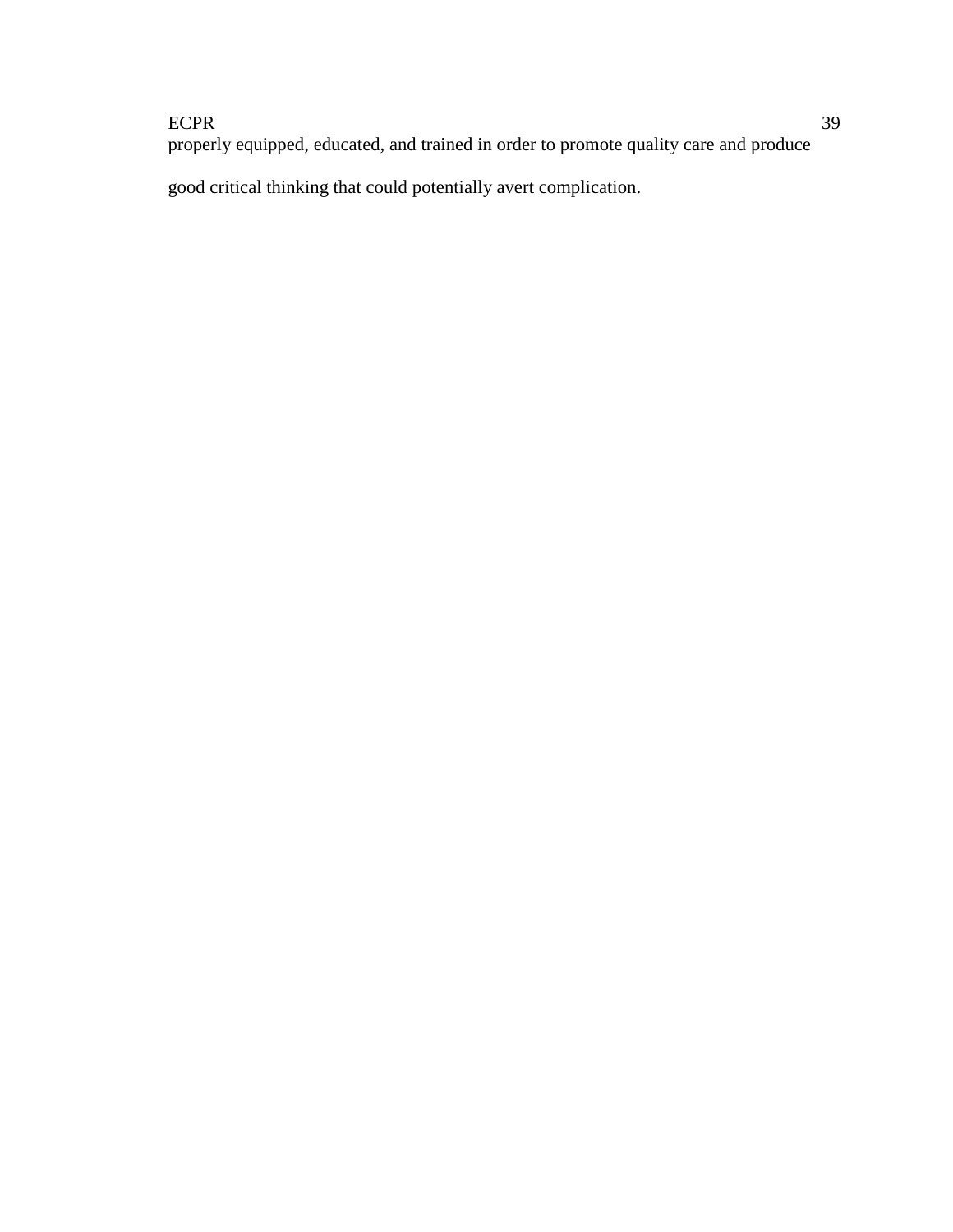#### References

American Heart Association (2018). *CPR Through History*. Retrieved

from https://www.heart.org/en/news/2018/05/01/cpr-through-history

Butcher, C. (2017). eCPR: Extracorporeal-assisted Cardiopulmonary Resuscitation. [PowerPoint]. Presented with *Hill City Chapter of AACN* at the Nursing Summit 2018. Retrieved from https://aacnhillcity.nursingnetwork.com/nursingevents/88961-the-nursing-summit-2018#!info

Calhoun, A. (2018). ECMO: Nursing Care of Adult Patients on ECMO. *Critical Care Nursing Quarterly*, 41(4), 394-398. doi: 10.1097/CNQ.0000000000000226

Cheng, R., Hachamovitch, R., Kittleson, M., Patel, J., Arabia, F., Moriguchi, J., …Azarbal, B. (2014). Complications of Extracorporeal Membrane Oxygenation for Treatment of Cardiogenic Shock and Cardiac Arrest: A Meta-Analysis of 1,866 Adult Patients. *The Annals of Thoracic Surgery*, 97(2), 610- 616. <https://doi.org/10.1016/j.athoracsur.2013.09.008>

- Fagnoul, D., Combes, A., De Backer, D (2014). Extracorporeal cardiopulmonary resuscitation. *Current Opinion in Critical Care*, 20(3), 259-265. doi: 10.1097/MCC.0000000000000098
- Fjolner J., Greisen J., Jørgensen M., Terkelsen, C., Ilkjaer, L., Hansen, T., …Gjedsted, J. (2017). Extracorporeal cardiopulmonary resuscitation after out-of-hospital cardiac arrest in a Danish health region. *The Acta Anaesthesiolica Scandinavica Foundation*, 61,176–85.
- Holmberg M., Geri G., Wiberg S., Guerguerian, A., Donnino, M., Nolan, J., …Anderson, L (2018). Extracorporeal cardiopulmonary resuscitation for cardiac arrest: a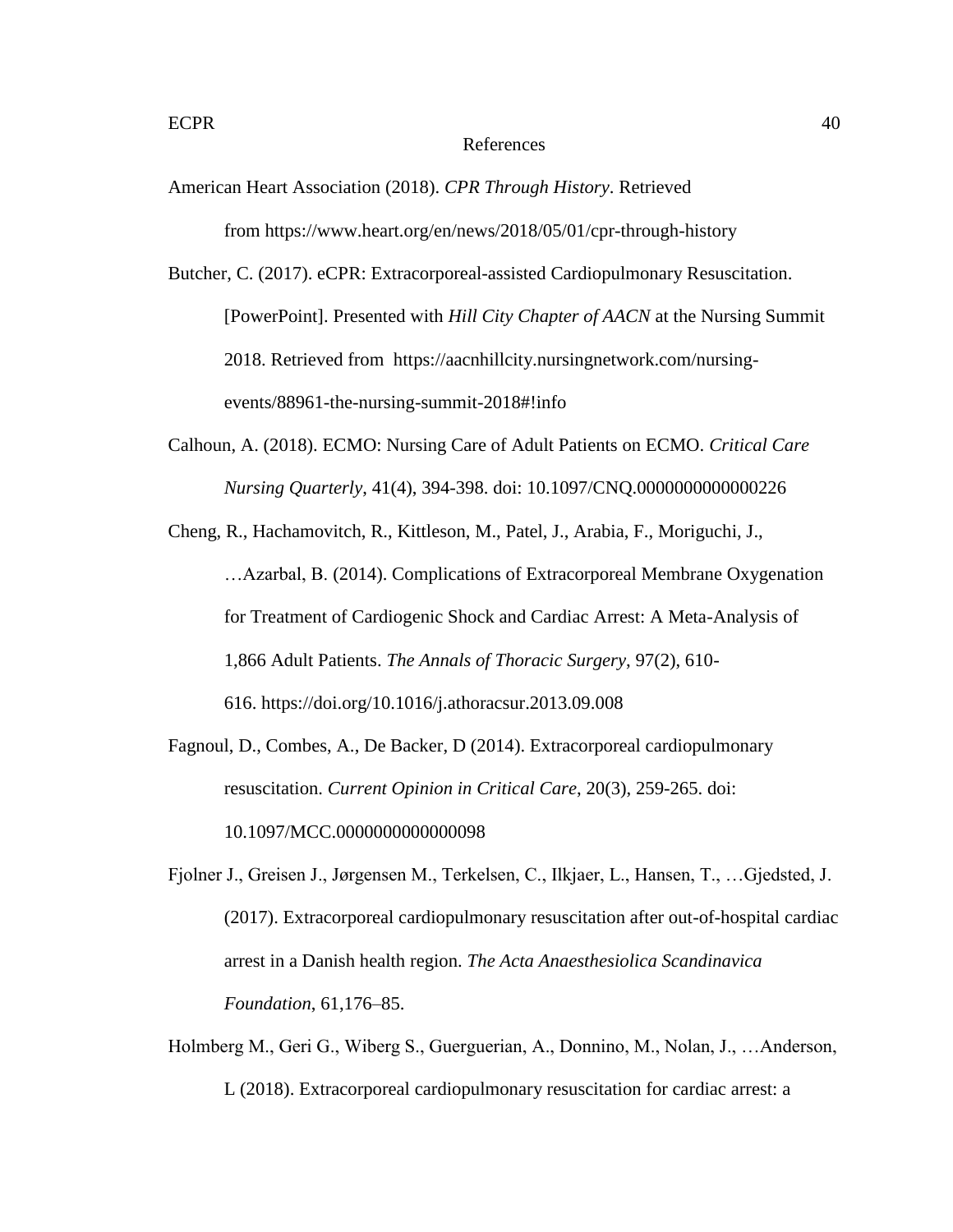systematic review. *Resuscitation*, 131, 91–100.

doi:doi.org/10.1016/j.resucitation.2018.07.029

Maryam, Y., Naim, M., Sutton, R., Friess, S., Bratinov, G., Bhalala, U.,…Berg, R. (2016). Blood Pressure and Coronary Perfusion Pressure Targeted Cardiopulmonary Resucitation improves 24-hour survival form ventricular fibrillation cardiac arrest. *Critical Care Medicine*, 44 (11), 1111-1117. doi: [10.1097/CCM.0000000000001859](https://dx.doi.org/10.1097%2FCCM.0000000000001859)

- Melnyk, B.M. & Fineout-Overholt, E. (2015). "Box 1.3: Rating system for the hierarchy of evidence for intervention/treatment questions" in *Evidence-based practice in nursing & healthcare: A guide to best practice (3rd ed.)* (pp. 11). Philadelphia, PA: Wolters Kluwer Health.
- Michels, G., Wengenmayer, T., Hagl, C., Dohmen, C., Bottiger, B., Bauersachs, J.,.. Thiele, H. (2018). Recommendations for extracorporeal cardiopulmonary resuscitation (eCPR): consensus statement of DGIIN, DGK, DGTHG, DGfK, DGNI, DGAI, DIVI and GRC. *Clinical Research in Cardiology*, 1- 10. doi: <https://doi-org.ezproxy.liberty.edu/10.1007/s00392-018-1366-4>
- Ming-Sing, S. (2016). Salvaging patients with extracorporeal resuscitation. *Journal of Thoracic and Cardiovascular Surgery*, 152(4), 1140-1141.

Mosier, J., Kelsey, M., Raz, Y., Gunnerson, K., Meyer, R., Hypes, C.,… Spaite, D. (2015). Extracorporeal membrane oxygenation (ECMO) for critically ill adults in the emergency department: history, current applications, and future directions. *Critical Care: The Official Journal of the Critical Care Forum*, 19(1). <https://doi.org/10.1186/s13054-015-1155-7>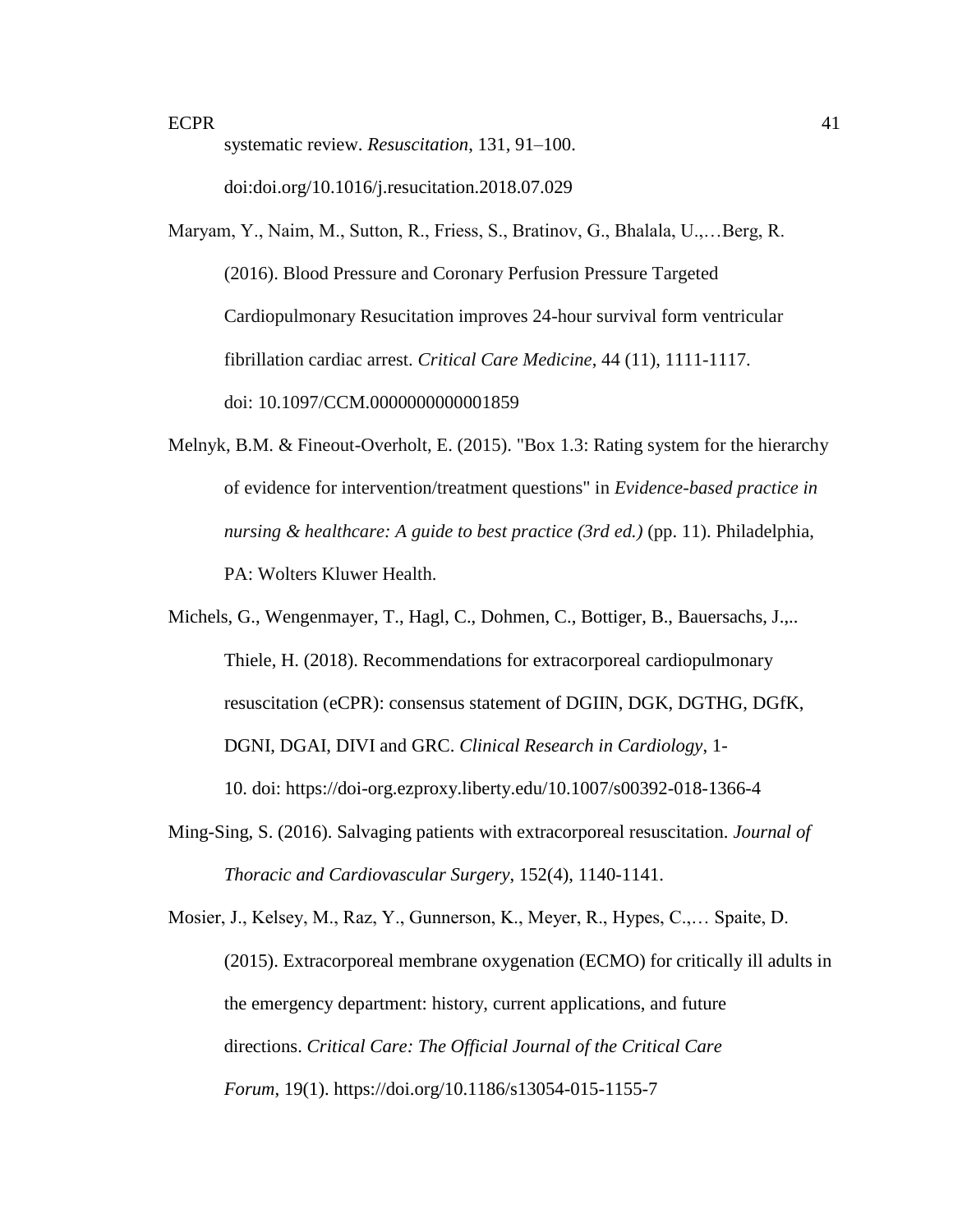Nakashima T, Tahara Y, Yasuda S, (2015). Sustained ventricular fibrillation during CPR as the strongest predictor for the favorable neurological outcomes in out-ofhospital cardiac arrest patients: the multicenter prospective study of SAVE-J. *Circulation*, 152.

Napp, L. C., MD, Kühn, C., & Bauersachs, J. (2017). ECMO in cardiac arrest and cardiogenic shock. *Herz*, 42(1), 27-

44. doi:http://dx.doi.org.ezproxy.liberty.edu/10.1007/s00059-016-4523-4

- Ouweneel, D.M., Schotborgh, J.V., Limpens, J., Sjauw, K., Engstrom, A., Lagrand, W… Henriques, J. (2016). Extracorporeal life support during cardiac arrest and cardiogenic shock: a systematic review and meta-analysis. *Intensive Care Medicine*, 42(12), 1922. <https://doi.org/10.1007/s00134-016-4536-8>
- Pang P., Wee G., Huang M., Hoo, A., Sheriff, T., Lim, S.,…Lim, C. (2017).Therapeutic hypothermia may improve neurological outcomes in extracorporeal life support for adult cardiac arrest. *Heart Lung Circulation,* 26, 817–24.
- Patricio, D., Peluso, L., Brasseur, A., Lheureux, O., Belliato, M., Vincent, J.,...Taccone, F. (2019). Comparison of extracorporeal and conventional cardiopulmonary resuscitation: a retrospective propensity matched study. *Critical Care*, 23, 27. doi: [10.1186/s13054-019-2320-1](https://dx.doi.org/10.1186%2Fs13054-019-2320-1)
- Reynolds, M. & Soar, J. (2014). How are cerebral performance category scores measured for audit and research purposes? *Resuscitation*, 85(5), 73-74. doi: doi.org/10.1016/j.resuscitation.2014.01.011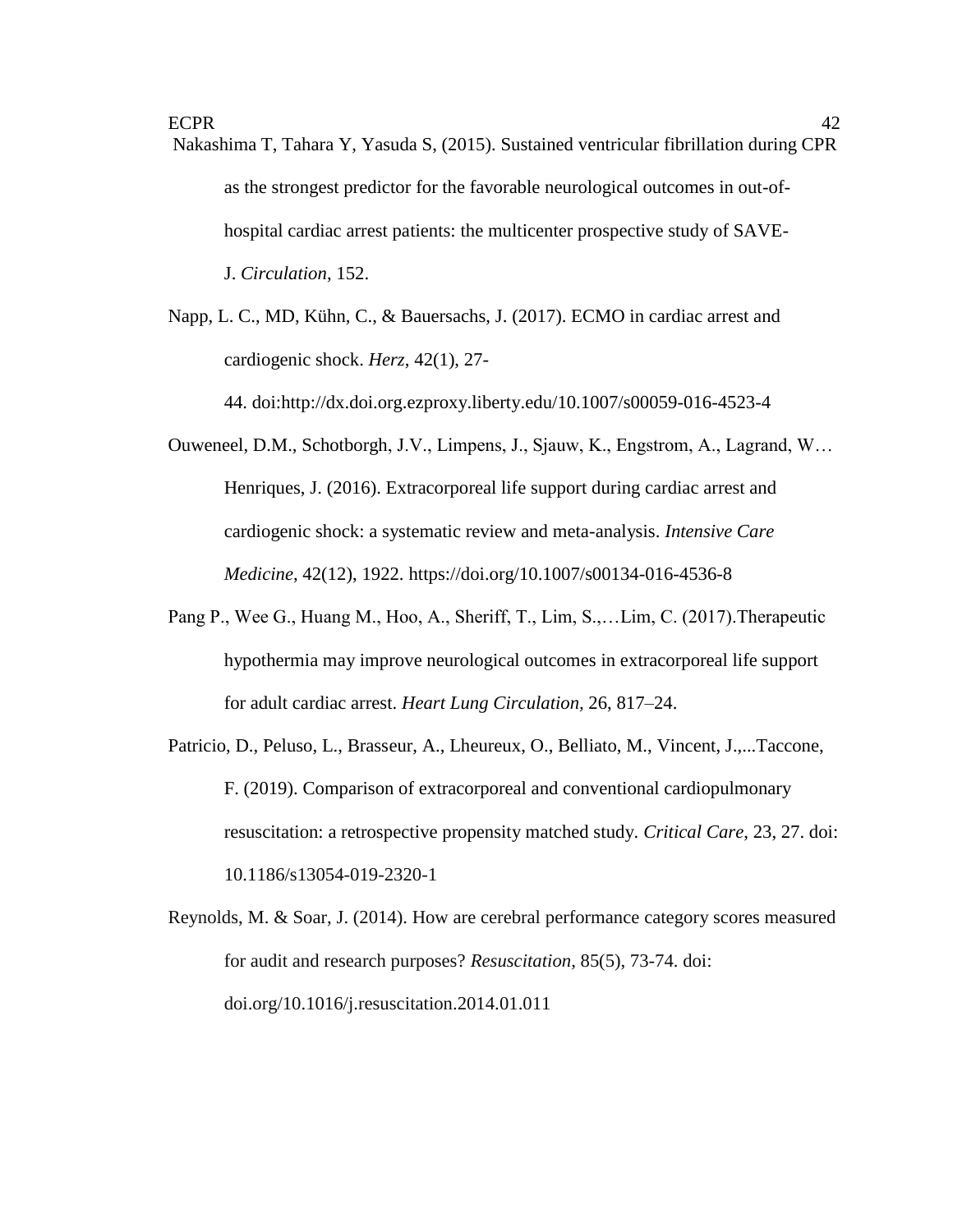Riggs, K., Becker, L., Sugarman, J. (2015). Ethics in the use of extracorporeal cardiopulmonary resuscitation in adults. *Resuscitation*, 91, 73-75. doi: doi.org/10.1016/j.resuscitation.2015.03.021

Sakamoto, T., Morimura, N., Nagao, K., Asai, Y., Yokota, H., Nara, S.,… Atsumi, T (2014). Extracorporeal cardiopulmonary resuscitation versus conventional cardiopulmonary resuscitation in adults with out-of-hospital cardiac arrest: A prospective observational study. *Resuscitation*, 85 (6), 762- 768. doi: [https://doi.org/10.1016/j.resuscitation.2014.01.031](https://doi-org.ezproxy.liberty.edu/10.1016/j.resuscitation.2014.01.031)

Schmidt, M., Burrell, A., Roberts, L., Bailey, M., Sheldrake, J., Rycus, P, .… Pilcher, D. (2015). Predicting survival after ECMO for refractory cardiogenic shock: the survival after veno-arterial-ECMO (SAVE)-score. *European Heart Journal*, 36 (33), 2246-2256. Retrieved from [https://doi](https://doi-org.ezproxy.liberty.edu/10.1093/eurheartj/ehv194)[org.ezproxy.liberty.edu/10.1093/eurheartj/ehv194](https://doi-org.ezproxy.liberty.edu/10.1093/eurheartj/ehv194)

- Stub, D., Bernard, S., Pellegrino, V., Smith, K., Walker, T., Sheldrake, J… Kaye, D (2015). Refractory cardiac arrest treated with mechanical CPR, hypothermia, ECMO and early reperfusion (the CHEER trial). *Resuscitation*, 86, 88- 94. doi: [https://doi.org/10.1016/j.resuscitation.2014.09.010](https://doi-org.ezproxy.liberty.edu/10.1016/j.resuscitation.2014.09.010)
- Swol, J., Belohlávek, J., Haft, J. W., Ichiba, S., Lorusso, R., & Peek, G. J. (2016). Conditions and procedures for in-hospital extracorporeal life support (ECLS) in cardiopulmonary resuscitation (CPR) of adult patients. *Perfusion*, 31(3), 182- 188. <https://doi.org/10.1177/0267659115591622>
- Tan B. K. (2017). Extracorporeal membrane oxygenation in cardiac arrest. *Singapore Medical Journal*, 58(7), 446-448.